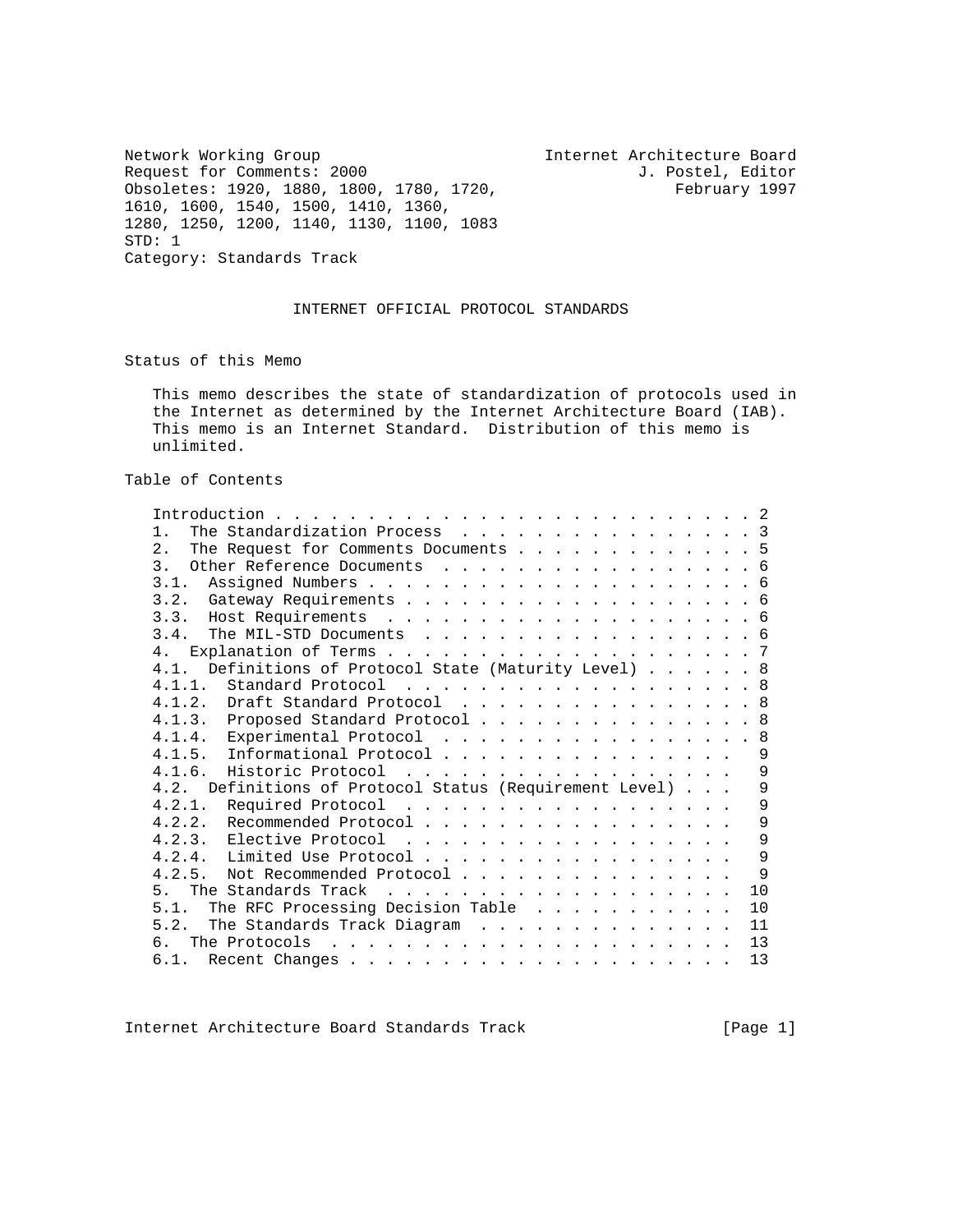| 6.1.1.                                                   |  | 13 |
|----------------------------------------------------------|--|----|
| 6.1.2.                                                   |  | 32 |
| 6.2.                                                     |  | 34 |
| Network-Specific Standard Protocols<br>6.3.              |  | 36 |
| Draft Standard Protocols<br>6.4.                         |  | 37 |
| 6.5.<br>Proposed Standard Protocols                      |  | 38 |
| 6.6.                                                     |  | 44 |
| Experimental Protocols<br>6.7.                           |  | 45 |
| 6.8.<br>Informational Protocols                          |  | 48 |
| 6.9.                                                     |  | 49 |
|                                                          |  | 51 |
| 7                                                        |  | 52 |
| IAB, IETF, and IRTF Contacts<br>7.1.                     |  | 52 |
| 7.1.1. Internet Architecture Board (IAB) Contact         |  | 52 |
| 7.1.2.<br>Internet Engineering Task Force (IETF) Contact |  | 53 |
| 7.1.3.<br>Internet Research Task Force (IRTF) Contact    |  | 54 |
| 7.2. Internet Assigned Numbers Authority (IANA) Contact  |  | 54 |
| Request for Comments Editor Contact<br>7.3.              |  | 55 |
| Network Information Center Contact<br>7.4.               |  | 55 |
| 7.5. Sources for Requests for Comments                   |  | 56 |
| Security Considerations<br>8.                            |  | 56 |
| 9.                                                       |  | 56 |

### Introduction

 A discussion of the standardization process and the RFC document series is presented first, followed by an explanation of the terms. Sections 6.2 - 6.10 contain the lists of protocols in each stage of standardization. Finally are pointers to references and contacts for further information.

 This memo is intended to be issued approximately quarterly; please be sure the copy you are reading is current. Current copies may be obtained from the Network Information Center (INTERNIC) or from the Internet Assigned Numbers Authority (IANA) (see the contact information at the end of this memo). Do not use this edition after 16-Jun-97.

 See Section 6.1 for a description of recent changes. In the official lists in sections 6.2 - 6.10, an asterisk (\*) next to a protocol denotes that it is new to this document or has been moved from one protocol level to another, or differs from the previous edition of this document.

Internet Architecture Board Standards Track [Page 2]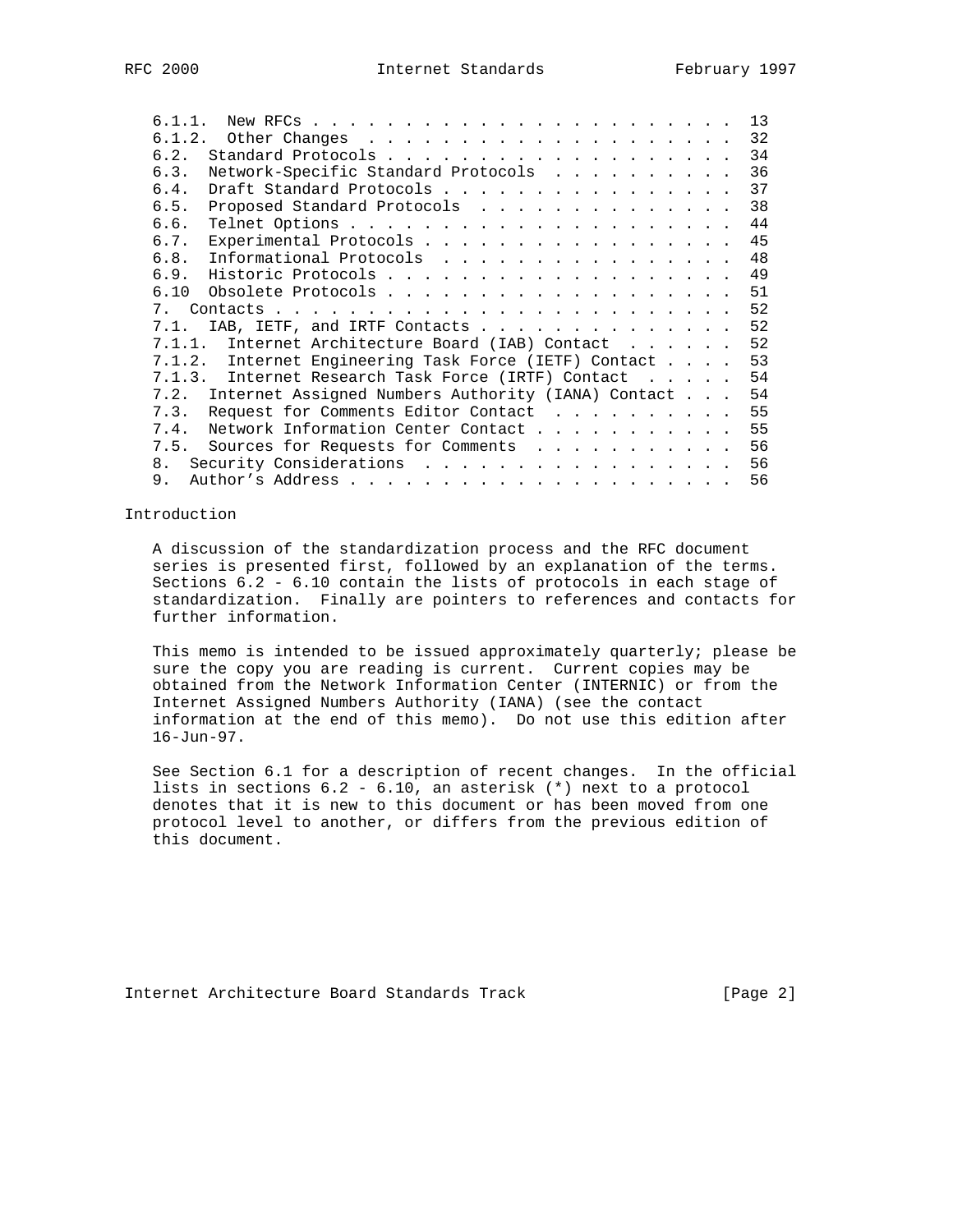## 1. The Standardization Process

 The Internet Architecture Board maintains this list of documents that define standards for the Internet protocol suite. See RFC-1601 for the charter of the IAB and RFC-1160 for an explanation of the role and organization of the IAB and its subsidiary groups, the Internet Engineering Task Force (IETF) and the Internet Research Task Force (IRTF). Each of these groups has a steering group called the IESG and IRSG, respectively. The IETF develops these standards with the goal of co-ordinating the evolution of the Internet protocols; this co-ordination has become quite important as the Internet protocols are increasingly in general commercial use. The definitive description of the Internet standards process is found in RFC-1602.

 The majority of Internet protocol development and standardization activity takes place in the working groups of the IETF.

 Protocols which are to become standards in the Internet go through a series of states or maturity levels (proposed standard, draft standard, and standard) involving increasing amounts of scrutiny and testing. When a protocol completes this process it is assigned a STD number (see RFC-1311). At each step, the Internet Engineering Steering Group (IESG) of the IETF must make a recommendation for advancement of the protocol.

 To allow time for the Internet community to consider and react to standardization proposals, a minimum delay of 6 months before a proposed standard can be advanced to a draft standard and 4 months before a draft standard can be promoted to standard.

 It is general practice that no proposed standard can be promoted to draft standard without at least two independent implementations (and the recommendation of the IESG). Promotion from draft standard to standard generally requires operational experience and demonstrated interoperability of two or more implementations (and the recommendation of the IESG).

 In cases where there is uncertainty as to the proper decision concerning a protocol a special review committee may be appointed consisting of experts from the IETF, IRTF and the IAB with the purpose of recommending an explicit action.

 Advancement of a protocol to proposed standard is an important step since it marks a protocol as a candidate for eventual standardization (it puts the protocol "on the standards track"). Advancement to draft standard is a major step which warns the community that, unless major objections are raised or flaws are discovered, the protocol is likely to be advanced to standard in six months.

Internet Architecture Board Standards Track [Page 3]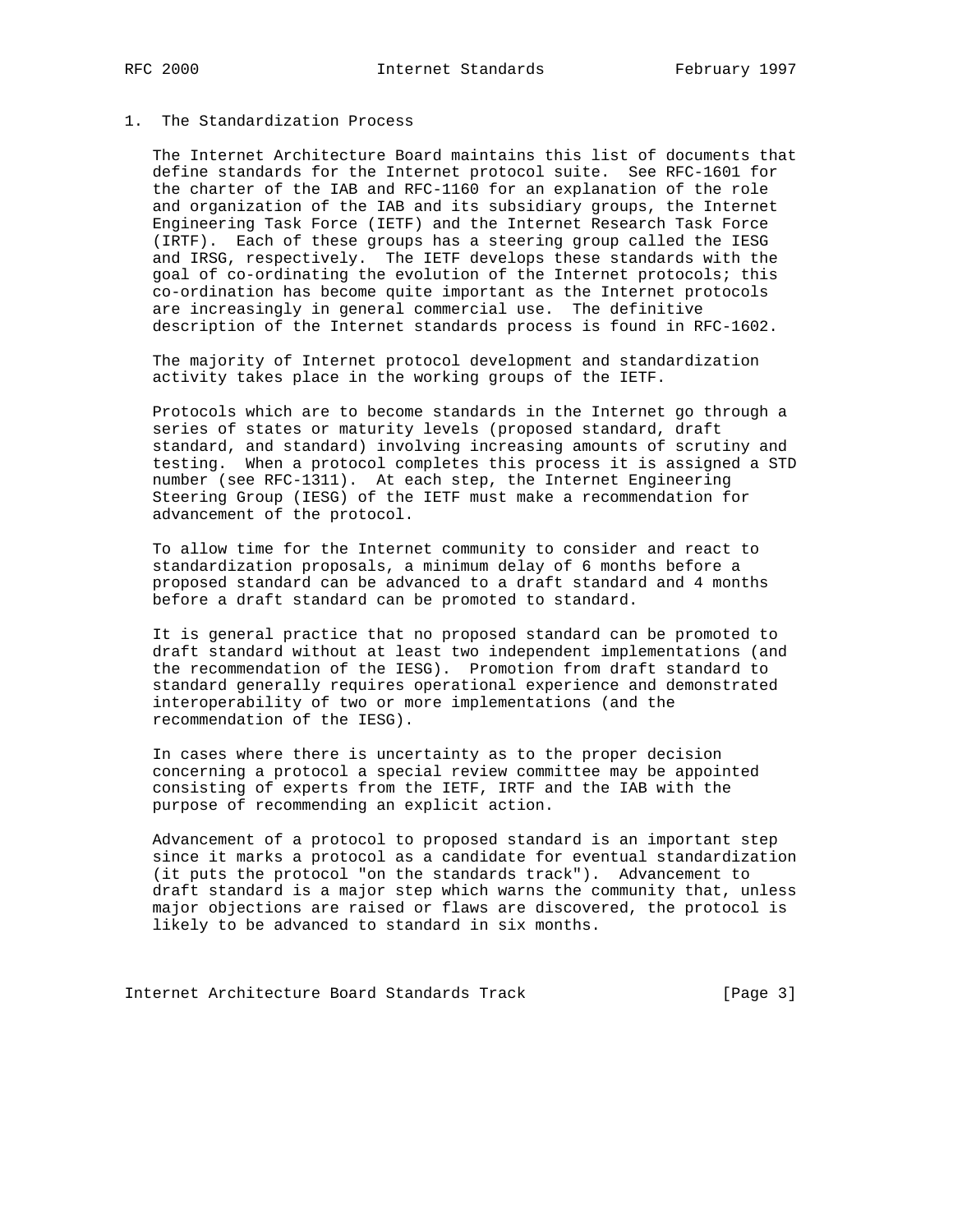Some protocols have been superseded by better ones or are otherwise unused. Such protocols are still documented in this memorandum with the designation "historic".

 Because it is useful to document the results of early protocol research and development work, some of the RFCs document protocols which are still in an experimental condition. The protocols are designated "experimental" in this memorandum. They appear in this report as a convenience to the community and not as evidence of their standardization.

 Other protocols, such as those developed by other standards organizations, or by particular vendors, may be of interest or may be recommended for use in the Internet. The specifications of such protocols may be published as RFCs for the convenience of the Internet community. These protocols are labeled "informational" in this memorandum.

 In addition to the working groups of the IETF, protocol development and experimentation may take place as a result of the work of the research groups of the Internet Research Task Force, or the work of other individuals interested in Internet protocol development. The the documentation of such experimental work in the RFC series is encouraged, but none of this work is considered to be on the track for standardization until the IESG has made a recommendation to advance the protocol to the proposed standard state.

 A few protocols have achieved widespread implementation without the approval of the IESG. For example, some vendor protocols have become very important to the Internet community even though they have not been recommended by the IESG. However, the IAB strongly recommends that the standards process be used in the evolution of the protocol suite to maximize interoperability (and to prevent incompatible protocol requirements from arising). The use of the terms "standard", "draft standard", and "proposed standard" are reserved in any RFC or other publication of Internet protocols to only those protocols which the IESG has approved.

 In addition to a state (like "Proposed Standard"), a protocol is also assigned a status, or requirement level, in this document. The possible requirement levels ("Required", "Recommended", "Elective", "Limited Use", and "Not Recommended") are defined in Section 4.2. When a protocol is on the standards track, that is in the proposed standard, draft standard, or standard state (see Section 5), the status shown in Section 6 is the current status.

 Few protocols are required to be implemented in all systems; this is because there is such a variety of possible systems, for example,

Internet Architecture Board Standards Track [Page 4]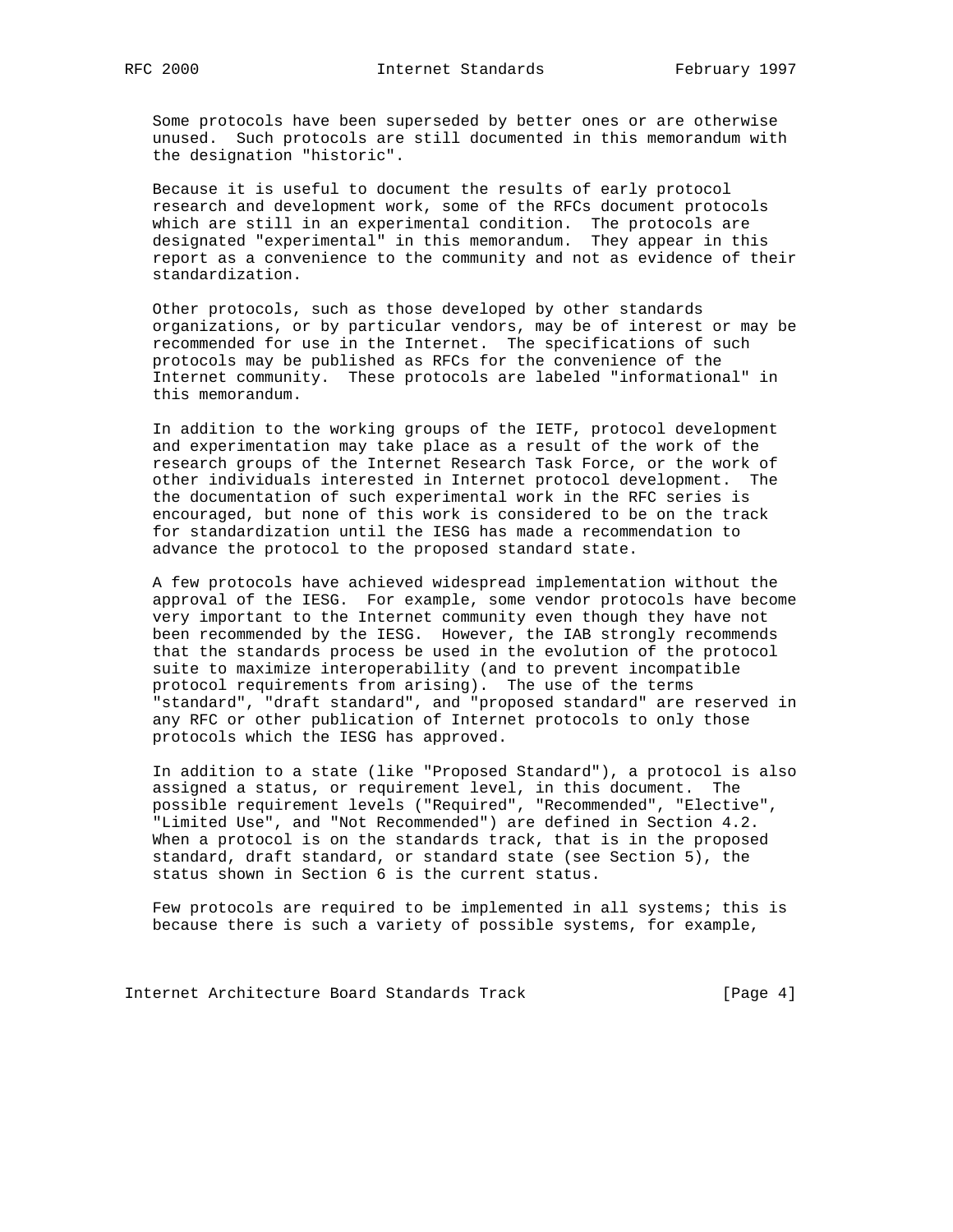gateways, routers, terminal servers, workstations, and multi-user hosts. The requirement level shown in this document is only a one word label, which may not be sufficient to characterize the implementation requirements for a protocol in all situations. For some protocols, this document contains an additional status paragraph (an applicability statement). In addition, more detailed status information may be contained in separate requirements documents (see Section 3).

### 2. The Request for Comments Documents

 The documents called Request for Comments (or RFCs) are the working notes of the "Network Working Group", that is the Internet research and development community. A document in this series may be on essentially any topic related to computer communication, and may be anything from a meeting report to the specification of a standard.

Notice:

 All standards are published as RFCs, but not all RFCs specify standards.

 Anyone can submit a document for publication as an RFC. Submissions must be made via electronic mail to the RFC Editor (see the contact information at the end of this memo, and see RFC 1543).

 While RFCs are not refereed publications, they do receive technical review from the task forces, individual technical experts, or the RFC Editor, as appropriate.

 The RFC series comprises a wide range of documents, ranging from informational documents of general interests to specifications of standard Internet protocols. In cases where submission is intended to document a proposed standard, draft standard, or standard protocol, the RFC Editor will publish the document only with the approval of the IESG. For documents describing experimental work, the RFC Editor will notify the IESG before publication, allowing for the possibility of review by the relevant IETF working group or IRTF research group and provide those comments to the author. See Section 5.1 for more detail.

 Once a document is assigned an RFC number and published, that RFC is never revised or re-issued with the same number. There is never a question of having the most recent version of a particular RFC. However, a protocol (such as File Transfer Protocol (FTP)) may be improved and re-documented many times in several different RFCs. It is important to verify that you have the most recent RFC on a particular protocol. This "Internet Official Protocol Standards"

Internet Architecture Board Standards Track [Page 5]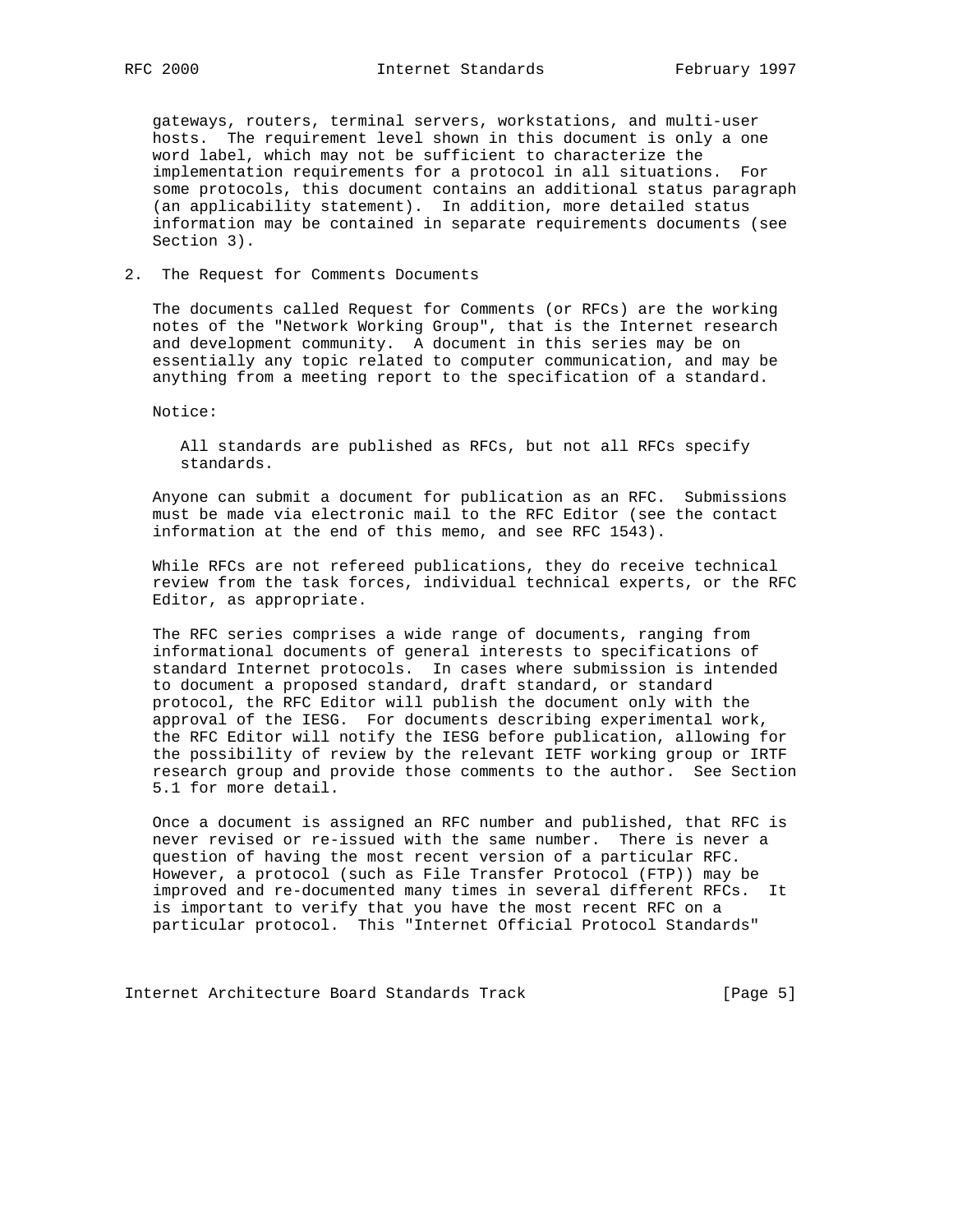memo is the reference for determining the correct RFC for the current specification of each protocol.

 The RFCs are available from the INTERNIC, and a number of other sites. For more information about obtaining RFCs, see Sections 7.4 and 7.5.

3. Other Reference Documents

 There are three other reference documents of interest in checking the current status of protocol specifications and standardization. These are the Assigned Numbers, the Gateway Requirements, and the Host Requirements. Note that these documents are revised and updated at different times; in case of differences between these documents, the most recent must prevail.

 Also, one should be aware of the MIL-STD publications on IP, TCP, Telnet, FTP, and SMTP. These are described in Section 3.4.

3.1. Assigned Numbers

 The "Assigned Numbers" document lists the assigned values of the parameters used in the various protocols. For example, IP protocol codes, TCP port numbers, Telnet Option Codes, ARP hardware types, and Terminal Type names. Assigned Numbers was most recently issued as RFC-1700.

#### 3.2. Requirements for IP Version 4 Routers

 This document reviews the specifications that apply to gateways and supplies guidance and clarification for any ambiguities. Requirements for IP Version 4 Routers is RFC-1812.

#### 3.3. Host Requirements

 This pair of documents reviews and updates the specifications that apply to hosts, and it supplies guidance and clarification for any ambiguities. Host Requirements was issued as RFC-1122 and RFC-1123.

#### 3.4. The MIL-STD Documents

 The DoD MIL-STD Internet specifications are out of date and have been discontinued. The DoD's Joint Technical Architecture (JTA) lists the current set of IETF STDs and RFCs that the DoD intends to use in all new and upgraded Command, Control, Communications, Computers, and Intelligence (C4I) acquisitions. A copy of the JTA can be obtained from http://www-jta.itsi.disa.mil.

Internet Architecture Board Standards Track [Page 6]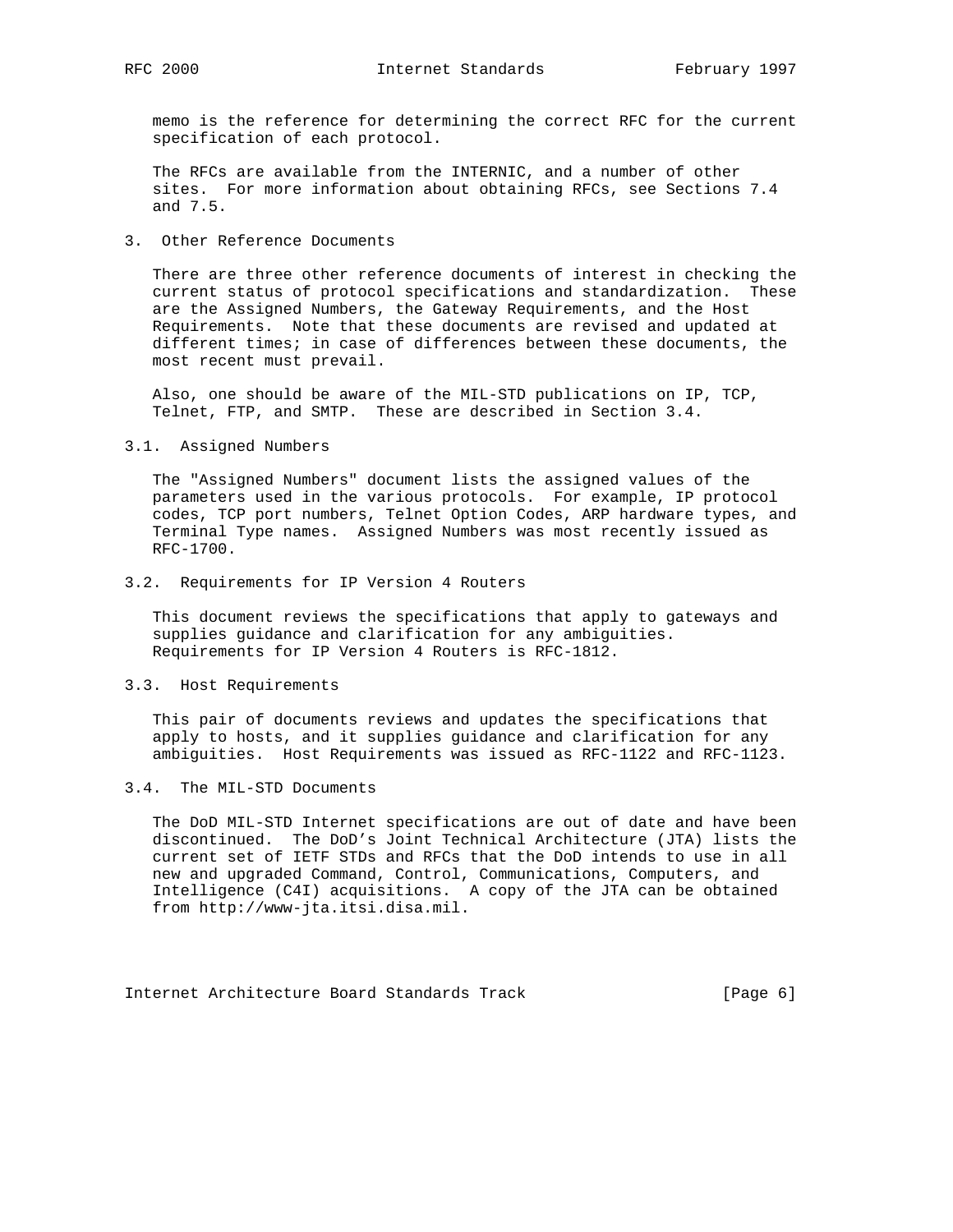#### 4. Explanation of Terms

 There are two independent categorization of protocols. The first is the "maturity level" or STATE of standardization, one of "standard", "draft standard", "proposed standard", "experimental", "informational" or "historic". The second is the "requirement level" or STATUS of this protocol, one of "required", "recommended", "elective", "limited use", or "not recommended".

 The status or requirement level is difficult to portray in a one word label. These status labels should be considered only as an indication, and a further description, or applicability statement, should be consulted.

When a protocol is advanced to proposed standard or draft standard, it is labeled with a current status.

 At any given time a protocol occupies a cell of the following matrix. Protocols are likely to be in cells in about the following proportions (indicated by the relative number of Xs). A new protocol is most likely to start in the (proposed standard, elective) cell, or the (experimental, limited use) cell.

|   |       | Req | Rec | STATUS<br>Ele Lim |     | Not |
|---|-------|-----|-----|-------------------|-----|-----|
| S | Std   | Χ   | XXX | XXX               |     |     |
| т | Draft | X   | Χ   | XXX               |     |     |
|   | Prop  |     | Χ   | XXX               |     |     |
| Α | Info  |     |     |                   |     |     |
| T | Expr  |     |     |                   | XXX |     |
| Ε | Hist  |     |     |                   |     | XXX |

What is a "system"?

 Some protocols are particular to hosts and some to gateways; a few protocols are used in both. The definitions of the terms below will refer to a "system" which is either a host or a gateway (or both). It should be clear from the context of the particular protocol which types of systems are intended.

Internet Architecture Board Standards Track [Page 7]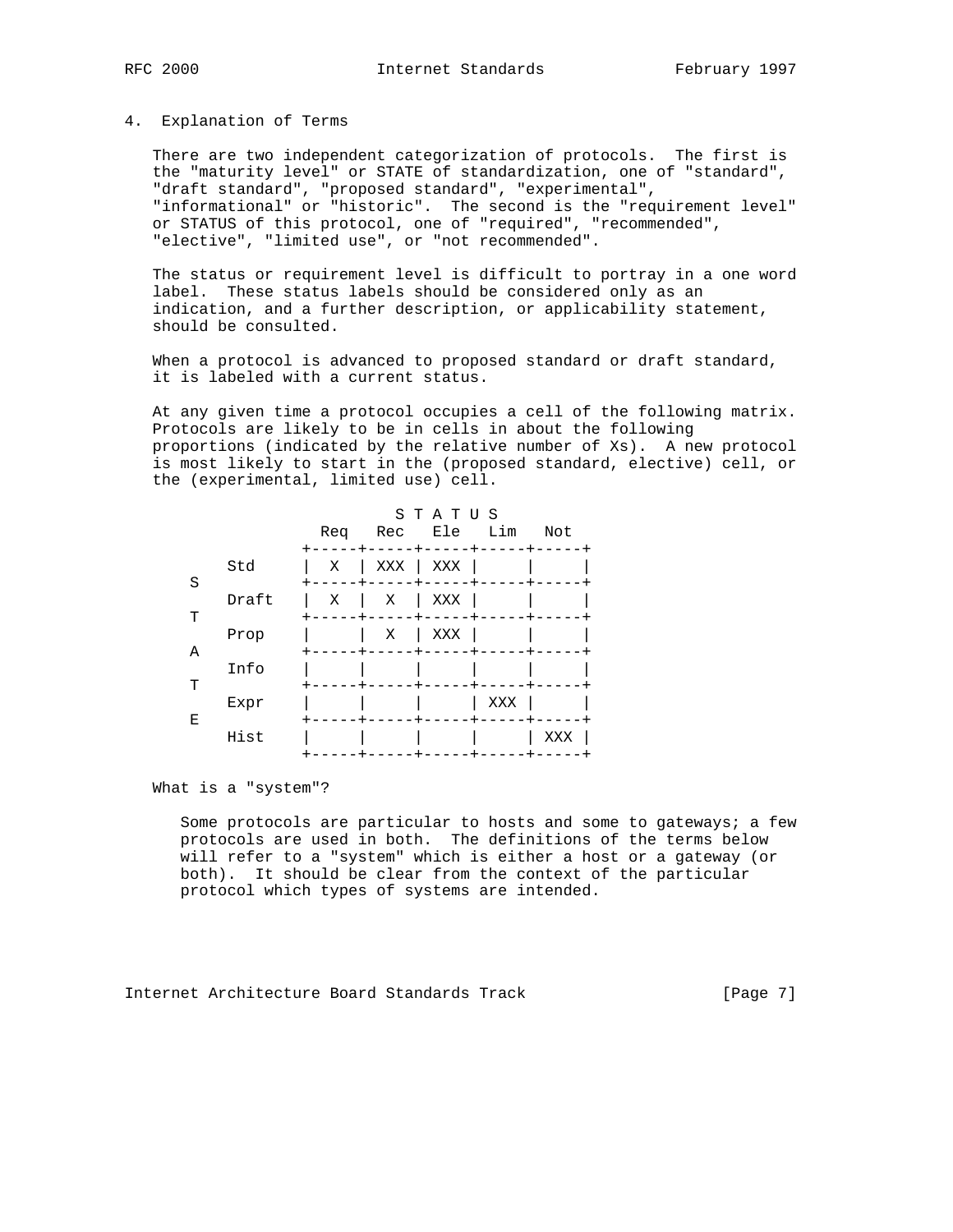4.1. Definitions of Protocol State

 Every protocol listed in this document is assigned to a "maturity level" or STATE of standardization: "standard", "draft standard", "proposed standard", "experimental", or "historic".

4.1.1. Standard Protocol

 The IESG has established this as an official standard protocol for the Internet. These protocols are assigned STD numbers (see RFC- 1311). These are separated into two groups: (1) IP protocol and above, protocols that apply to the whole Internet; and  $(2)$  network-specific protocols, generally specifications of how to do IP on particular types of networks.

4.1.2. Draft Standard Protocol

 The IESG is actively considering this protocol as a possible Standard Protocol. Substantial and widespread testing and comment are desired. Comments and test results should be submitted to the IESG. There is a possibility that changes will be made in a Draft Standard Protocol before it becomes a Standard Protocol.

4.1.3. Proposed Standard Protocol

 These are protocol proposals that may be considered by the IESG for standardization in the future. Implementation and testing by several groups is desirable. Revision of the protocol specification is likely.

4.1.4. Experimental Protocol

 A system should not implement an experimental protocol unless it is participating in the experiment and has coordinated its use of the protocol with the developer of the protocol.

 Typically, experimental protocols are those that are developed as part of an ongoing research project not related to an operational service offering. While they may be proposed as a service protocol at a later stage, and thus become proposed standard, draft standard, and then standard protocols, the designation of a protocol as experimental may sometimes be meant to suggest that the protocol, although perhaps mature, is not intended for operational use.

Internet Architecture Board Standards Track [Page 8]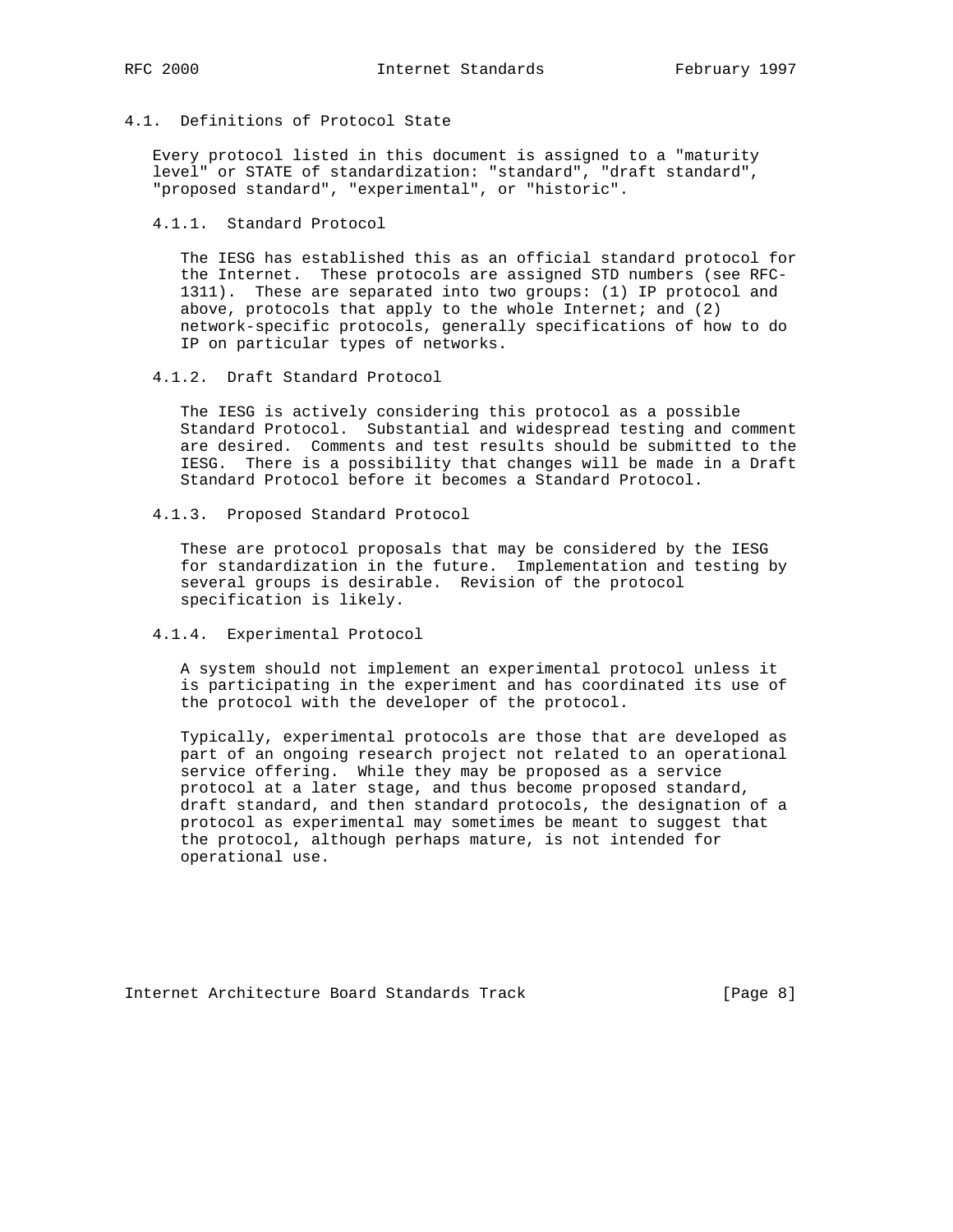4.1.5. Informational Protocol

 Protocols developed by other standard organizations, or vendors, or that are for other reasons outside the purview of the IESG, may be published as RFCs for the convenience of the Internet community as informational protocols.

4.1.6. Historic Protocol

 These are protocols that are unlikely to ever become standards in the Internet either because they have been superseded by later developments or due to lack of interest.

4.2. Definitions of Protocol Status

 This document lists a "requirement level" or STATUS for each protocol. The status is one of "required", "recommended", "elective", "limited use", or "not recommended".

4.2.1. Required Protocol

A system must implement the required protocols.

4.2.2. Recommended Protocol

A system should implement the recommended protocols.

4.2.3. Elective Protocol

 A system may or may not implement an elective protocol. The general notion is that if you are going to do something like this, you must do exactly this. There may be several elective protocols in a general area, for example, there are several electronic mail protocols, and several routing protocols.

4.2.4. Limited Use Protocol

 These protocols are for use in limited circumstances. This may be because of their experimental state, specialized nature, limited functionality, or historic state.

4.2.5. Not Recommended Protocol

 These protocols are not recommended for general use. This may be because of their limited functionality, specialized nature, or experimental or historic state.

Internet Architecture Board Standards Track [Page 9]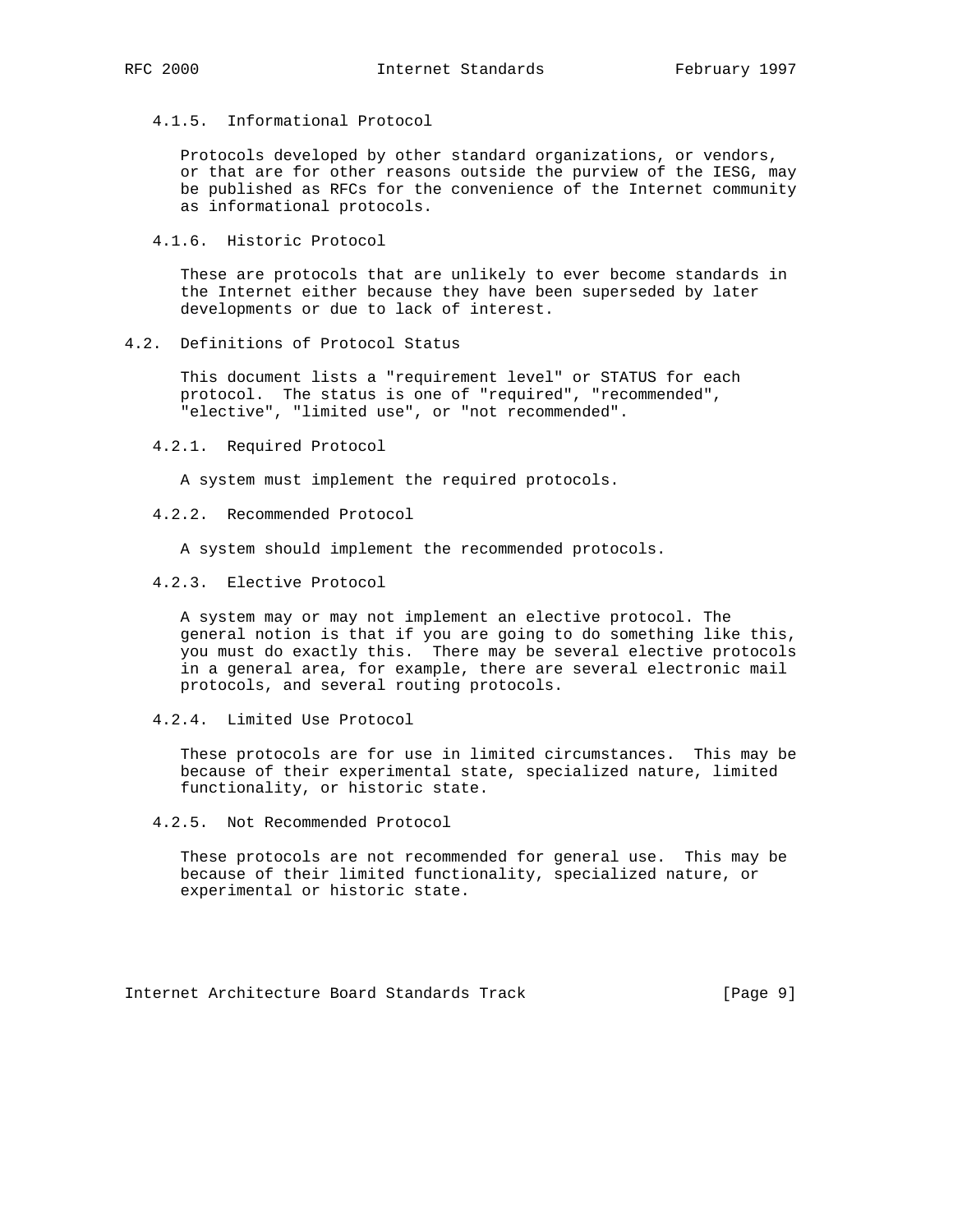## 5. The Standards Track

 This section discusses in more detail the procedures used by the RFC Editor and the IESG in making decisions about the labeling and publishing of protocols as standards.

## 5.1. The RFC Processing Decision Table

 Here is the current decision table for processing submissions by the RFC Editor. The processing depends on who submitted it, and the status they want it to have.

| * * * * * * * * * * *               | SOURCE              |                |               |                                  |
|-------------------------------------|---------------------|----------------|---------------|----------------------------------|
| Desired<br>Status                   | IAB                 | IESG           | IRSG          | Other                            |
| Standard<br>or<br>Draft<br>Standard | <b>Bogus</b><br>(2) | Publish<br>(1) | Bogus<br>(2)  | <b>Bogus</b><br>(2)              |
| Proposed<br>Standard                | Refer<br>(3)        | Publish<br>(1) | Refer<br>(3)  | Refer<br>(3)                     |
| Experimental<br>Protocol            | Notify<br>(4)       | Publish<br>(1) | Notify<br>(4) | Notify<br>(4)                    |
| Information<br>or Opinion<br>Paper  | Publish<br>(1)      | Publish<br>(1) | (5)           | Discretion   Discretion  <br>(5) |

(1) Publish.

 (2) Bogus. Inform the source of the rules. RFCs specifying Standard, or Draft Standard must come from the IESG, only.

Internet Architecture Board Standards Track [Page 10]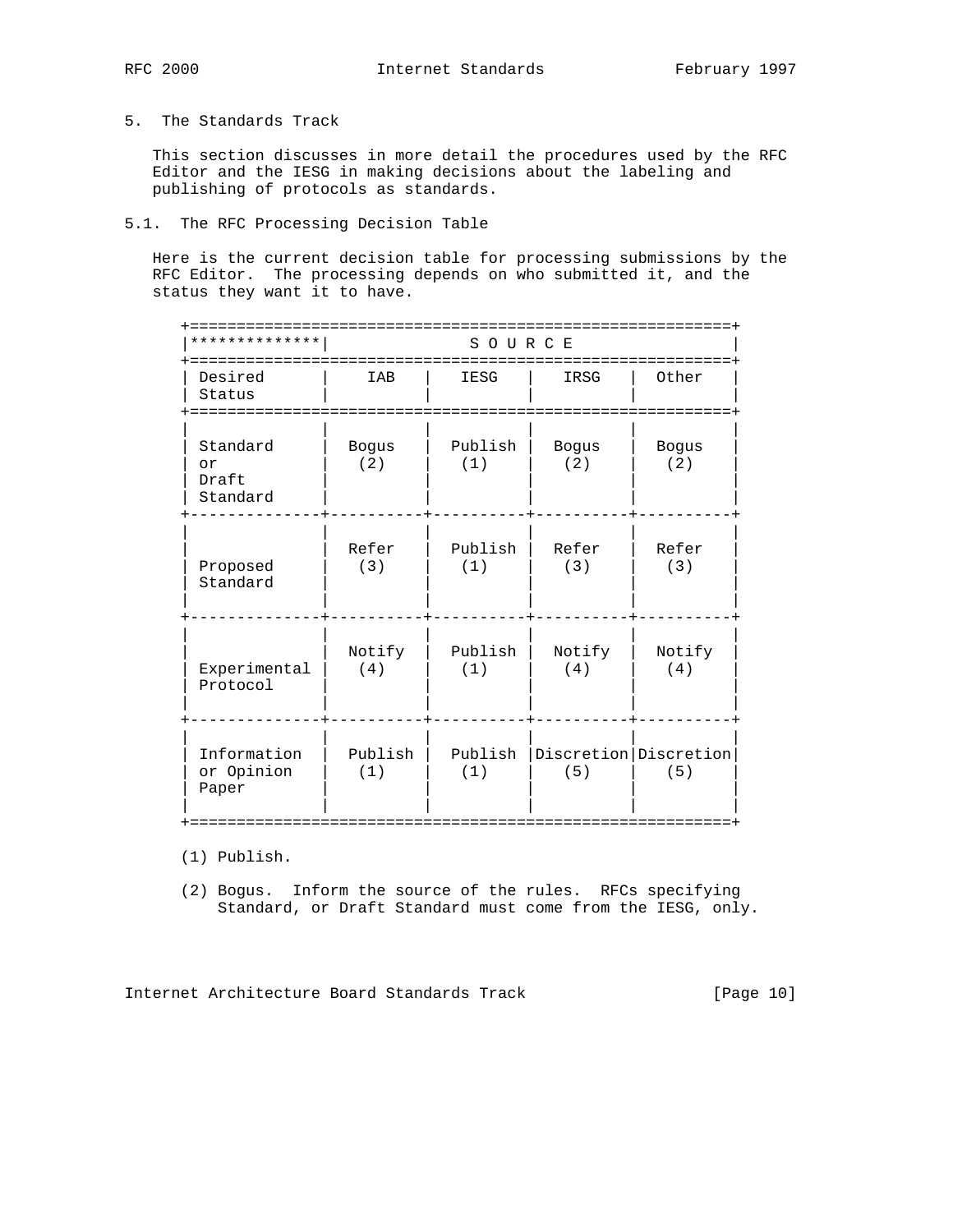- (3) Refer to an Area Director for review by a WG. Expect to see the document again only after approval by the IESG.
- (4) Notify both the IESG and IRSG. If no concerns are raised in two weeks then do Discretion (5), else RFC Editor to resolve the concerns or do Refer (3).
- (5) RFC Editor's discretion. The RFC Editor decides if a review is needed and if so by whom. RFC Editor decides to publish or not.

 Of course, in all cases the RFC Editor can request or make minor changes for style, format, and presentation purposes.

 The IESG has designated the IESG Secretary as its agent for forwarding documents with IESG approval and for registering concerns in response to notifications (4) to the RFC Editor. Documents from Area Directors or Working Group Chairs may be considered in the same way as documents from "other".

5.2. The Standards Track Diagram

 There is a part of the STATUS and STATE categorization that is called the standards track. Actually, only the changes of state are significant to the progression along the standards track, though the status assignments may change as well.

 The states illustrated by single line boxes are temporary states, those illustrated by double line boxes are long term states. A protocol will normally be expected to remain in a temporary state for several months (minimum six months for proposed standard, minimum four months for draft standard). A protocol may be in a long term state for many years.

 A protocol may enter the standards track only on the recommendation of the IESG; and may move from one state to another along the track only on the recommendation of the IESG. That is, it takes action by the IESG to either start a protocol on the track or to move it along.

 Generally, as the protocol enters the standards track a decision is made as to the eventual STATUS, requirement level or applicability (elective, recommended, or required) the protocol will have, although a somewhat less stringent current status may be assigned, and it then is placed in the the proposed standard STATE with that status. So the initial placement of a protocol is into state 1. At any time the STATUS decision may be revisited.

Internet Architecture Board Standards Track [Page 11]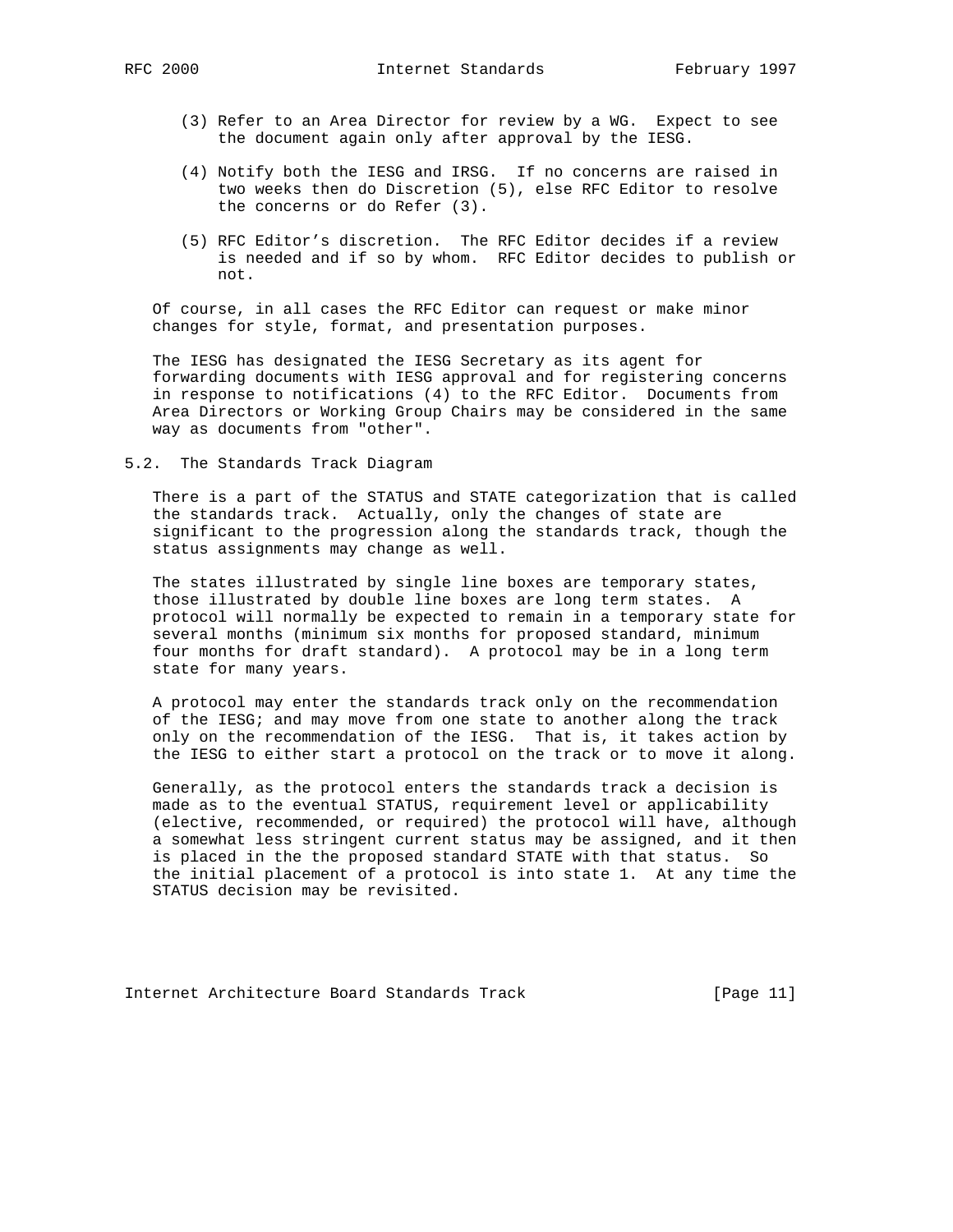



 The transition from proposed standard (1) to draft standard (2) can only be by action of the IESG and only after the protocol has been proposed standard (1) for at least six months.

 The transition from draft standard (2) to standard (3) can only be by action of the IESG and only after the protocol has been draft standard (2) for at least four months.

 Occasionally, the decision may be that the protocol is not ready for standardization and will be assigned to the experimental state (4). This is off the standards track, and the protocol may be resubmitted to enter the standards track after further work. There are other paths into the experimental and historic states that do not involve IESG action.

 Sometimes one protocol is replaced by another and thus becomes historic, or it may happen that a protocol on the standards track is in a sense overtaken by another protocol (or other events) and becomes historic (state 5).

Internet Architecture Board Standards Track [Page 12]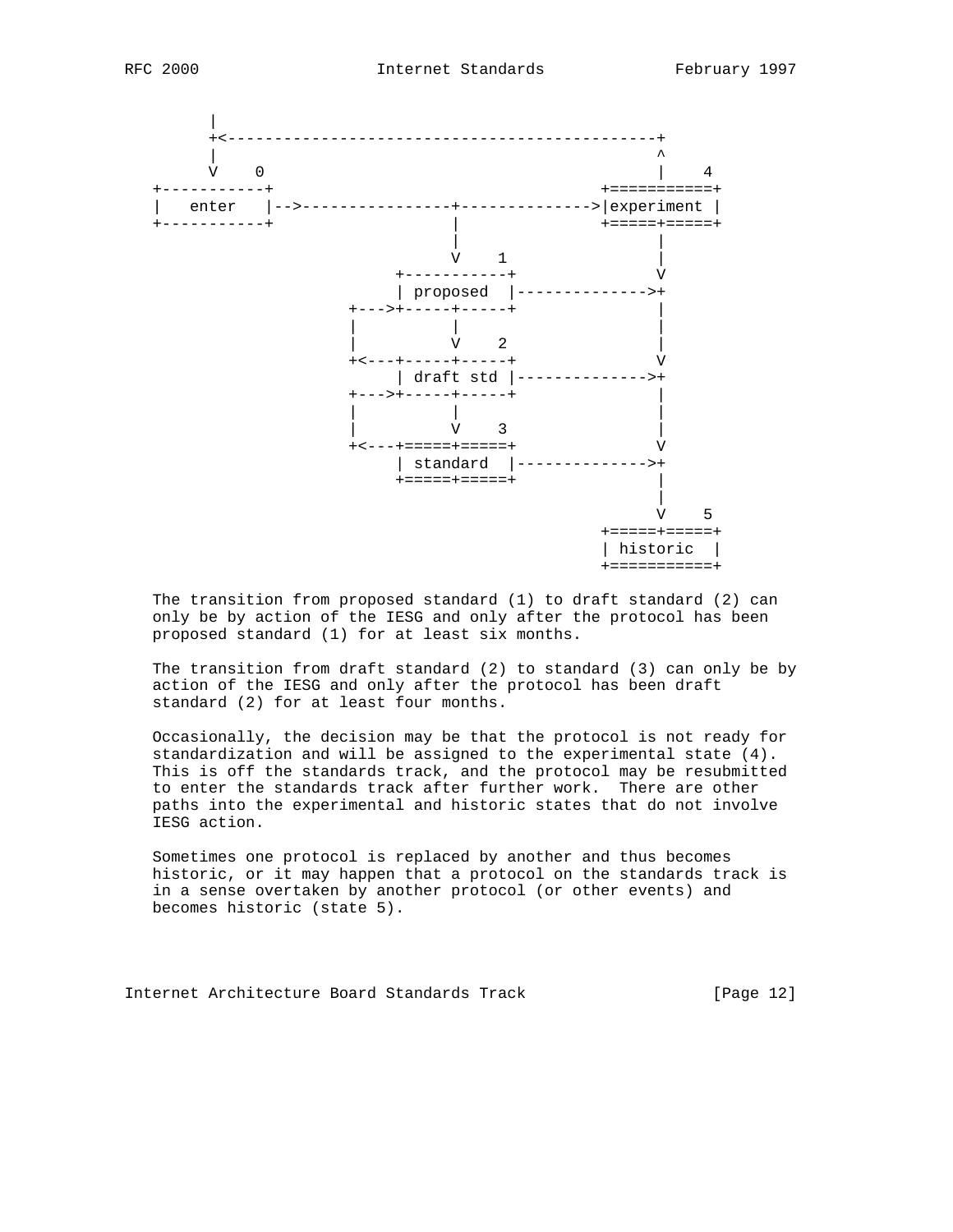6. The Protocols

 Subsection 6.1 lists recent RFCs and other changes. Subsections 6.2 - 6.10 list the standards in groups by protocol state.

- 6.1. Recent Changes
- 6.1.1. New RFCs:
	- 2109 HTTP State Management Mechanism

A Proposed Standard protocol.

 2108 - Definitions of Managed Objects for IEEE 802.3 Repeater Devices using SMIv2

A Proposed Standard protocol.

2107 - Ascend Tunnel Management Protocol - ATMP

 This is an information document and does not specify any level of standard.

2106 - Data Link Switching Remote Access Protocol

 This is an information document and does not specify any level of standard.

2105 - Cisco Systems' Tag Switching Architecture Overview

 This is an information document and does not specify any level of standard.

2104 - HMAC: Keyed-Hashing for Message Authentication

 This is an information document and does not specify any level of standard.

 2103 - Mobility Support for Nimrod : Challenges and Solution Approaches

> This is an information document and does not specify any level of standard.

 2102 - Multicast Support for Nimrod : Requirements and Solution Approaches

This is an information document and does not specify any

Internet Architecture Board Standards Track [Page 13]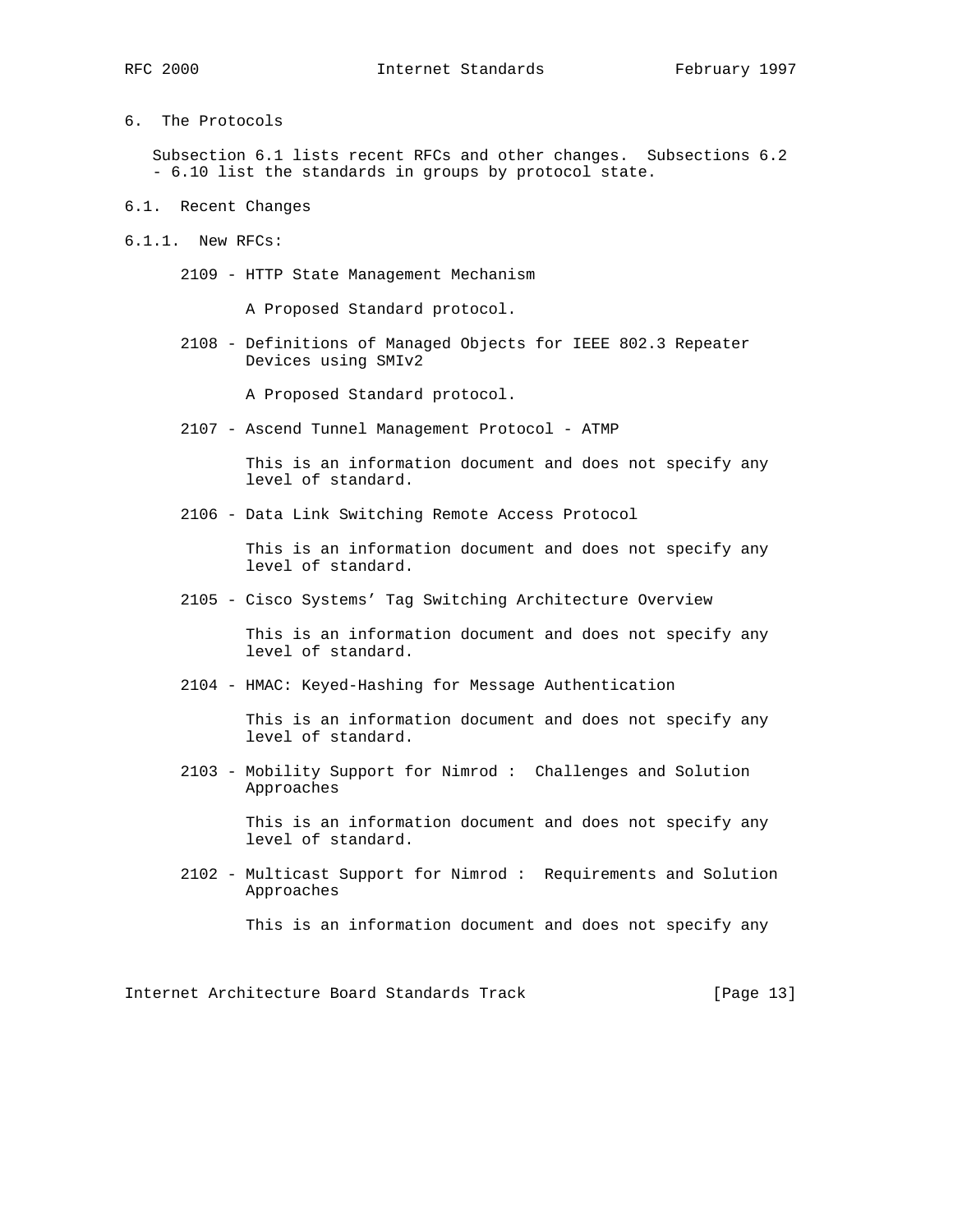level of standard.

2101 - IPv4 Address Behaviour Today

 This is an information document and does not specify any level of standard.

- 2100 not yet issued.
- 2099 not yet issued.
- 2098 Toshiba's Router Architecture Extensions for ATM : Overview

 This is an information document and does not specify any level of standard.

2097 - The PPP NetBIOS Frames Control Protocol (NBFCP)

A Proposed Standard protocol.

2096 - IP Forwarding Table MIB

A Proposed Standard protocol.

- 2095 IMAP/POP AUTHorize Extension for Simple Challenge/Response A Proposed Standard protocol.
- 2094 not yet issued.
- 2093 not yet issued.
- 2092 Protocol Analysis for Triggered RIP

 This is an information document and does not specify any level of standard.

2091 - Triggered Extensions to RIP to Support Demand Circuits

A Proposed Standard protocol.

2090 - TFTP Multicast Option

An Experimental protocol.

 2089 - V2ToV1 Mapping SNMPv2 onto SNMPv1 within a bi-lingual SNMP agent

Internet Architecture Board Standards Track [Page 14]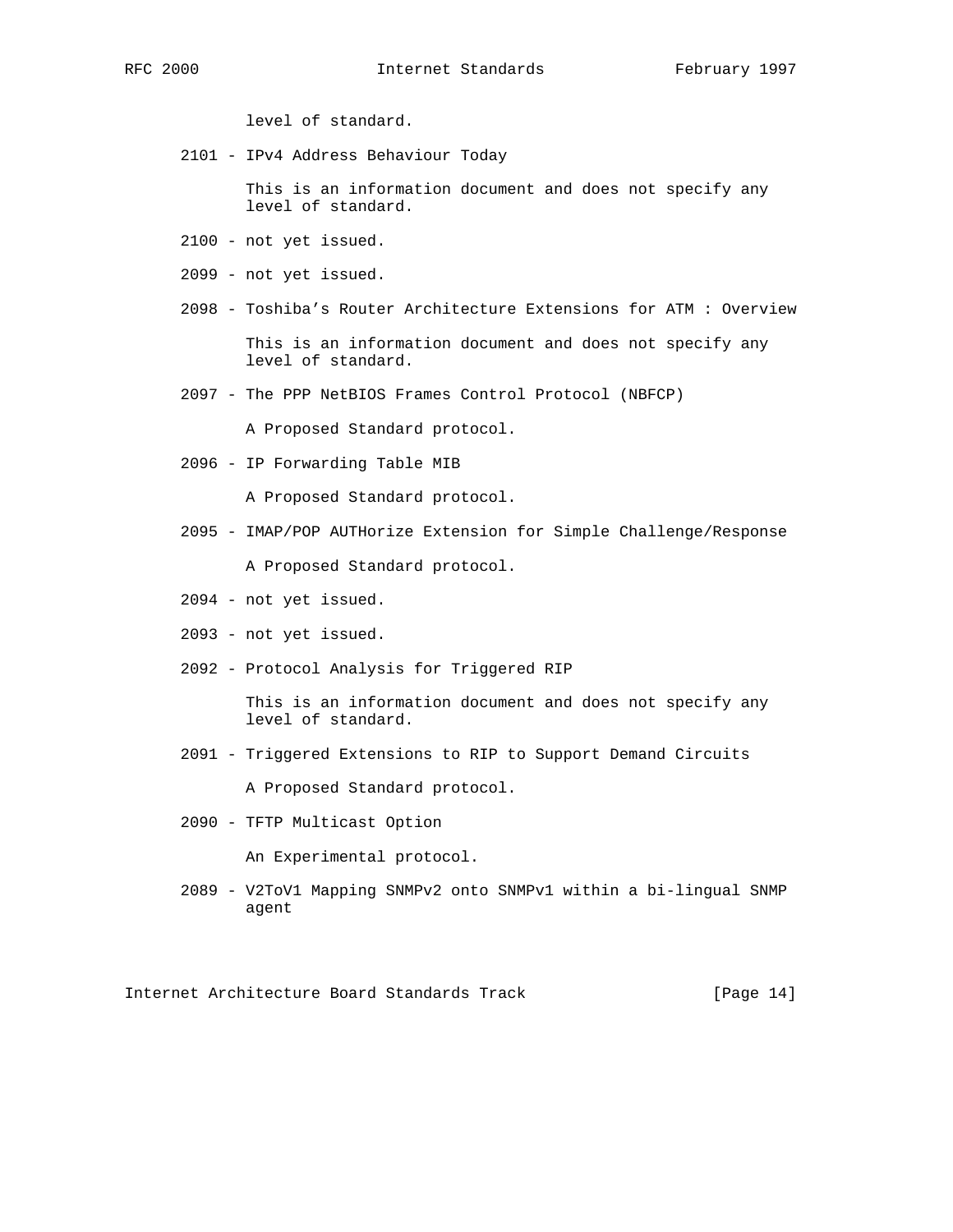This is an information document and does not specify any level of standard.

2088 - IMAP4 non-synchronizing literals

A Proposed Standard protocol.

2087 - IMAP4 QUOTA extension

A Proposed Standard protocol.

2086 - IMAP4 ACL extension

A Proposed Standard protocol.

2085 - HMAC-MD5 IP Authentication with Replay Prevention

A Proposed Standard protocol.

2084 - Considerations for Web Transaction Security

 This is an information document and does not specify any level of standard.

2083 - PNG (Portable Network Graphics) Specification Version 1.0

 This is an information document and does not specify any level of standard.

2082 - RIP-2 MD5 Authentication

A Proposed Standard protocol.

2081 - RIPng Protocol Applicability Statement

 This is an information document and does not specify any level of standard.

2080 - RIPng for IPv6

A Proposed Standard protocol.

 2079 - Definition of an X.500 Attribute Type and an Object Class to Hold Uniform Resource Identifiers (URIs)

A Proposed Standard protocol.

Internet Architecture Board Standards Track [Page 15]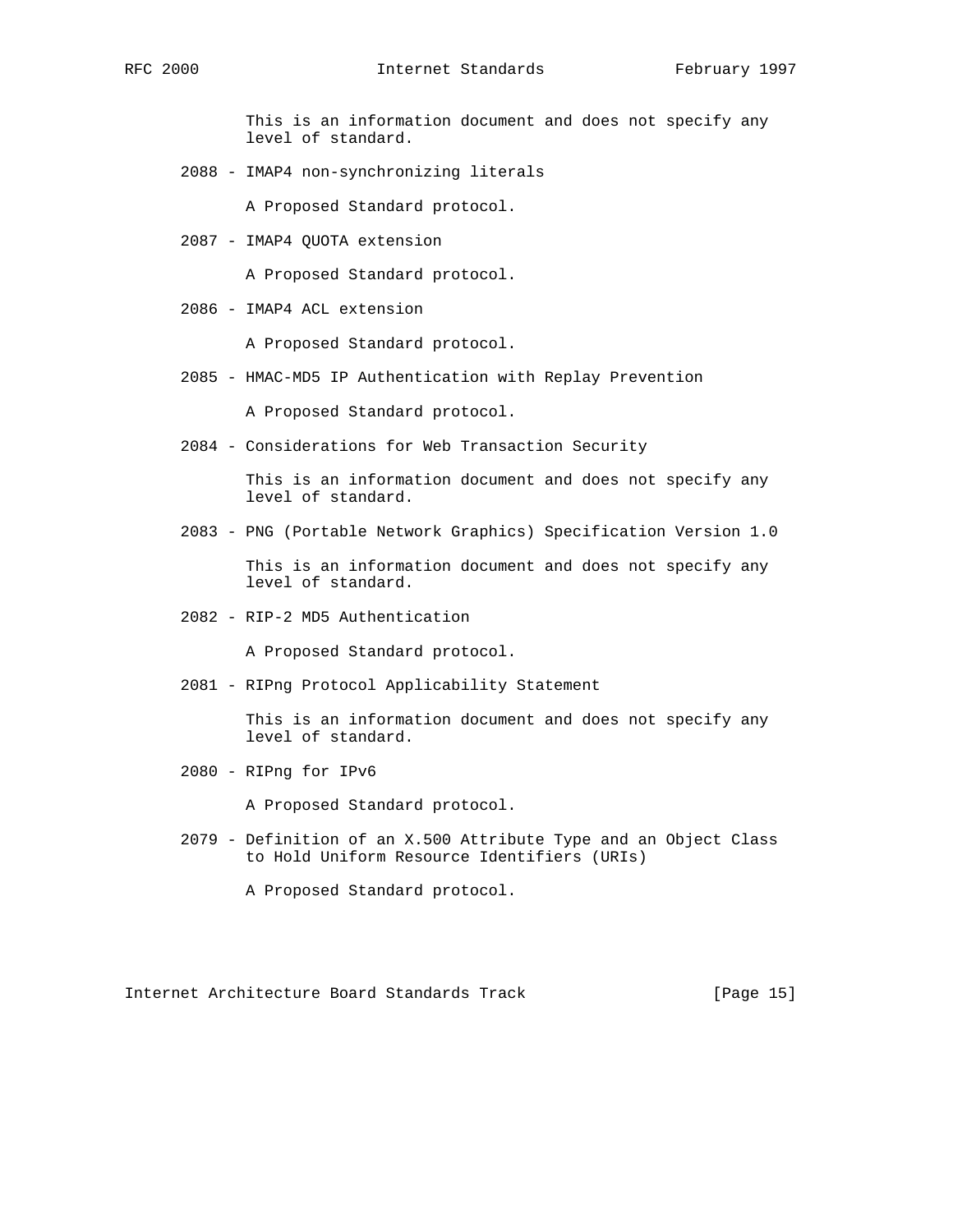2078 - Generic Security Service Application Program Interface, Version 2

A Proposed Standard protocol.

 2077 - The Model Primary Content Type for Multipurpose Internet Mail Extension

A Proposed Standard protocol.

- 2076 not yet issued.
- 2075 IP Echo Host Service

An Experimental protocol.

2074 - Remote Network Monitoring MIB Protocol Identifiers

A Proposed Standard protocol.

2073 - An IPv6 Provider-Based Unicast Address Format

A Proposed Standard protocol.

2072 - Router Renumbering Guide

 This is an information document and does not specify any level of standard.

 2071 - Network Renumbering Overview: Why would I want it and what is it anyway?

> This is an information document and does not specify any level of standard.

- 2070 Internationalization of the Hypertext Markup Language A Proposed Standard protocol.
- 2069 An Extension to HTTP : Digest Access Authentication

A Proposed Standard protocol.

2068 - Hypertext Transfer Protocol -- HTTP/1.1

A Proposed Standard protocol.

Internet Architecture Board Standards Track [Page 16]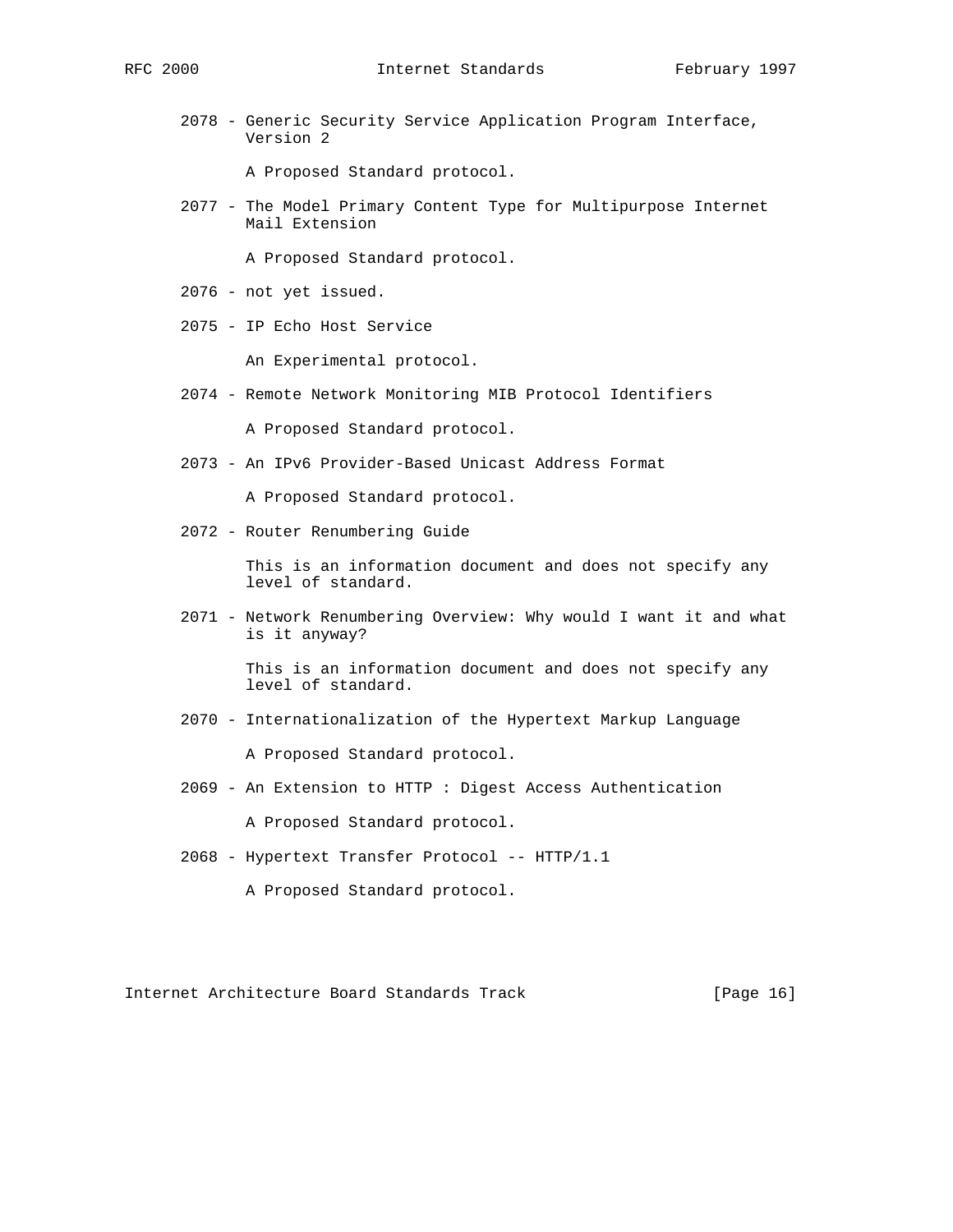2067 - IP over HIPPI

A Draft Standard protocol.

2066 - TELNET CHARSET Option

An Experimental protocol.

2065 - Domain Name System Security Extensions

A Proposed Standard protocol.

2064 - Traffic Flow Measurement: Meter MIB

An Experimental protocol.

- 2063 Traffic Flow Measurement: Architecture An Experimental protocol.
- 2062 Internet Message Access Protocol Obsolete Syntax

 This is an information document and does not specify any level of standard.

2061 - IMAP4 Compatibility with IMAP2BIS

 This is an information document and does not specify any level of standard.

2060 - Internet Message Access Protocol - Version 4rev1

A Proposed Standard protocol.

2059 - RADIUS Accounting

 This is an information document and does not specify any level of standard.

2058 - Remote Authentication Dial In User Service (RADIUS)

A Proposed Standard protocol.

2057 - Source Directed Access Control on the Internet

 This is an information document and does not specify any level of standard.

Internet Architecture Board Standards Track [Page 17]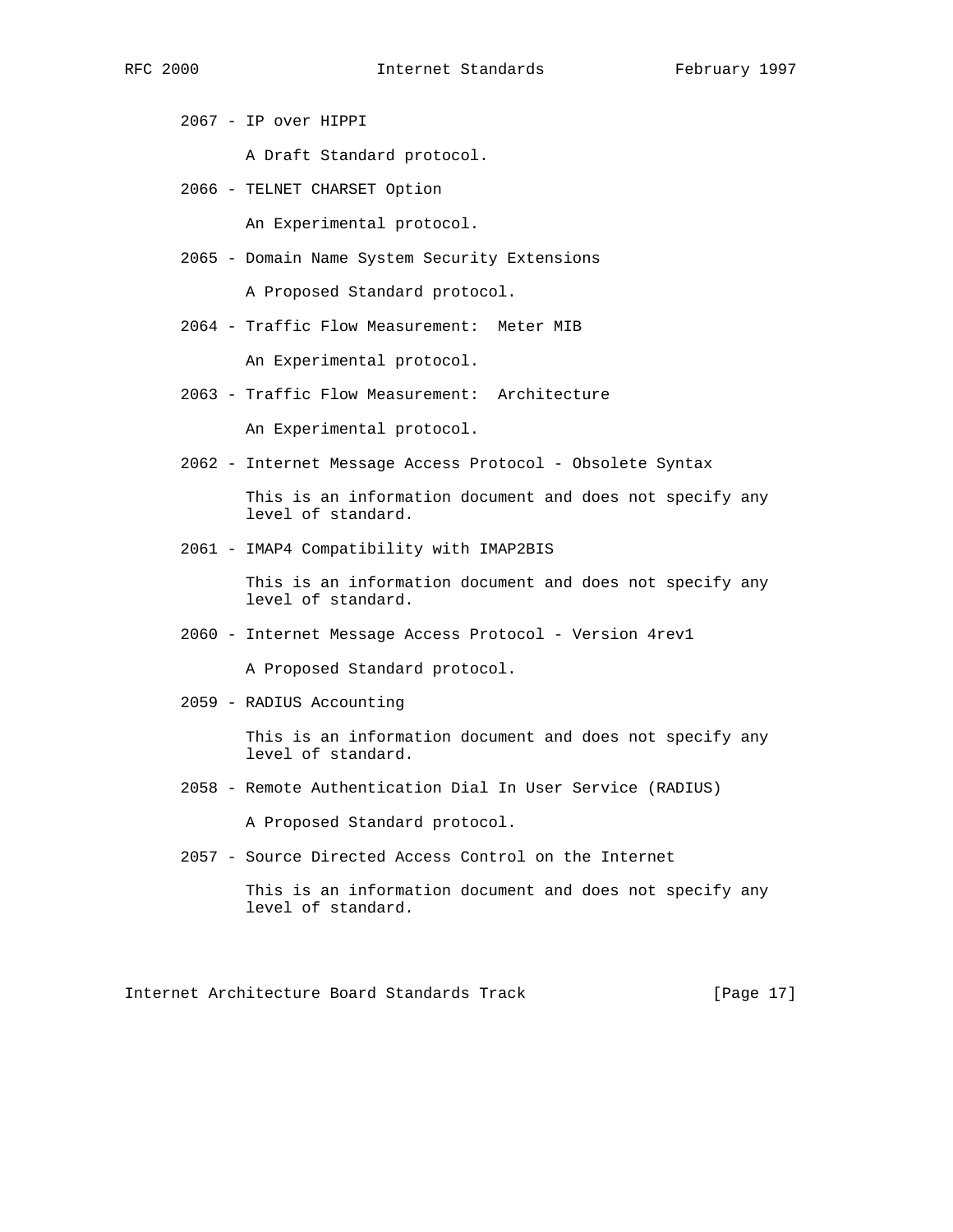2056 - Uniform Resource Locators for Z39.50

A Proposed Standard protocol.

2055 - WebNFS Server Specification

 This is an information document and does not specify any level of standard.

2054 - WebNFS Client Specification

 This is an information document and does not specify any level of standard.

2053 - The AM (Armenia) Domain

 This is an information document and does not specify any level of standard.

- 2052 A DNS RR for specifying the location of services (DNS SRV) An Experimental protocol.
- 2051 Definitions of Managed Objects for APPC using SMIv2

A Proposed Standard protocol.

2050 - Internet Registry IP Allocation Guidelines

 This is a Best Current Practices document and does not specify any level of standard.

 2049 - Multipurpose Internet Mail Extensions (MIME) Part Five: Conformance Criteria and Examples

A Draft Standard protocol.

 2048 - Multipurpose Internet Mail Extensions (MIME) Part Four: Registration Procedures

> This is a Best Current Practices document and does not specify any level of standard.

 2047 - MIME (Multipurpose Internet Mail Extensions) Part Three: Message Header Extensions for Non-ASCII Text

A Draft Standard protocol.

Internet Architecture Board Standards Track [Page 18]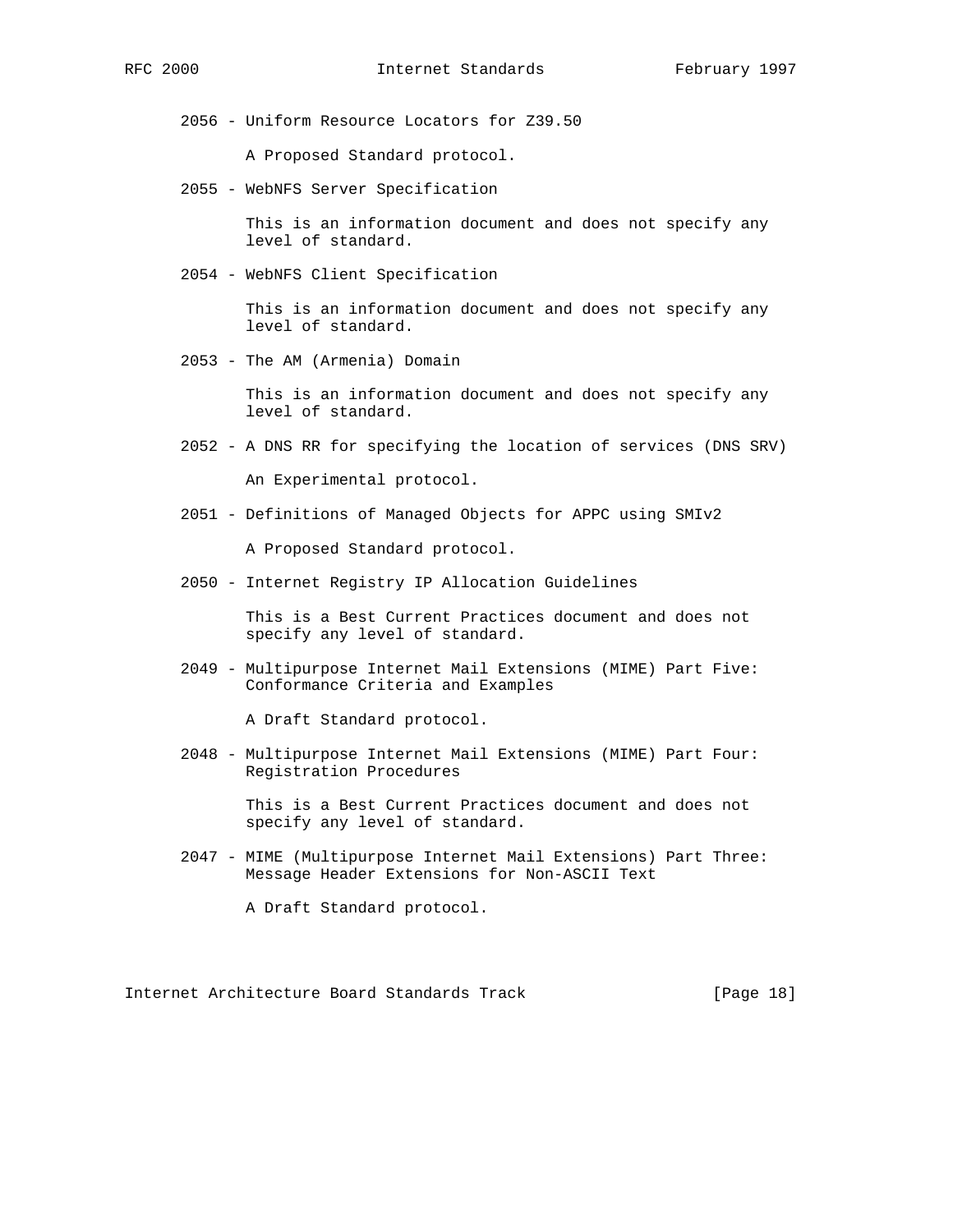2046 - Multipurpose Internet Mail Extensions (MIME) Part Two: Media Types

A Draft Standard protocol.

 2045 - Multipurpose Internet Mail Extensions (MIME) Part One: Format of Internet Message Bodies

A Draft Standard protocol.

2044 - UTF-8, a transformation format of Unicode and ISO 10646

 This is an information document and does not specify any level of standard.

2043 - The PPP SNA Control Protocol (SNACP)

A Proposed Standard protocol.

2042 - Registering New BGP Attribute Types

 This is an information document and does not specify any level of standard.

2041 - Mobile Network Tracing

 This is an information document and does not specify any level of standard.

2040 - The RC5, RC5-CBC, RC5-CBC-Pad, and RC5-CTS Algorithms

 This is an information document and does not specify any level of standard.

 2039 - Applicablity of Standards Track MIBs to Management of World Wide Web Servers

> This is an information document and does not specify any level of standard.

2038 - RTP Payload Format for MPEG1/MPEG2 Video

A Proposed Standard protocol.

2037 - Entity MIB using SMIv2

A Proposed Standard protocol.

Internet Architecture Board Standards Track [Page 19]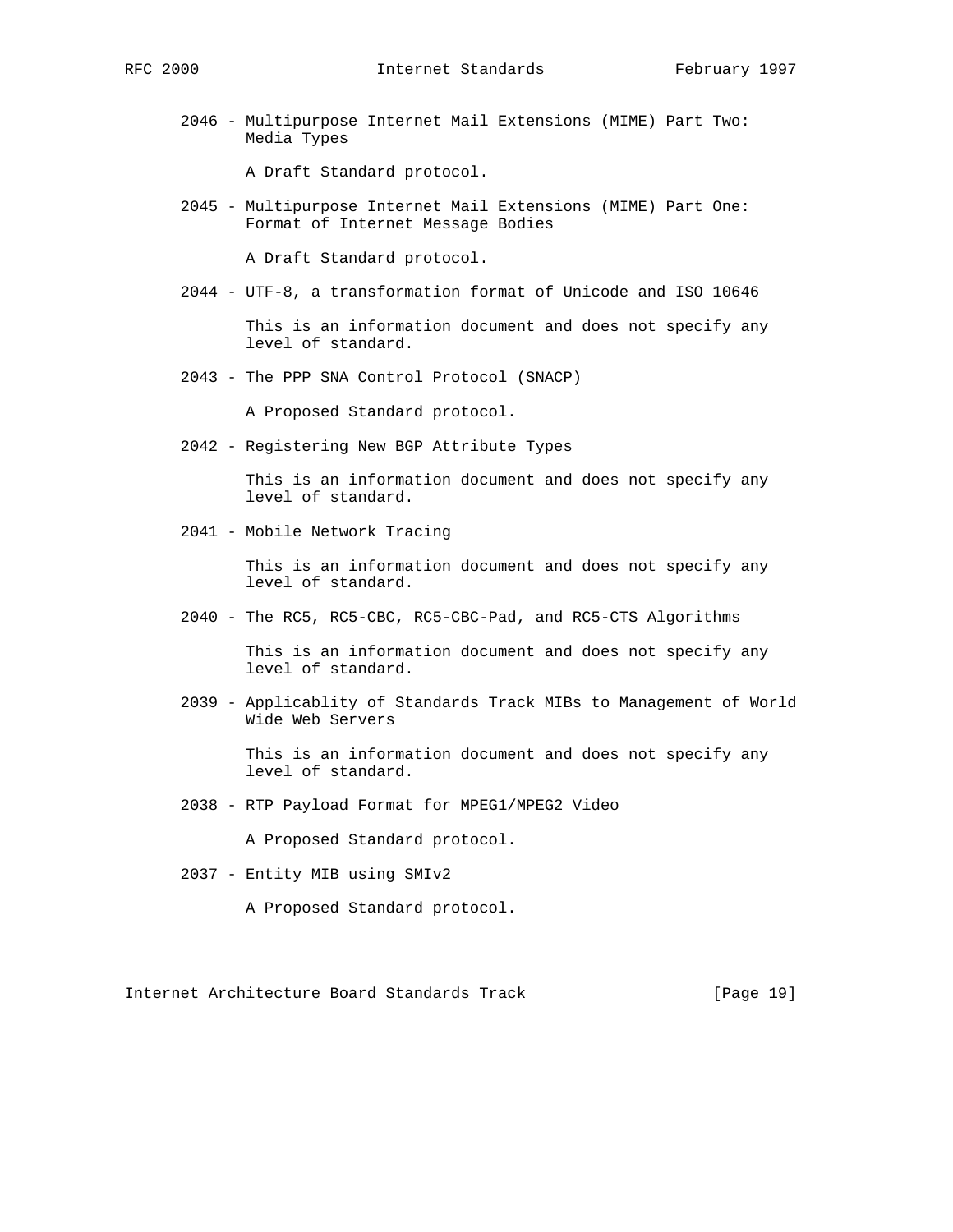2036 - Observations on the use of Components of the Class A Address Space within the Internet

> This is an information document and does not specify any level of standard.

2035 - RTP Payload Format for JPEG-compressed Video

A Proposed Standard protocol.

2034 - SMTP Service Extension for Returning Enhanced Error Codes

A Proposed Standard protocol.

2033 - Local Mail Transfer Protocol

 This is an information document and does not specify any level of standard.

2032 - RTP Payload Format for H.261 Video Streams

A Proposed Standard protocol.

2031 - IETF-ISOC relationship

 This is an information document and does not specify any level of standard.

 2030 - Simple Network Time Protocol (SNTP) Version 4 for IPv4, IPv6 and OSI

> This is an information document and does not specify any level of standard.

2029 - RTP Payload Format of Sun's CellB Video Encoding

A Proposed Standard protocol.

2028 - The Organizations Involved in the IETF Standards Process

 This is a Best Current Practices document and does not specify any level of standard.

 2027 - IAB and IESG Selection, Confirmation, and Recall Process: Operation of the Nominating and Recall Committees

> This is a Best Current Practices document and does not specify any level of standard.

Internet Architecture Board Standards Track [Page 20]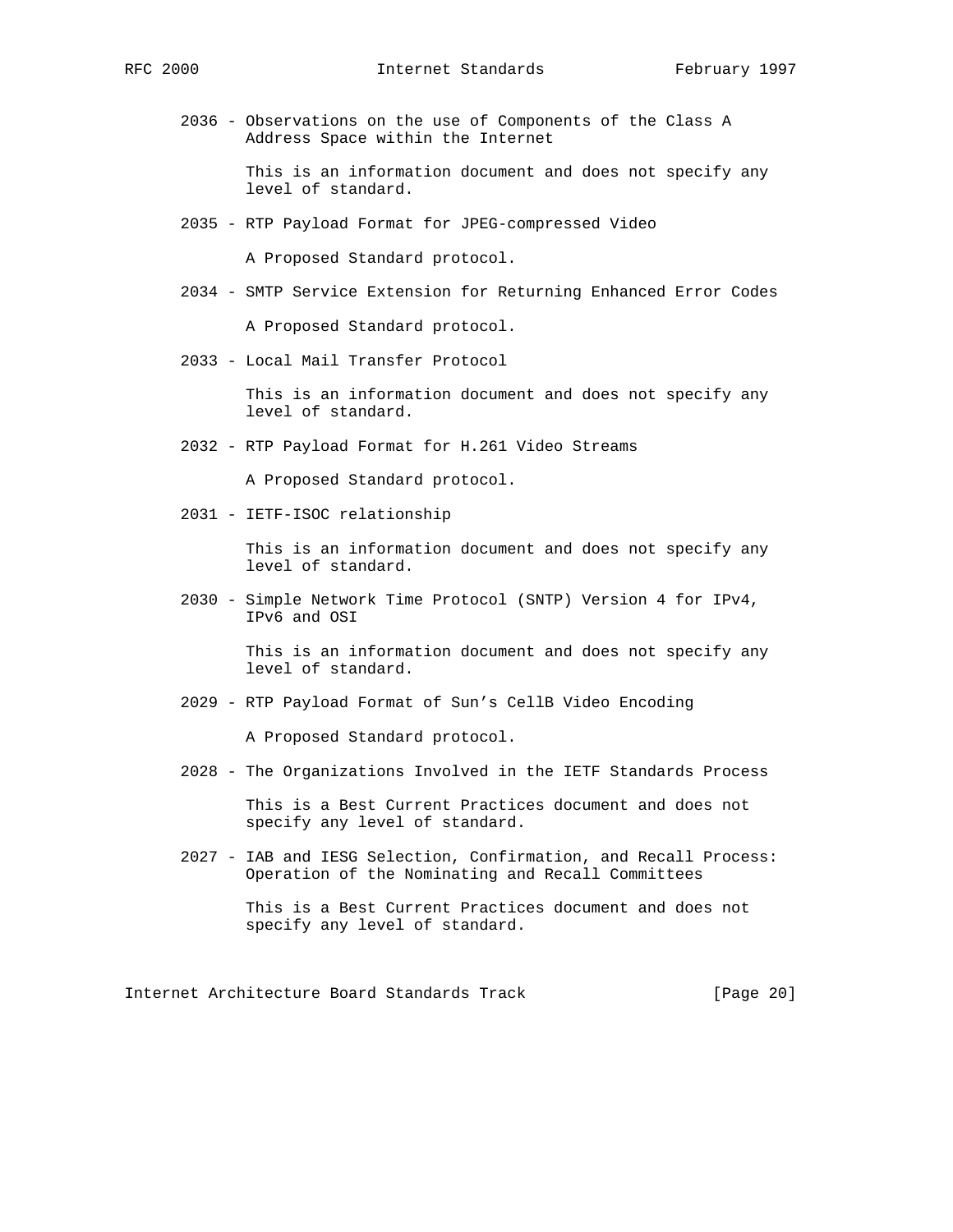2026 - The Internet Standards Process -- Revision 3

 This is a Best Current Practices document and does not specify any level of standard.

2025 - The Simple Public-Key GSS-API Mechanism (SPKM)

A Proposed Standard protocol.

 2024 - Definitions of Managed Objects for Data Link Switching using SMIv2

A Proposed Standard protocol.

2023 - IP Version 6 over PPP

A Proposed Standard protocol.

2022 - Support for Multicast over UNI 3.0/3.1 based ATM Networks

A Proposed Standard protocol.

 2021 - Remote Network Monitoring Management Information Base Version 2 using SMIv2

A Proposed Standard protocol.

2020 - IEEE 802.12 Interface MIB

A Proposed Standard protocol.

2019 - Transmission of IPv6 Packets Over FDDI

A Proposed Standard protocol.

2018 - TCP Selective Acknowledgement Options

A Proposed Standard protocol.

- 2017 Definition of the URL MIME External-Body Access-Type A Proposed Standard protocol.
- 2016 Uniform Resource Agents (URAs)

An Experimental protocol.

Internet Architecture Board Standards Track [Page 21]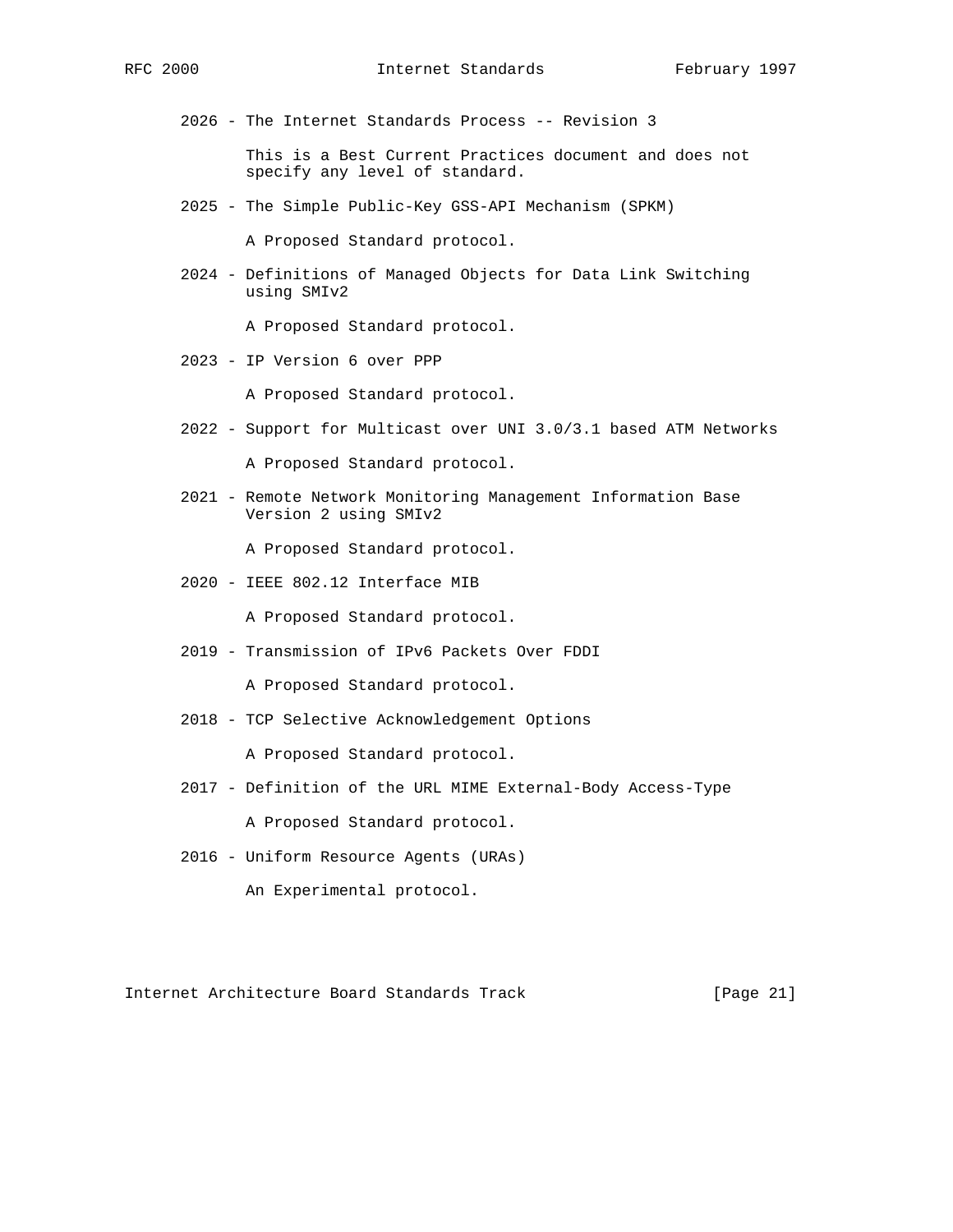2015 - MIME Security with Pretty Good Privacy (PGP)

A Proposed Standard protocol.

2014 - IRTF Research Group Guidelines and Procedures

 This is a Best Current Practices document and does not specify any level of standard.

 2013 - SNMPv2 Management Information Base for the User Datagram Protocol using SMIv2

A Proposed Standard protocol.

 2012 - SNMPv2 Management Information Base for the Transmission Control Protocol using SMIv2

A Proposed Standard protocol.

 2011 - SNMPv2 Management Information Base for the Internet Protocol using SMIv2

A Proposed Standard protocol.

2010 - Operational Criteria for Root Name Servers

 This is an information document and does not specify any level of standard.

2009 - GPS-Based Addressing and Routing

An Experimental protocol.

 2008 - Implications of Various Address Allocation Policies for Internet Routing

> This is a Best Current Practices document and does not specify any level of standard.

2007 - Catalogue of Network Training Materials

 This is an information document and does not specify any level of standard.

 2006 - The Definitions of Managed Objects for IP Mobility Support using SMIv2

A Proposed Standard protocol.

Internet Architecture Board Standards Track [Page 22]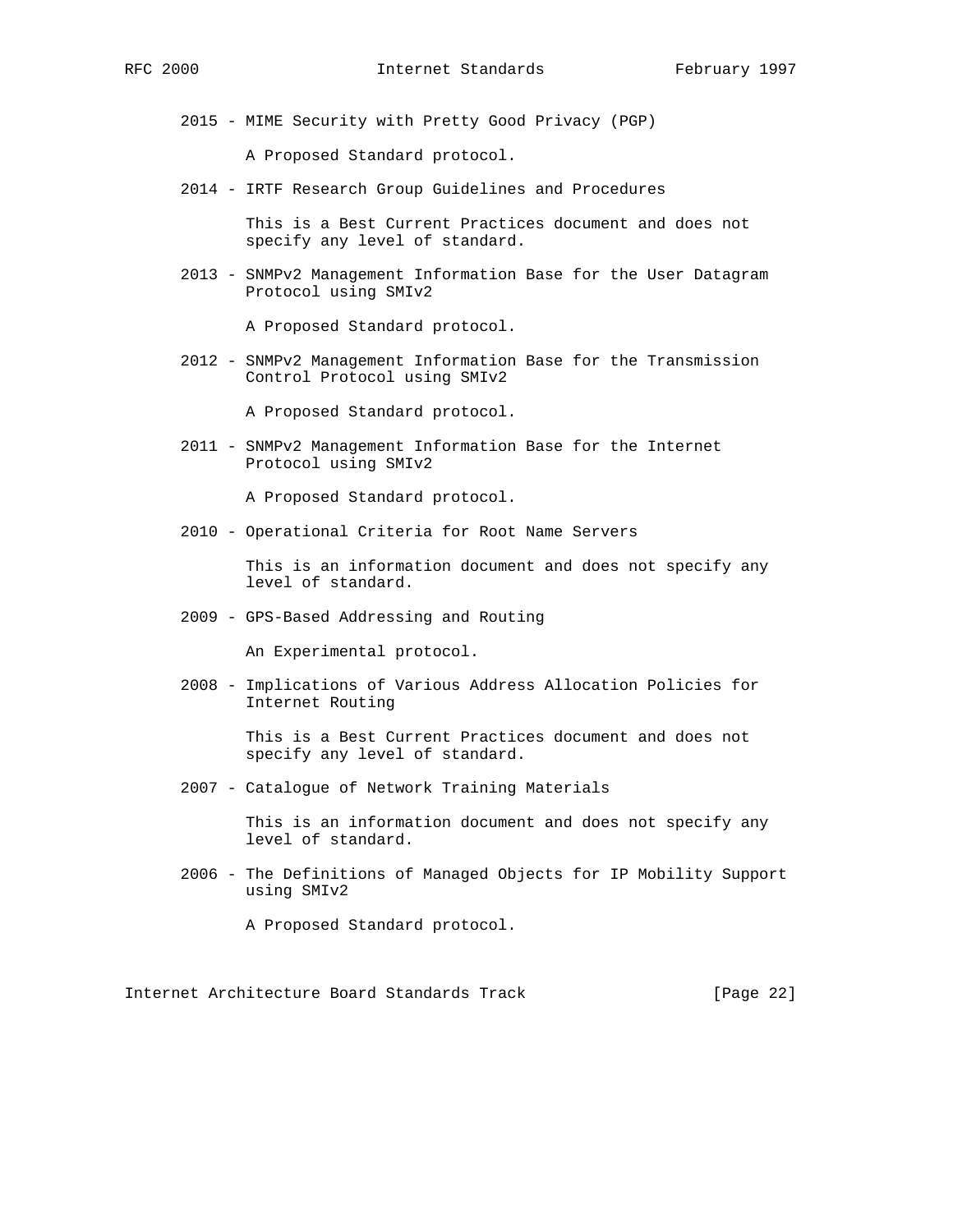2005 - Applicability Statement for IP Mobility Support

A Proposed Standard protocol.

2004 - Minimal Encapsulation within IP

A Proposed Standard protocol.

2003 - IP Encapsulation within IP

A Proposed Standard protocol.

2002 - IP Mobility Support

A Proposed Standard protocol.

 2001 - TCP Slow Start, Congestion Avoidance, Fast Retransmit, and Fast Recovery Algorithms

A Proposed Standard protocol.

2000 - Internet Official Protocol Standards

This memo.

1999 - Request for Comments Summary RFC Numbers 1900-1999

 This is an information document and does not specify any level of standard.

 1998 - An Application of the BGP Community Attribute in Multi-home Routing

> This is an information document and does not specify any level of standard.

1997 - BGP Communities Attribute

A Proposed Standard protocol.

 1996 - A Mechanism for Prompt Notification of Zone Changes (DNS NOTIFY)

A Proposed Standard protocol.

- 1995 Incremental Zone Transfer in DNS
	- A Proposed Standard protocol.

Internet Architecture Board Standards Track [Page 23]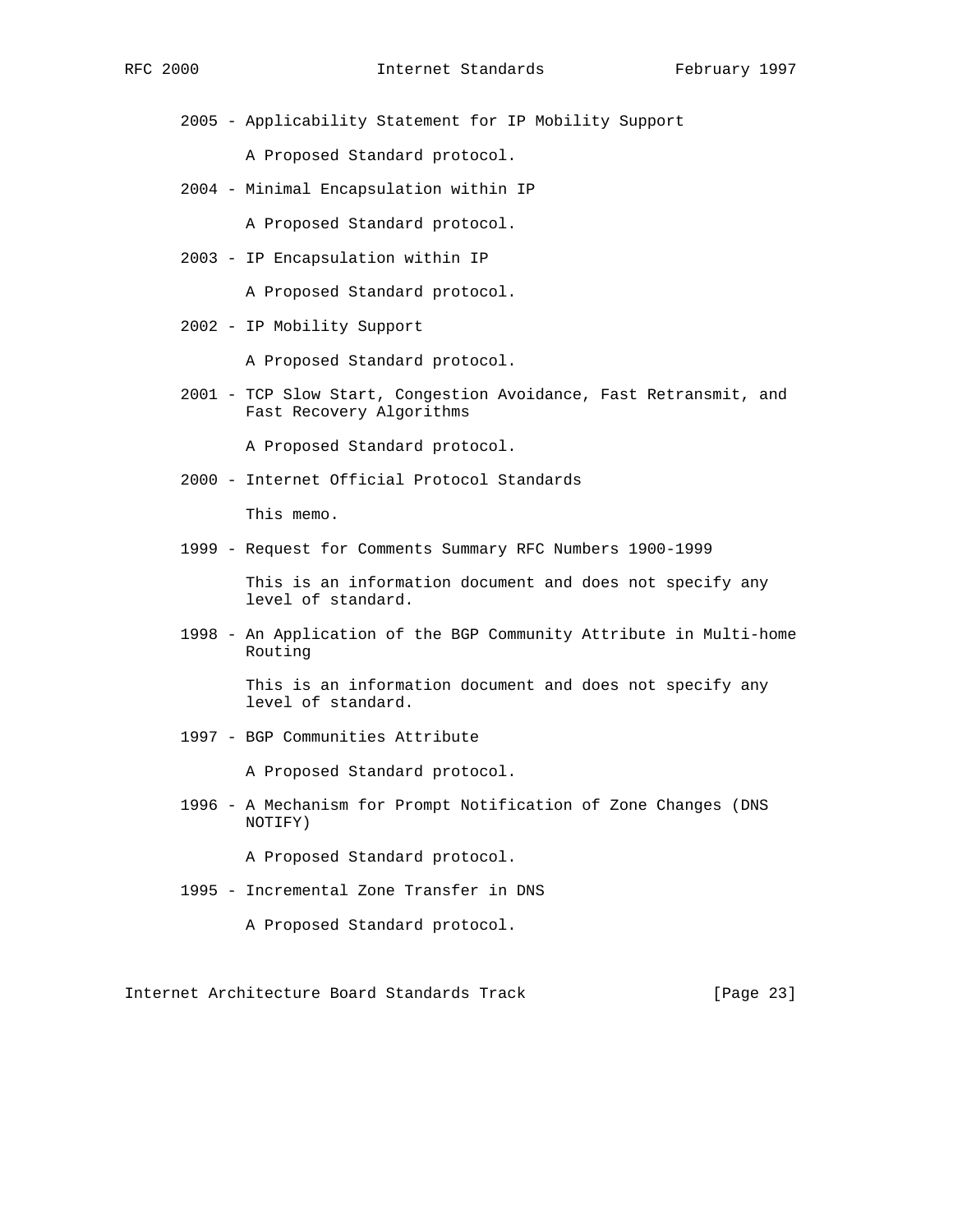1994 - PPP Challenge Handshake Authentication Protocol (CHAP)

A Draft Standard protocol.

1993 - PPP Gandalf FZA Compression Protocol

 This is an information document and does not specify any level of standard.

1992 - The Nimrod Routing Architecture

 This is an information document and does not specify any level of standard.

1991 - PGP Message Exchange Formats

 This is an information document and does not specify any level of standard.

1990 - The PPP Multilink Protocol (MP)

A Draft Standard protocol.

1989 - PPP Link Quality Monitoring

A Draft Standard protocol.

 1988 - Conditional Grant of Rights to Specific Hewlett-Packard Patents In Conjunction With the Internet Engineering Task Force's Internet-Standard Network Management Framework

> This is an information document and does not specify any level of standard.

 1987 - Ipsilon's General Switch Management Protocol Specification Version 1.1

> This is an information document and does not specify any level of standard.

 1986 - Experiments with a Simple File Transfer Protocol for Radio Links using Enhanced Trivial File Transfer Protocol (ETFTP)

An Experimental protocol.

1985 - SMTP Service Extension for Remote Message Queue Starting

A Proposed Standard protocol.

Internet Architecture Board Standards Track [Page 24]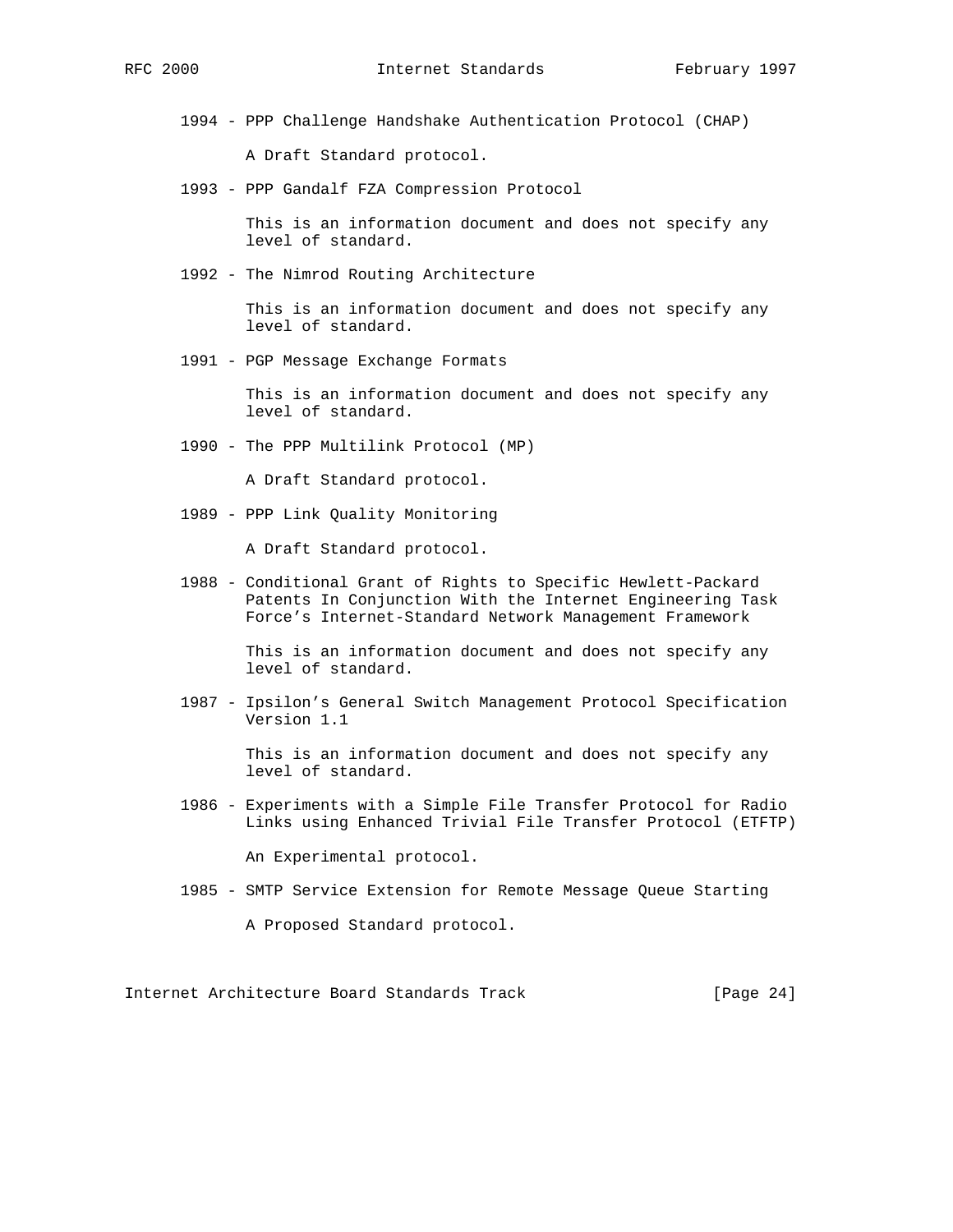1984 - IAB and IESG Statement on Cryptographic Technology and the Internet

> This is an information document and does not specify any level of standard.

1983 - Internet Users' Glossary

 This is an information document and does not specify any level of standard.

1982 - Serial Number Arithmetic

A Proposed Standard protocol.

1981 - Path MTU Discovery for IP version 6

A Proposed Standard protocol.

1980 - A Proposed Extension to HTML : Client-Side Image Maps

 This is an information document and does not specify any level of standard.

1979 - PPP Deflate Protocol

 This is an information document and does not specify any level of standard.

1978 - PPP Predictor Compression Protocol

 This is an information document and does not specify any level of standard.

1977 - PPP BSD Compression Protocol

 This is an information document and does not specify any level of standard.

 1976 - PPP for Data Compression in Data Circuit-Terminating Equipment (DCE)

> This is an information document and does not specify any level of standard.

1975 - PPP Magnalink Variable Resource Compression

This is an information document and does not specify any

Internet Architecture Board Standards Track [Page 25]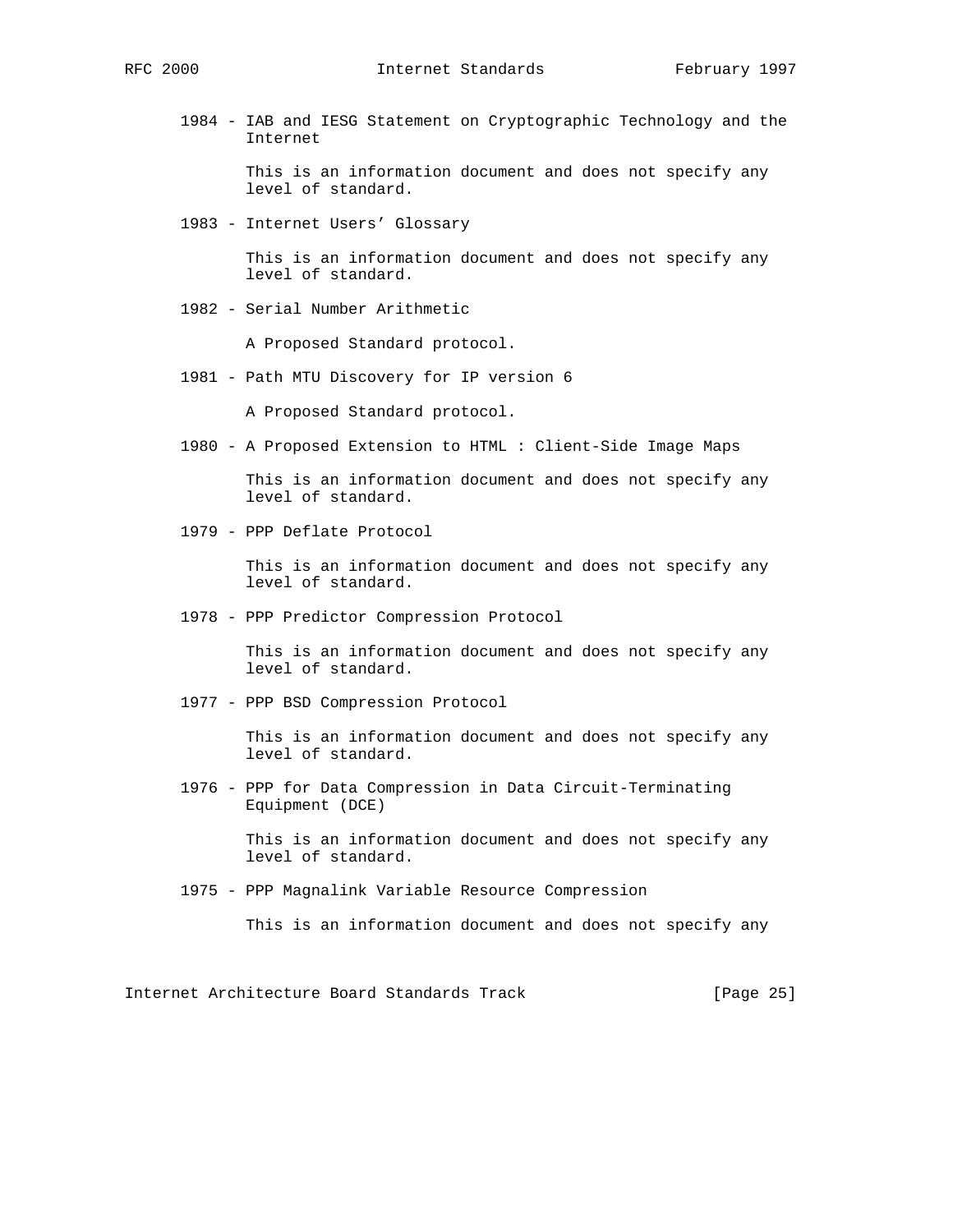level of standard.

1974 - PPP Stac LZS Compression Protocol

 This is an information document and does not specify any level of standard.

1973 - PPP in Frame Relay

A Proposed Standard protocol.

 1972 - A Method for the Transmission of IPv6 Packets over Ethernet Networks

A Proposed Standard protocol.

1971 - IPv6 Stateless Address Autoconfiguration

A Proposed Standard protocol.

1970 - Neighbor Discovery for IP Version 6 (IPv6)

A Proposed Standard protocol.

1969 - The PPP DES Encryption Protocol (DESE)

 This is an information document and does not specify any level of standard.

1968 - The PPP Encryption Control Protocol (ECP)

A Proposed Standard protocol.

1967 - PPP LZS-DCP Compression Protocol (LZS-DCP)

 This is an information document and does not specify any level of standard.

1966 - BGP Route Reflection An alternative to full mesh IBGP

An Experimental protocol.

1965 - Autonomous System Confederations for BGP

An Experimental protocol.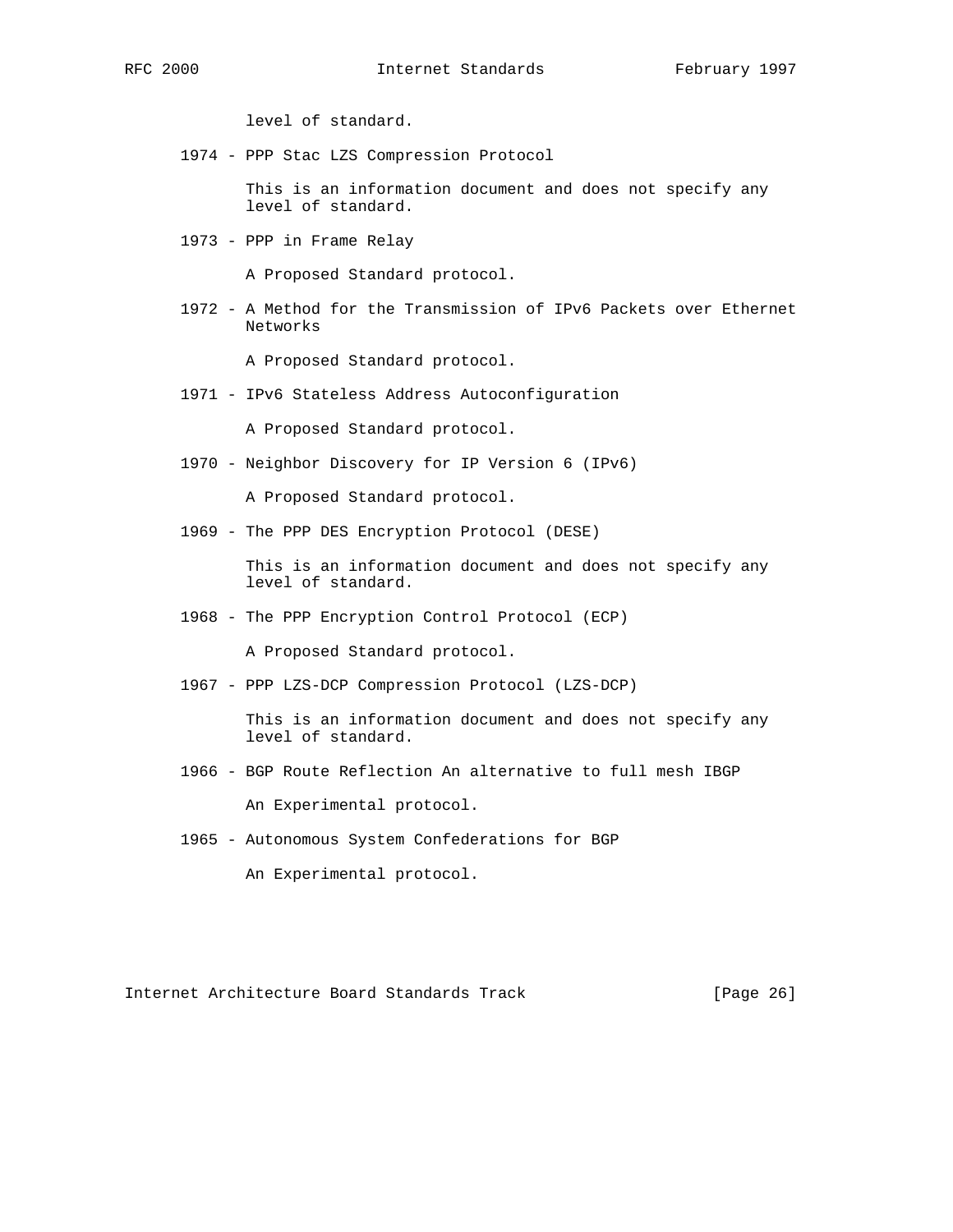1964 - The Kerberos Version 5 GSS-API Mechanism

A Proposed Standard protocol.

1963 - PPP Serial Data Transport Protocol (SDTP)

 This is an information document and does not specify any level of standard.

1962 - The PPP Compression Control Protocol (CCP)

A Proposed Standard protocol.

1961 - GSS-API Authentication Method for SOCKS Version 5

A Proposed Standard protocol.

1960 - A String Representation of LDAP Search Filters

A Proposed Standard protocol.

1959 - An LDAP URL Format

A Proposed Standard protocol.

1958 - Architectural Principles of the Internet

 This is an information document and does not specify any level of standard.

 1957 - Some Observations on Implementations of the Post Office Protocol (POP3)

> This is an information document and does not specify any level of standard.

1956 - Registration in the MIL Domain

 This is an information document and does not specify any level of standard.

 1955 - New Scheme for Internet Routing and Addressing (ENCAPS) for IPNG

> This is an information document and does not specify any level of standard.

Internet Architecture Board Standards Track [Page 27]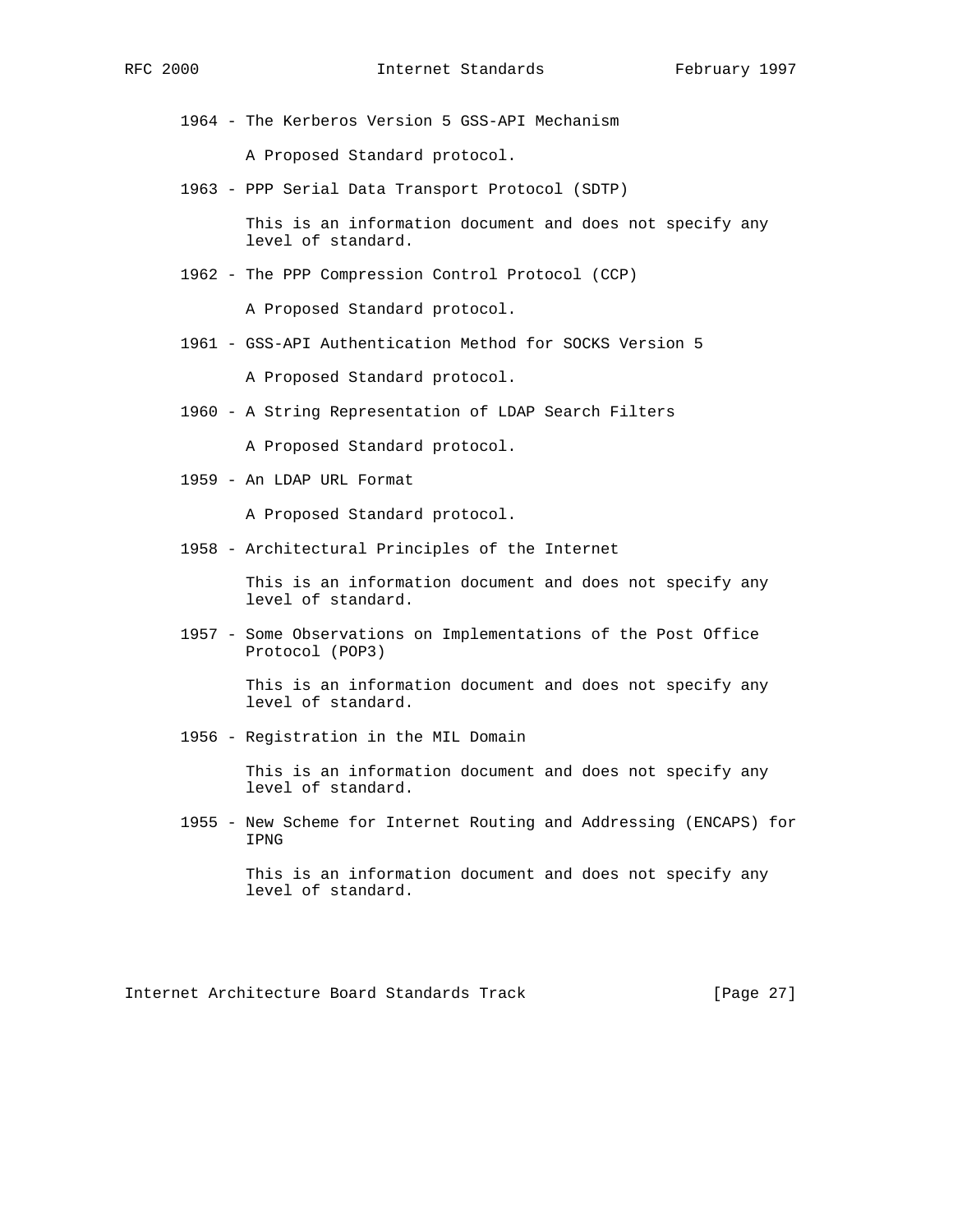1954 - Transmission of Flow Labelled IPv4 on ATM Data Links Ipsilon Version 1.0

> This is an information document and does not specify any level of standard.

 1953 - Ipsilon Flow Management Protocol Specification for IPv4 Version 1.0

> This is an information document and does not specify any level of standard.

1952 - GZIP file format specification version 4.3

 This is an information document and does not specify any level of standard.

1951 - DEFLATE Compressed Data Format Specification version 1.3

 This is an information document and does not specify any level of standard.

1950 - ZLIB Compressed Data Format Specification version 3.3

 This is an information document and does not specify any level of standard.

1949 - Scalable Multicast Key Distribution

An Experimental protocol.

1948 - Defending Against Sequence Number Attacks

 This is an information document and does not specify any level of standard.

1947 - Greek Character Encoding for Electronic Mail Messages

 This is an information document and does not specify any level of standard.

1946 - Native ATM Support for ST2+

 This is an information document and does not specify any level of standard.

Internet Architecture Board Standards Track [Page 28]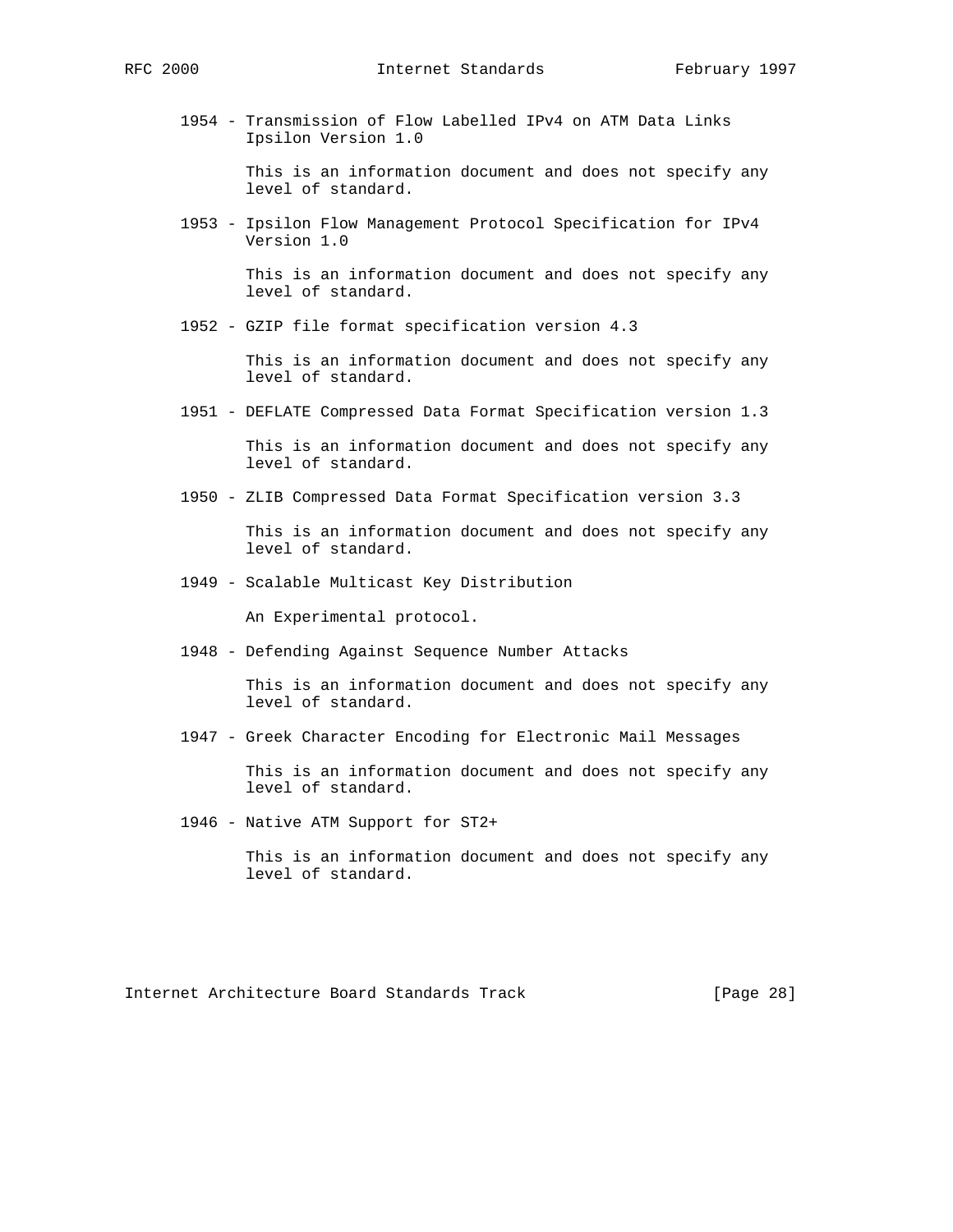1945 - Hypertext Transfer Protocol -- HTTP/1.0

 This is an information document and does not specify any level of standard.

1944 - Benchmarking Methodology for Network Interconnect Devices

 This is an information document and does not specify any level of standard.

1943 - Building an X.500 Directory Service in the US

 This is an information document and does not specify any level of standard.

1942 - HTML Tables

An Experimental protocol.

1941 - Frequently Asked Questions for Schools

 This is an information document and does not specify any level of standard.

 1940 - Source Demand Routing: Packet Format and Forwarding Specification

> This is an information document and does not specify any level of standard.

1939 - Post Office Protocol - Version 3

A Standard protocol.

1938 - A One-Time Password System

A Proposed Standard protocol.

 1937 - "Local/Remote" Forwarding Decision in Switched Data Link Subnetworks

> This is an information document and does not specify any level of standard.

1936 - Implementing the Internet Checksum in Hardware

Internet Architecture Board Standards Track [Page 29]

This is an information document and does not specify any level of standard.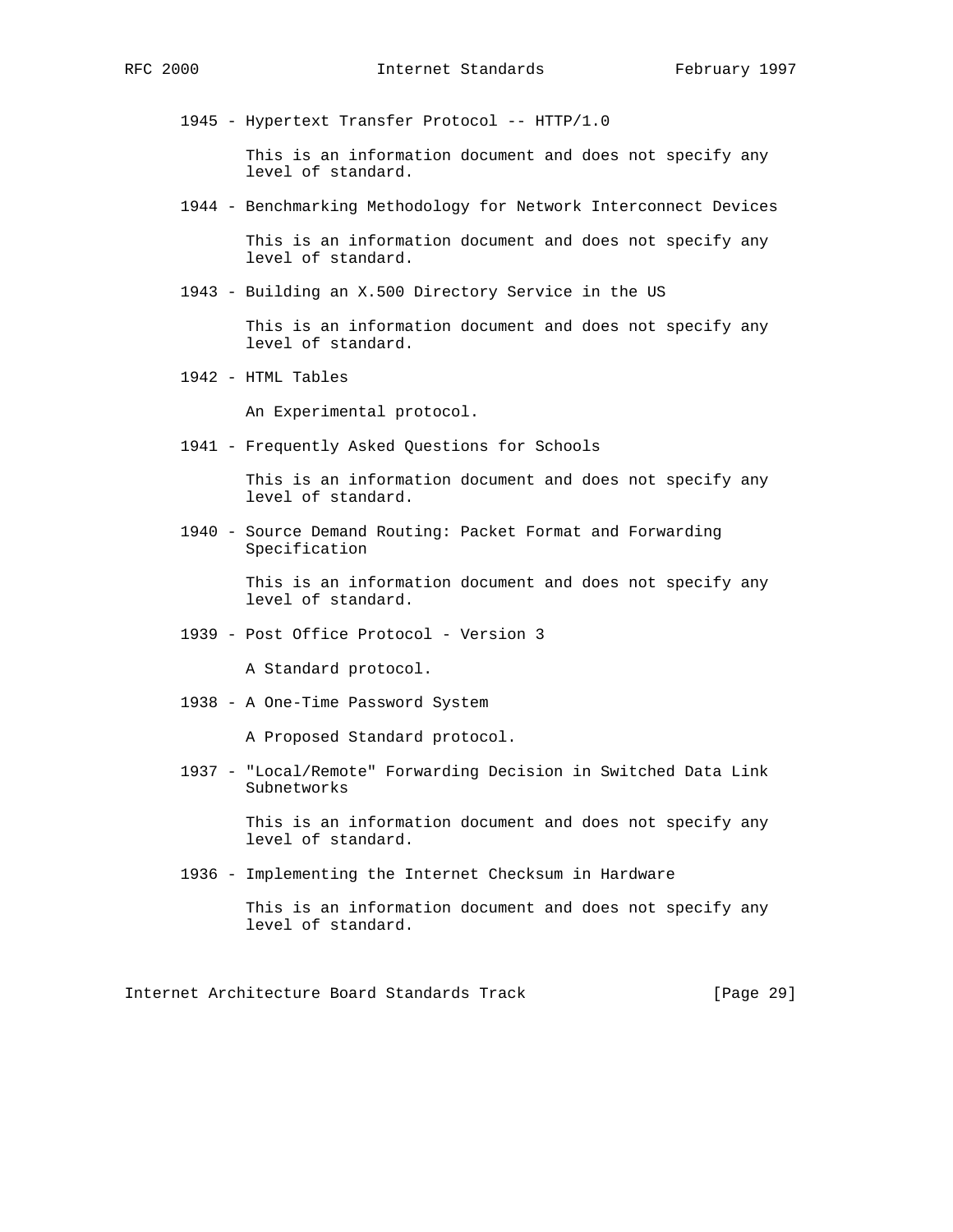1935 - What is the Internet, Anyway?

 This is an information document and does not specify any level of standard.

1934 - Ascend's Multilink Protocol Plus (MP+)

 This is an information document and does not specify any level of standard.

1933 - Transition Mechanisms for IPv6 Hosts and Routers

A Proposed Standard protocol.

1932 - IP over ATM: A Framework Document

 This is an information document and does not specify any level of standard.

 1931 - Dynamic RARP Extensions for Automatic Network Address Acquisition

> This is an information document and does not specify any level of standard.

 1930 - Guidelines for creation, selection, and registration of an Autonomous System (AS)

> This is a Best Current Practices document and does not specify any level of standard.

1929 - Username/Password Authentication for SOCKS V5

A Proposed Standard protocol.

1928 - SOCKS Protocol Version 5

A Proposed Standard protocol.

1927 - Suggested Additional MIME Types for Associating Documents

 This is an information document and does not specify any level of standard.

1926 - An Experimental Encapsulation of IP Datagrams on Top of ATM

 This is an information document and does not specify any level of standard.

Internet Architecture Board Standards Track [Page 30]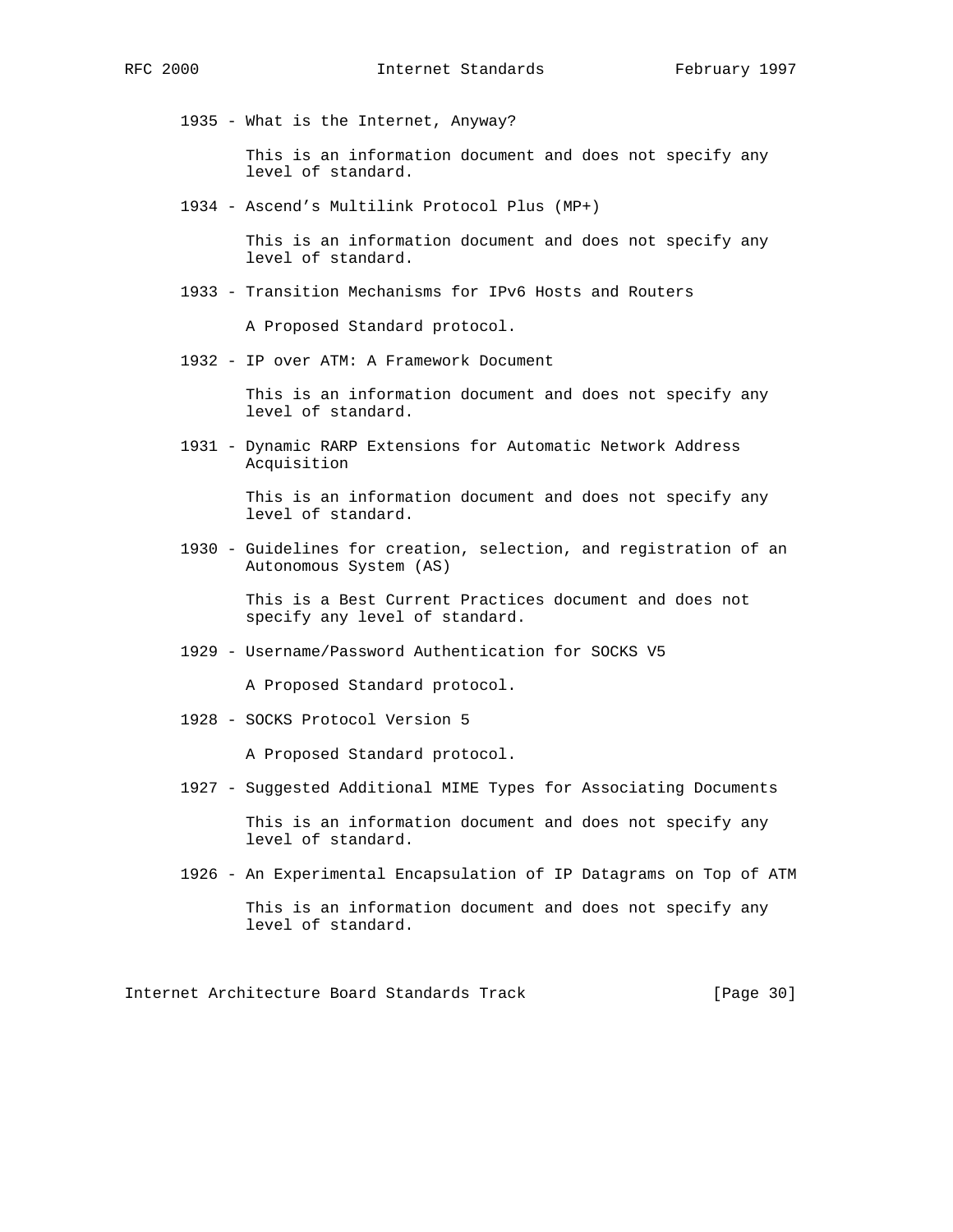1925 - The Twelve Networking Truths

 This is an information document and does not specify any level of standard.

1924 - A Compact Representation of IPv6 Addresses

 This is an information document and does not specify any level of standard.

1923 - RIPv1 Applicability Statement for Historic Status

 This is an information document and does not specify any level of standard.

1922 - Chinese Character Encoding for Internet Messages

 This is an information document and does not specify any level of standard.

1921 - TNVIP Protocol

 This is an information document and does not specify any level of standard.

1919 - Classical versus Transparent IP Proxies

 This is an information document and does not specify any level of standard.

1899 - Request for Comments Summary RFC Numbers 1800-1899

 This is an information document and does not specify any level of standard.

1799 - Request for Comments Summary RFC Numbers 1700-1799

 This is an information document and does not specify any level of standard.

1699 - Request for Comments Summary RFC Numbers 1600-1699

 This is an information document and does not specify any level of standard.

1599 - Request for Comments Summary RFC Numbers 1500-1599

This is an information document and does not specify any

Internet Architecture Board Standards Track [Page 31]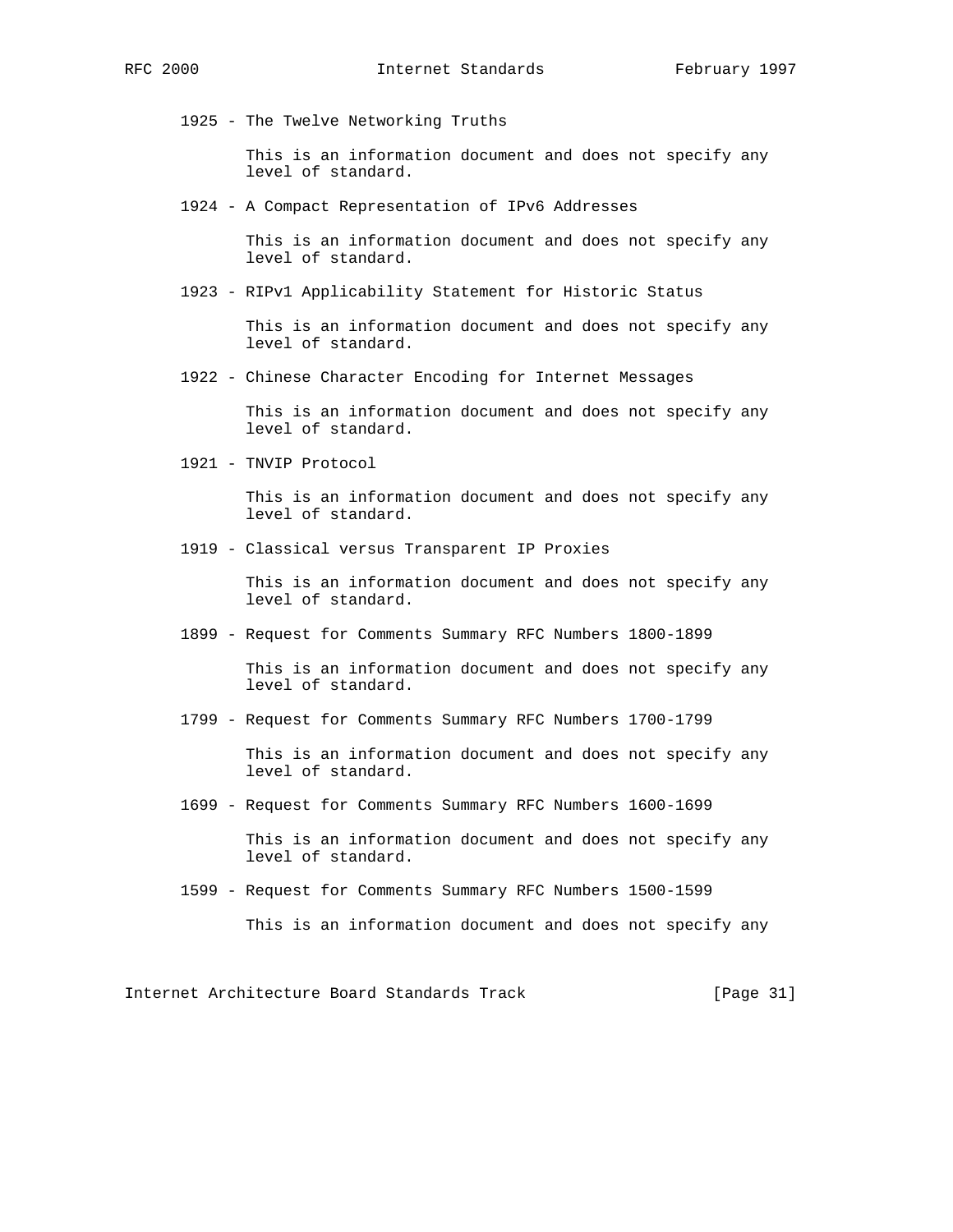level of standard.

1499 - Request for Comments Summary RFC Numbers 1400-1499

 This is an information document and does not specify any level of standard.

1399 - Request for Comments Summary RFC Numbers 1300-1399

 This is an information document and does not specify any level of standard.

1299 - Request for Comments Summary RFC Numbers 1200-1299

 This is an information document and does not specify any level of standard.

6.1.2. Other Changes:

 The following are changes to protocols listed in the previous edition.

2067 - IP over HIPPI

Elevated to Draft Standard.

 2049 - Multipurpose Internet Mail Extensions (MIME) Part Five: Conformance Criteria and Examples

Elevated to Draft Standard.

 2047 - MIME (Multipurpose Internet Mail Extensions) Part Three: Message Header Extensions for Non-ASCII Text

Elevated to Draft Standard.

 2046 - Multipurpose Internet Mail Extensions (MIME) Part Two: Media Types

Elevated to Draft Standard.

 2045 - Multipurpose Internet Mail Extensions (MIME) Part One: Format of Internet Message Bodies

Elevated to Draft Standard.

Internet Architecture Board Standards Track [Page 32]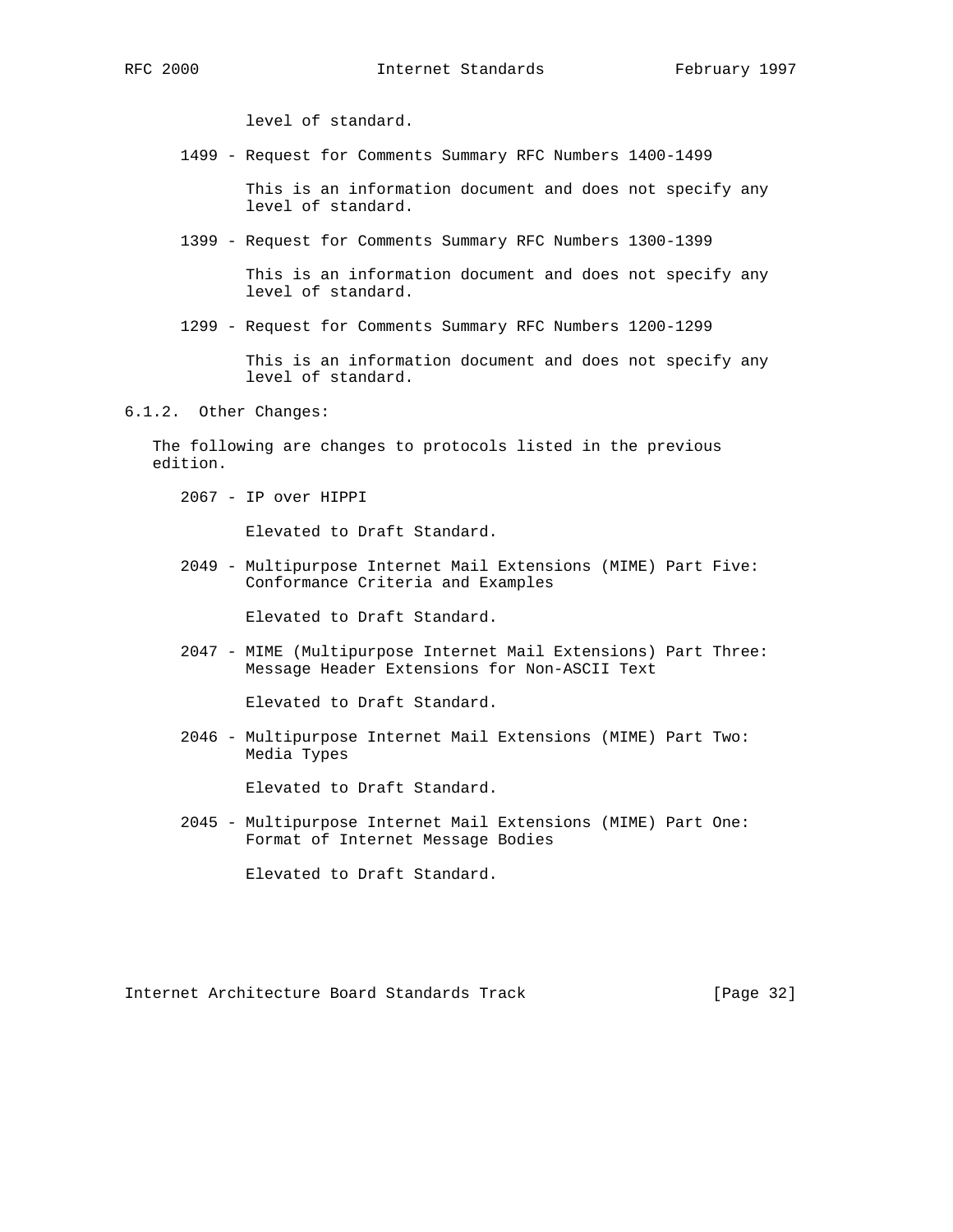1994 - PPP Challenge Handshake Authentication Protocol (CHAP)

Elevated to Draft Standard.

1990 - The PPP Multilink Protocol (MP)

Elevated to Draft Standard.

1989 - PPP Link Quality Monitoring

Elevated to Draft Standard.

1939 - Post Office Protocol - Version 3

Elevated to Standard.

 1108 - U.S. Department of Defense Security Options for the Internet Protocol

Moved to Historic.

Internet Architecture Board Standards Track [Page 33]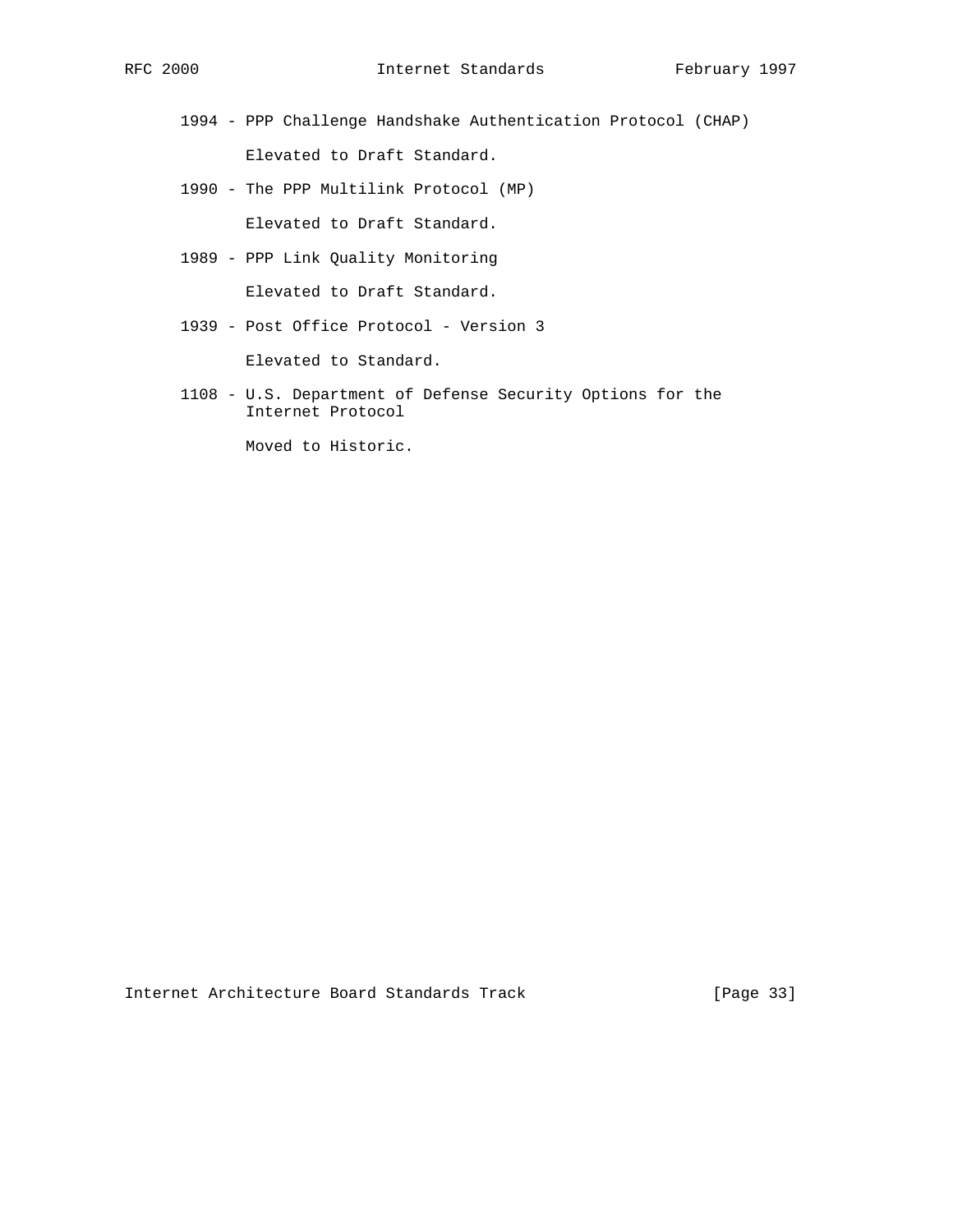# 6.2. Standard Protocols

| Protocol<br>======== | Name                                    | Status | ======== ==== === = | RFC STD *      |  |
|----------------------|-----------------------------------------|--------|---------------------|----------------|--|
| --------             | Internet Official Protocol Standards    | Req    | 2000                | 1              |  |
| ---------            | Assigned Numbers                        | Req    | 1700                | $\overline{2}$ |  |
| --------             | Host Requirements - Communications      | Req    | 1122                | 3              |  |
| $- - - - - - - -$    | Host Requirements - Applications        | Req    | 1123                | 3              |  |
| IP                   | Internet Protocol                       | Req    | 791                 | 5              |  |
|                      | as amended by:--------                  |        |                     |                |  |
| -------              | IP Subnet Extension                     | Req    | 950                 | 5              |  |
| --------             | IP Broadcast Datagrams                  | Req    | 919                 | 5              |  |
| --------             | IP Broadcast Datagrams with Subnets     | Req    | 922                 | 5              |  |
| ICMP                 | Internet Control Message Protocol       | Req    | 792                 | 5              |  |
| IGMP                 | Internet Group Multicast Protocol       | Rec    | 1112                | 5              |  |
| <b>UDP</b>           | User Datagram Protocol                  | Rec    | 768                 | 6              |  |
| TCP                  | Transmission Control Protocol           | Rec    | 793                 | 7              |  |
| TELNET               | Telnet Protocol                         | Rec    | 854,855             | 8              |  |
| FTP                  | File Transfer Protocol                  | Rec    | 959                 | 9              |  |
| SMTP                 | Simple Mail Transfer Protocol           | Rec    | 821                 | 10             |  |
| SMTP-SIZE            | SMTP Service Ext for Message Size       | Rec    | 1870                | 10             |  |
| SMTP-EXT             | SMTP Service Extensions                 | Rec    | 1869                | 10             |  |
| MAIL                 | Format of Electronic Mail Messages      | Rec    | 822                 | 11             |  |
| CONTENT              | Content Type Header Field               | Rec    | 1049                | 11             |  |
| NTPV2                | Network Time Protocol (Version 2)       | Rec    | 1119                | 12             |  |
| DOMAIN               | Domain Name System                      |        | Rec 1034, 1035      | 13             |  |
| $DNS-MX$             | Mail Routing and the Domain System      | Rec    | 974                 | 14             |  |
| SNMP                 | Simple Network Management Protocol      | Rec    | 1157                | 15             |  |
| SMI                  | Structure of Management Information     | Rec    | 1155                | 16             |  |
|                      | Concise-MIB Concise MIB Definitions     | Rec    | 1212                | 16             |  |
| MIB-II               | Management Information Base-II          | Rec    | 1213                | 17             |  |
| NETBIOS              | NetBIOS Service Protocols               |        | Ele 1001,1002       | 19             |  |
| ECHO                 | Echo Protocol                           | Rec    | 862                 | 20             |  |
| DISCARD              | Discard Protocol                        | Ele    | 863                 | 21             |  |
| CHARGEN              | Character Generator Protocol            | Ele    | 864                 | 22             |  |
| QUOTE                | Quote of the Day Protocol               | Ele    | 865                 | 23             |  |
| USERS                | Active Users Protocol                   | Ele    | 866                 | 24             |  |
| DAYTIME              | Daytime Protocol                        | Ele    | 867                 | 25             |  |
| TIME                 | Time Server Protocol                    | Ele    | 868                 | 26             |  |
| TFTP                 | Trivial File Transfer Protocol          | Ele    | 1350                | 33             |  |
| $TP-TCP$             | ISO Transport Service on top of the TCP | Ele    | 1006                | 35             |  |
| ETHER-MIB            | Ethernet MIB                            | Ele    | 1643                | 50             |  |
| PPP                  | Point-to-Point Protocol (PPP)           | Ele    | 1661                | 51             |  |
| PPP-HDLC             | PPP in HDLC Framing                     | Ele    | 1662                | 51             |  |
| IP-SMDS              | IP Datagrams over the SMDS Service      | Ele    | 1209                | 52             |  |
| POP3                 | Post Office Protocol, Version 3         | Ele    | 1939                | $53 *$         |  |

Internet Architecture Board Standards Track [Page 34]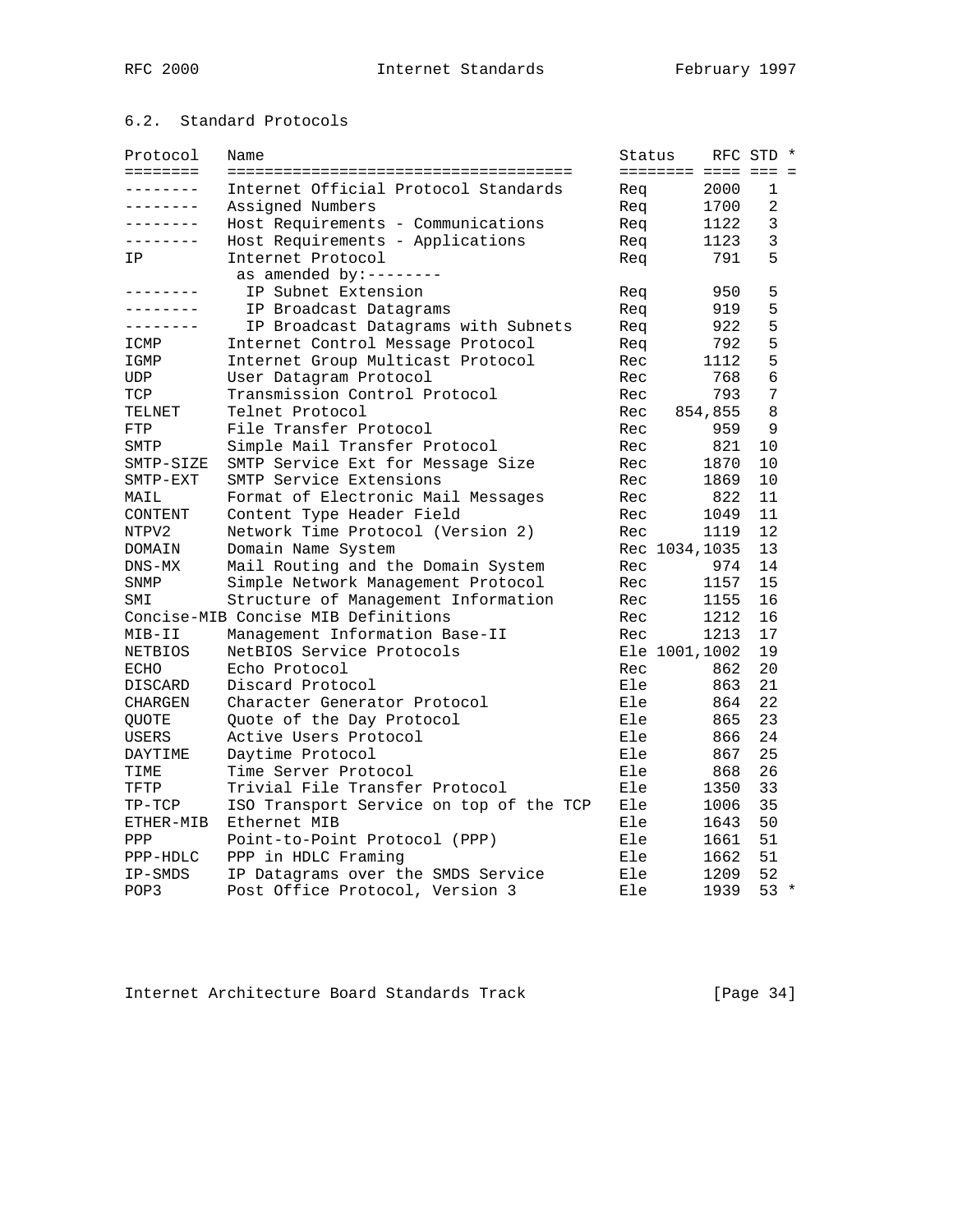[Note: an asterisk at the end of a line indicates a change from the previous edition of this document.]

Applicability Statements:

 IGMP -- The Internet Architecture Board intends to move towards general adoption of IP multicasting, as a more efficient solution than broadcasting for many applications. The host interface has been standardized in RFC-1112; however, multicast-routing gateways are in the experimental stage and are not widely available. An Internet host should support all of RFC-1112, except for the IGMP protocol itself which is optional; see RFC-1122 for more details. Even without IGMP, implementation of RFC-1112 will provide an important advance: IP-layer access to local network multicast addressing. It is expected that IGMP will become recommended for all hosts and gateways at some future date.

 SMI, MIB-II SNMP -- The Internet Architecture Board recommends that all IP and TCP implementations be network manageable. At the current time, this implies implementation of the Internet MIB-II (RFC-1213), and at least the recommended management protocol SNMP (RFC-1157).

 RIP -- The Routing Information Protocol (RIP) is widely implemented and used in the Internet. However, both implementors and users should be aware that RIP has some serious technical limitations as a routing protocol. The IETF is currently devpeloping several candidates for a new standard "open" routing protocol with better properties than RIP. The IAB urges the Internet community to track these developments, and to implement the new protocol when it is standardized; improved Internet service will result for many users.

 TP-TCP -- As OSI protocols become more widely implemented and used, there will be an increasing need to support interoperation with the TCP/IP protocols. The Internet Engineering Task Force is formulating strategies for interoperation. RFC-1006 provides one interoperation mode, in which TCP/IP is used to emulate TP0 in order to support OSI applications. Hosts that wish to run OSI connection-oriented applications in this mode should use the procedure described in RFC- 1006. In the future, the IAB expects that a major portion of the Internet will support both TCP/IP and OSI (inter-)network protocols in parallel, and it will then be possible to run OSI applications across the Internet using full OSI protocol "stacks".

Internet Architecture Board Standards Track [Page 35]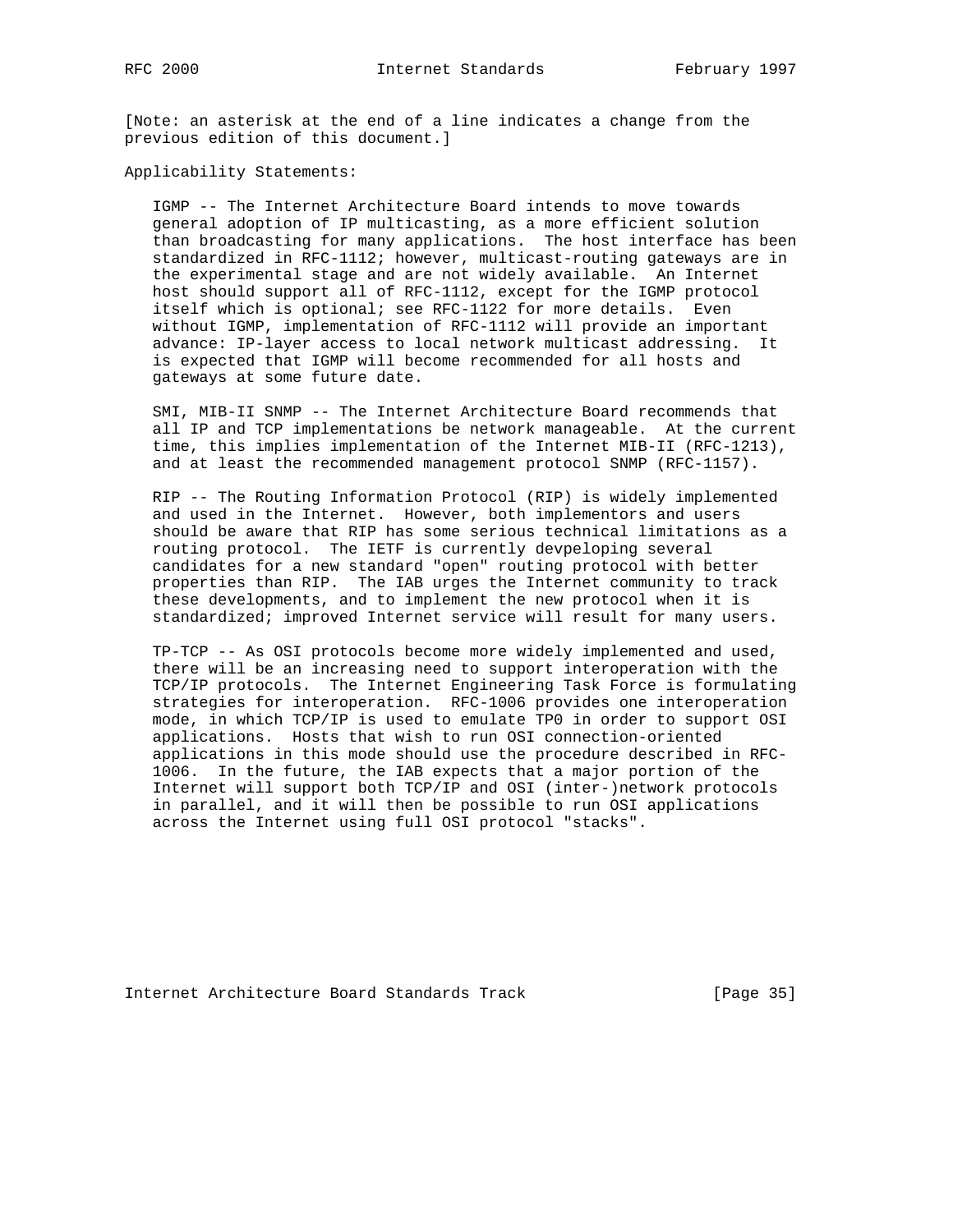# 6.3. Network-Specific Standard Protocols

All Network-Specific Standards have Elective status.

| Protocol                                                                        | Name                                         | State       | RFC.            | STD *   |
|---------------------------------------------------------------------------------|----------------------------------------------|-------------|-----------------|---------|
| $\begin{array}{cccccccccccccc} = & = & = & = & = & = & = & = & = & \end{array}$ | ==================================           | =====       | $=$ $=$ $=$ $=$ | $=$     |
| IP-ATM                                                                          | Classical IP and ARP over ATM                | Prop        | 1577            |         |
| $IP-FR$                                                                         | Multiprotocol over Frame Relay               | Draft       | 1490            |         |
| ATM-ENCAP                                                                       | Multiprotocol Encapsulation over ATM         | Prop        | 1483            |         |
| $IP-TR-MC$                                                                      | IP Multicast over Token-Ring LANs            | Prop        | 1469            |         |
| IP-FDDI                                                                         | Transmission of IP and ARP over FDDI Net Std |             | 1390            | 36      |
| $IP-X.25$                                                                       | X.25 and ISDN in the Packet Mode             | Draft       | 1356            |         |
| IP-FDDI                                                                         | Internet Protocol on FDDI Networks           | Draft       | 1188            |         |
| ARP                                                                             | Address Resolution Protocol                  | Std         | 826             | 37      |
| RARP                                                                            | A Reverse Address Resolution Protocol        | Std         | 903             | 38      |
| IP-ARPA                                                                         | Internet Protocol on ARPANET                 | Std BBN1822 |                 | 39      |
| $IP-WB$                                                                         | Internet Protocol on Wideband Network        | Std         | 907             | 40      |
| $IP-E$                                                                          | Internet Protocol on Ethernet Networks       | Std         | 894             | 41      |
| $IP-EE$                                                                         | Internet Protocol on Exp. Ethernet Nets      | Std         | 895             | 42      |
| IP-IEEE                                                                         | Internet Protocol on IEEE 802                | Std         | 1042            | 43      |
| $IP-DC$                                                                         | Internet Protocol on DC Networks             | Std         | 891             | 44      |
| $IP-HC$                                                                         | Internet Protocol on Hyperchannel            | Std         | 1044            | 45      |
| IP-ARC                                                                          | Transmitting IP Traffic over ARCNET Nets Std |             | 1201            | 46      |
| IP-SLIP                                                                         | Transmission of IP over Serial Lines         | Std         | 1055            | 47      |
|                                                                                 | IP-NETBIOS Transmission of IP over NETBIOS   | Std         | 1088            | 48      |
| IP-IPX                                                                          | Transmission of 802.2 over IPX Networks      | Std         | 1132            | 49      |
| IP-HIPPI                                                                        | IP over HIPPI                                | Draft       | 2067            | $\star$ |

[Note: an asterisk at the end of a line indicates a change from the previous edition of this document.]

Applicability Statements:

 It is expected that a system will support one or more physical networks and for each physical network supported the appropriate protocols from the above list must be supported. That is, it is elective to support any particular type of physical network, and for the physical networks actually supported it is required that they be supported exactly according to the protocols in the above list. See also the Host and Gateway Requirements RFCs for more specific information on network-specific ("link layer") protocols.

Internet Architecture Board Standards Track [Page 36]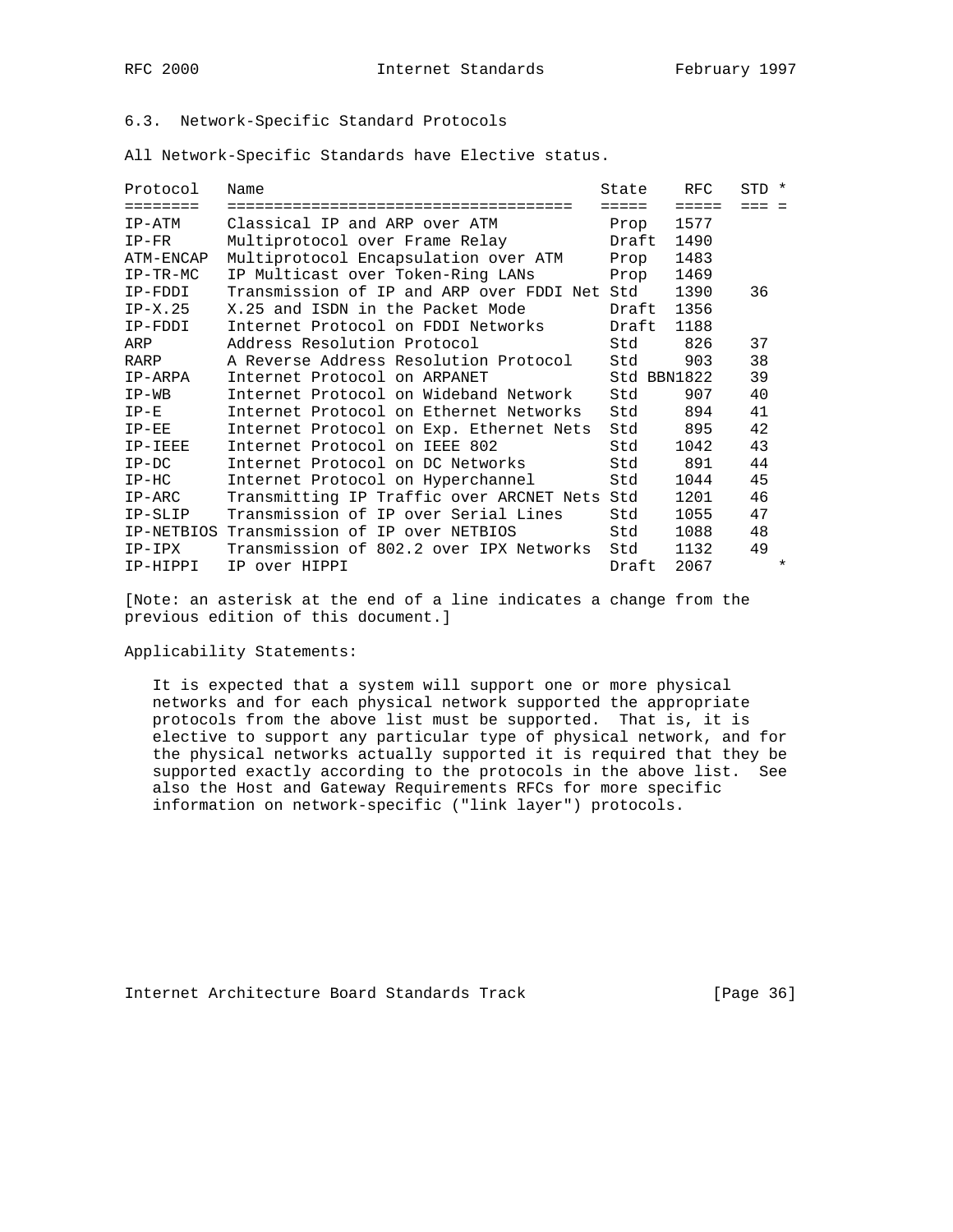# 6.4. Draft Standard Protocols

| Protocol<br><b>EEEEEEEE</b> | Name                                    | Status<br>===================== | RFC     |
|-----------------------------|-----------------------------------------|---------------------------------|---------|
| MIME-CONF                   | MIME Conformance Criteria               | Elective                        | $2049*$ |
| MIME-MSG                    | MIME Msq Header Ext for Non-ASCII       | Elective                        | $2047*$ |
|                             | MIME-MEDIA MIME Media Types             | Elective                        | 2046*   |
| MIME                        | Multipurpose Internet Mail Extensions   | Elective                        | 2045*   |
| $PPP-CHAP$                  | PPP Challenge Handshake Authentication  | Elective                        | 1994*   |
| $PPP-MP$                    | PPP Multilink Protocol                  | Elective                        | 1990*   |
| PPP-LINK                    | PPP Link Quality Monitoring             | Elective                        | 1989*   |
| COEX-MIB                    | Coexistence between SNMPV1 & SNMPV2     | Elective                        | 1908    |
|                             | SNMPv2-MIB MIB for SNMPv2               | Elective                        | 1907    |
| TRANS-MIB                   | Transport Mappings for SNMPv2           | Elective                        | 1906    |
| OPS-MIB                     | Protocol Operations for SNMPv2          | Elective                        | 1905    |
| CONF-MIB                    | Conformance Statements for SNMPv2       | Elective                        | 1904    |
| CONV-MIB                    | Textual Conventions for SNMPv2          | Elective                        | 1903    |
| SMIV2                       | SMI for SNMPv2                          | Elective                        | 1902    |
| CON-MD5                     | Content-MD5 Header Field                | Elective                        | 1864    |
| OSPF-MIB                    | OSPF Version 2 MIB                      | Elective                        | 1850    |
| STR-REP                     | String Representation                   | Elective                        | 1779    |
| X.500syn                    | X.500 String Representation             | Elective                        | 1778    |
| X.500lite                   | X.500 Lightweight                       | Elective                        | 1777    |
| $BGP-4-APP$                 | Application of BGP-4                    | Elective                        | 1772    |
| $BGP-4$                     | Border Gateway Protocol 4               | Elective                        | 1771    |
| PPP-DNCP                    | PPP DECnet Phase IV Control Protocol    | Elective                        | 1762    |
| RMON-MIB                    | Remote Network Monitoring MIB           | Elective                        | 1757    |
| 802.5-MIB                   | IEEE 802.5 Token Ring MIB               | Elective                        | 1748    |
| $BGP-4-MIB$                 | BGP-4 MIB                               | Elective                        | 1657    |
| RIP2-MIB                    | RIP Version 2 MIB Extension             | Elective                        | 1724    |
| RIP2                        | RIP Version 2-Carrying Additional Info. | Elective                        | 1723    |
| RIP2-APP                    | RIP Version 2 Protocol App. Statement   | Elective                        | 1722    |
| SIP-MIB                     | SIP Interface Type MIB                  | Elective                        | 1694    |
| -------                     | Def Man Objs Parallel-printer-like      | Elective                        | 1660    |
| -------                     | Def Man Objs RS-232-like                | Elective                        | 1659    |
| --------                    | Def Man Objs Character Stream           | Elective                        | 1658    |
| SMTP-8BIT                   | SMTP Service Ext or 8bit-MIMEtransport  | Elective                        | 1652    |
| OSI-NSAP                    | Guidelines for OSI NSAP Allocation      | Elective                        | 1629    |
| OSPF2                       | Open Shortest Path First Routing V2     | Elective                        | 1583    |
|                             | ISO-TS-ECHO Echo for ISO-8473           | Elective                        | 1575    |
|                             | DECNET-MIB DECNET MIB                   | Elective                        | 1559    |
| 802.3-MIB                   | IEEE 802.3 Repeater MIB                 | Elective                        | 1516    |
|                             | BRIDGE-MIB BRIDGE-MIB                   | Elective                        | 1493    |
| NTPV3                       | Network Time Protocol (Version 3)       | Elective                        | 1305    |
| IP-MTU                      | Path MTU Discovery                      | Elective                        | 1191    |
| FINGER                      | Finger Protocol                         | Elective                        | 1288    |
| <b>BOOTP</b>                | Bootstrap Protocol                      | Recommended 951,1533            |         |
| NICNAME                     | WhoIs Protocol                          | Elective                        | 954     |
|                             |                                         |                                 |         |

Internet Architecture Board Standards Track [Page 37]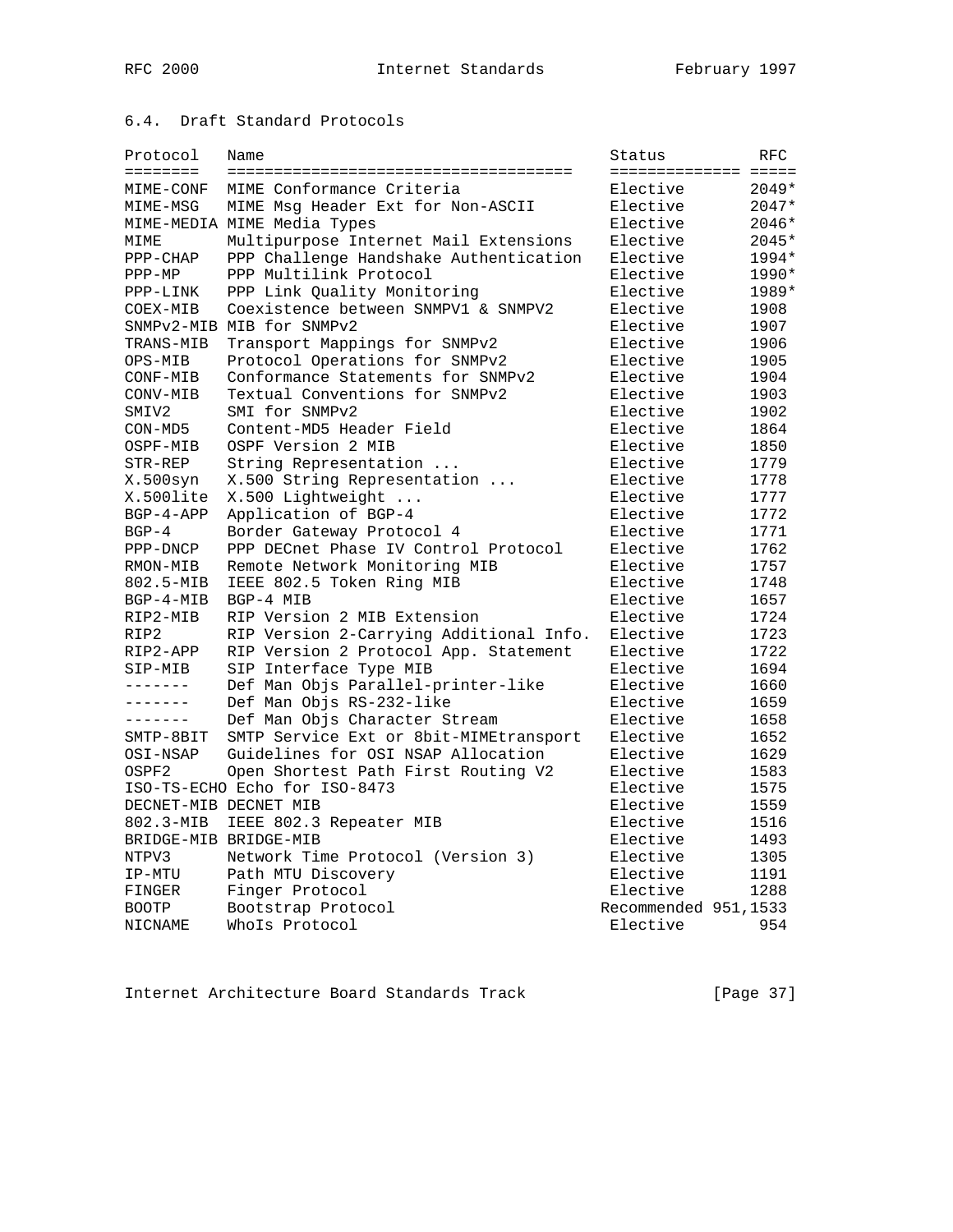[Note: an asterisk at the end of a line indicates a change from the previous edition of this document.]

Applicability Statements:

 PPP -- Point to Point Protocol is a method of sending IP over serial lines, which are a type of physical network. It is anticipated that PPP will be advanced to the network-specifics standard protocol state in the future.

## 6.5. Proposed Standard Protocols

| Protocol   | Name                                              | Status                | <b>RFC</b> |
|------------|---------------------------------------------------|-----------------------|------------|
| ========   |                                                   | ===================== |            |
|            | HTTP-STATE HTTP State Management Mechanism        | Elective              | $2109*$    |
| 802.3-MIB  | 802.3 Repeater MIB using SMIv2                    | Elective              | $2108*$    |
| PPP-NBFCP  | PPP NetBIOS Frames Control Protocol               | Elective              | 2097*      |
| TABLE-MIB  | IP Forwarding Table MIB                           | Elective              | 2096*      |
| IMAPPOPAU  | IMAP/POP AUTHorize Extension                      | Elective              | 2095*      |
| RIP-TRIG   | Trigger RIP                                       | Elective              | $2091*$    |
| IMAP4-LIT  | IMAP4 non-synchronizing literals                  | Elective              | $2088*$    |
| IMAP4-OUO  | IMAP4 OUOTA extension                             | Elective              | $2087*$    |
| IMAP4-ACL  | IMAP4 ACL Extension                               | Elective              | 2086*      |
| HMAC-MD5   | HMAC-MD5 IP Auth. with Replay Prevention Elective |                       | 2085*      |
| RIP2-MD5   | RIP-2 MD5 Authentication                          | Elective              | 2082*      |
|            | RIPNG-IPV6 RIPng for IPv6                         | Elective              | 2080*      |
| URI-ATT    | URI Attribute Type and Object Class               | Elective              | $2079*$    |
| GSSAP      | Generic Security Service Application              | Elective              | 2078*      |
|            | MIME-MODEL Model Primary MIME Types               | Elective              | 2077*      |
| RMON-MIB   | Remote Network Monitoring MIB                     | Elective              | $2074*$    |
| IPV6-UNI   | IPv6 Provider-Based Unicast Address               | Elective              | $2073*$    |
| HTML-INT   | HTML Internationalization                         | Elective              | $2070*$    |
| <b>DAA</b> | Digest Access Authentication                      | Elective              | $2069*$    |
| $HTTP-1.1$ | Hypertext Transfer Protocol -- HTTP/1.1           | Elective              | 2068*      |
| DNS-SEC    | Domain Name System Security Extensions            | Elective              | 2065*      |
| IMAPV4     | Internet Message Access Protocol v4rev1           | Elective              | 2060*      |
| RADIUS     | Remote Authentication Dial In User Serv           | Elective              | 2058*      |
| URLZ39.50  | Uniform Resource Locators for Z39.50              | Elective              | 2056*      |
| SNANAU-APP | SNANAU APPC MIB using SMIv2                       | Elective              | $2051*$    |
| PPP-SNACP  | PPP SNA Control Protocol                          | Elective              | $2043*$    |
| RTP-MPEG   | RTP Payload Format for MPEG1/MPEG2                | Elective              | 2038*      |
| ENTITY-MIB | Entity MIB using SMIv2                            | Elective              | 2037*      |
| RTP-JPEG   | RTP Payload Format for JPEG-compressed            | Elective              | $2035*$    |
| SMTP-ENH   | SMTP Enhanced Error Codes                         | Elective              | 2034*      |
| RTP-H.261  | RTP Payload Format for H.261                      | Elective              | 2032*      |
| RTP-CELLB  | RTP Payload Format of Sun's CellB                 | Elective              | $2029*$    |
| SPKM       | Simple Public-Key GSS-API Mechanism               | Elective              | $2025*$    |
| DLSW-MIB   | DLSw MIB using SMIv2                              | Elective              | $2024*$    |

Internet Architecture Board Standards Track [Page 38]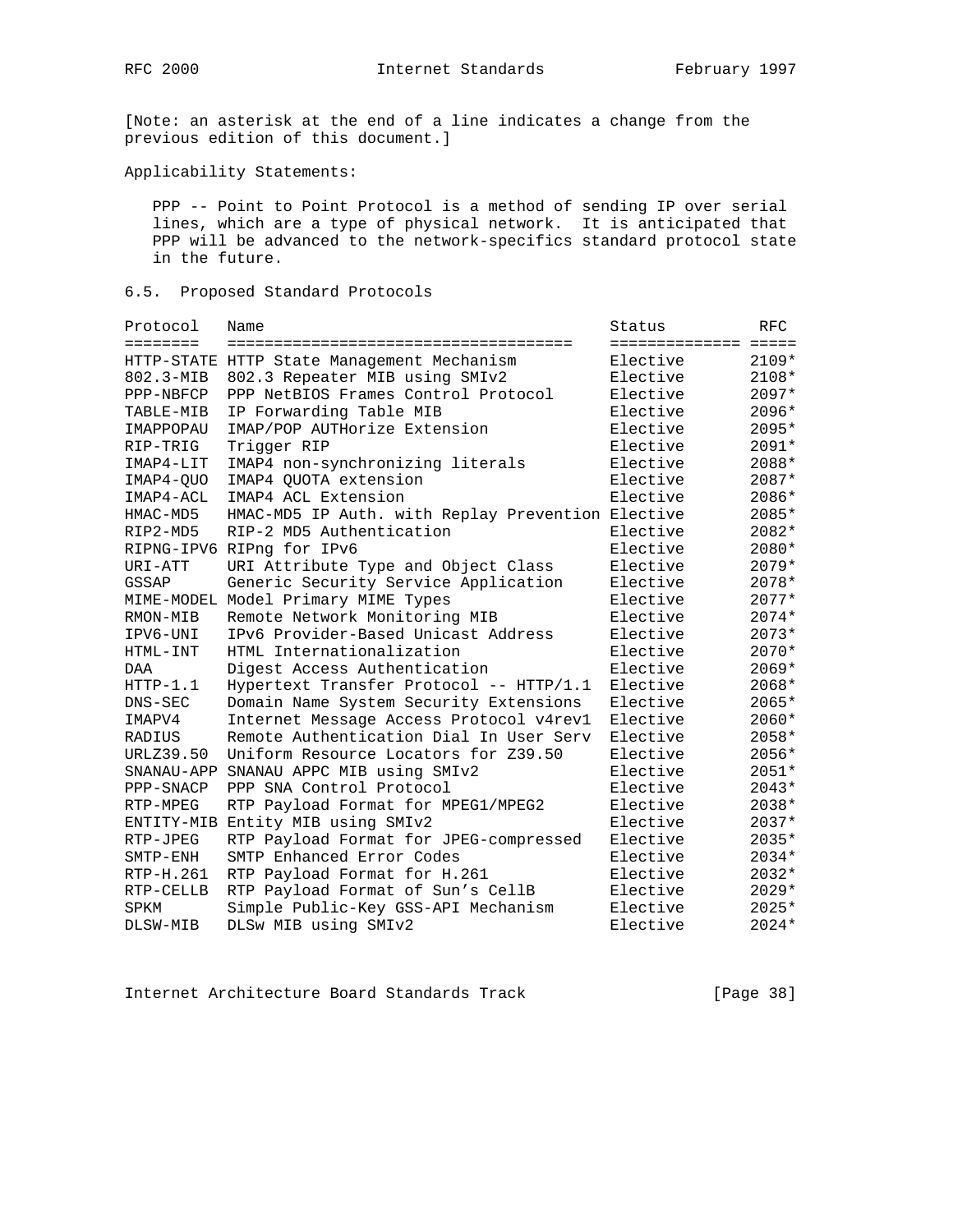| IPV6-PPP    | IP Version 6 over PPP                                        | Elective | $2023*$ |
|-------------|--------------------------------------------------------------|----------|---------|
| MULTI-UNI   | Multicast over UNI 3.0/3.1 based ATM                         | Elective | $2022*$ |
| RMON-MIB    | RMON MIB using SMIv2                                         | Elective | $2021*$ |
|             | 802.12-MIB IEEE 802.12 Interface MIB                         | Elective | 2020*   |
| IPV6-FDDI   | Transmission of IPv6 Packets Over FDDI                       | Elective | 2019*   |
| TCP-ACK     | TCP Selective Acknowledgement Options                        | Elective | $2018*$ |
| URL-ACC     | URL Access-Type                                              | Elective | 2017*   |
| MIME-PGP    | MIME Security with PGP                                       | Elective | 2015*   |
| MIB-UDP     | SNMPv2 MIB for UDP                                           | Elective | $2013*$ |
| MIB-TCP     | SNMPv2 MIB for TCP                                           | Elective | $2012*$ |
| MIB-IP      | SNMPv2 MIB for IP                                            | Elective | $2011*$ |
|             | MOBILEIPMIBMobile IP MIB Definition using SMIv2              | Elective | 2006*   |
|             | MOBILEIPAPPApplicability Statement for IP Mobility           | Elective | 2005*   |
| MINI-IP     | Minimal Encapsulation within IP                              | Elective | $2004*$ |
| IPENCAPIP   | IP Encapsulation within IP                                   | Elective | $2003*$ |
|             | MOBILEIPSUPIP Mobility Support                               | Elective | 2002*   |
|             | TCPSLOWSRT TCP Slow Start, Congestion Avoidance              | Elective | $2001*$ |
| BGP-COMM    | BGP Communities Attribute                                    | Elective | 1997*   |
|             | DNS-NOTIFY Mech. for Notification of Zone Changes            | Elective | 1996*   |
| $DNS - IZT$ | Incremental Zone Transfer in DNS                             | Elective | 1995*   |
| SMTP-ETRN   | SMTP Service Extension ETRN                                  | Elective | 1985*   |
| SNA         | Serial Number Arithmetic                                     | Elective | 1982*   |
| MTU-IPV6    | Path MTU Discovery for IP version 6                          | Elective | 1981*   |
| PPP-FRAME   | PPP in Frame Relay                                           | Elective | 1973*   |
|             | IPV6-ETHER Transmission IPv6 Packets Over Ethernet           | Elective | 1972*   |
| IPV6-AUTO   | IPv6 Stateless Address Autoconfiguation                      | Elective | 1971*   |
| IPV6-ND     | Neighbor Discovery for IP Version 6                          | Elective | 1970*   |
| $PPP-ECP$   | PPP Encryption Control Protocol                              | Elective | 1968*   |
|             | GSSAPI-KER Kerberos Version 5 GSS-API Mechanism              | Elective | 1964*   |
| $PPP-CCP$   | PPP Compression Control Protocol                             | Elective | 1962*   |
|             | GSSAPI-SOC GSS-API Auth for SOCKS Version 5                  | Elective | 1961*   |
| LDAP-STR    | String Rep. of LDAP Search Filters                           | Elective | 1960*   |
| LDAP-URL    | LDAP URL Format                                              | Elective | 1959*   |
| ONE-PASS    | One-Time Password System                                     | Elective | 1938*   |
|             | TRANS-IPV6 Transition Mechanisms IPv6 Hosts/Routers Elective |          | 1933*   |
|             | AUTH-SOCKS Username Authentication for SOCKS V5              | Elective | 1929*   |
| SOCKSV5     | SOCKS Protocol Version 5                                     | Elective | 1928*   |
| WHOIS++M    | How to Interact with a Whois++ Mesh                          | Elective | 1914    |
| WHOIS++A    | Architecture of Whois++ Index Service                        | Elective | 1913    |
| DSN         | Delivery Status Notifications                                | Elective | 1894    |
| EMS-CODE    | Enhanced Mail System Status Codes                            | Elective | 1893    |
| MIME-RPT    | Multipart/Report                                             | Elective | 1892    |
| SMTP-DSN    | SMTP Delivery Status Notifications                           | Elective | 1891    |
| RTP-AV      | RTP Audio/Video Profile                                      | Elective | 1890    |
| RTP         | Transport Protocol for Real-Time Apps                        | Elective | 1889    |
| DNS-IPV6    | DNS Extensions to support IPv6                               | Elective | 1886    |
| ICMPv6      | ICMPv6 for IPv6                                              | Elective | 1885    |
| IPV6-Addr   | IPv6 Addressing Architecture                                 | Elective | 1884    |

Internet Architecture Board Standards Track [Page 39]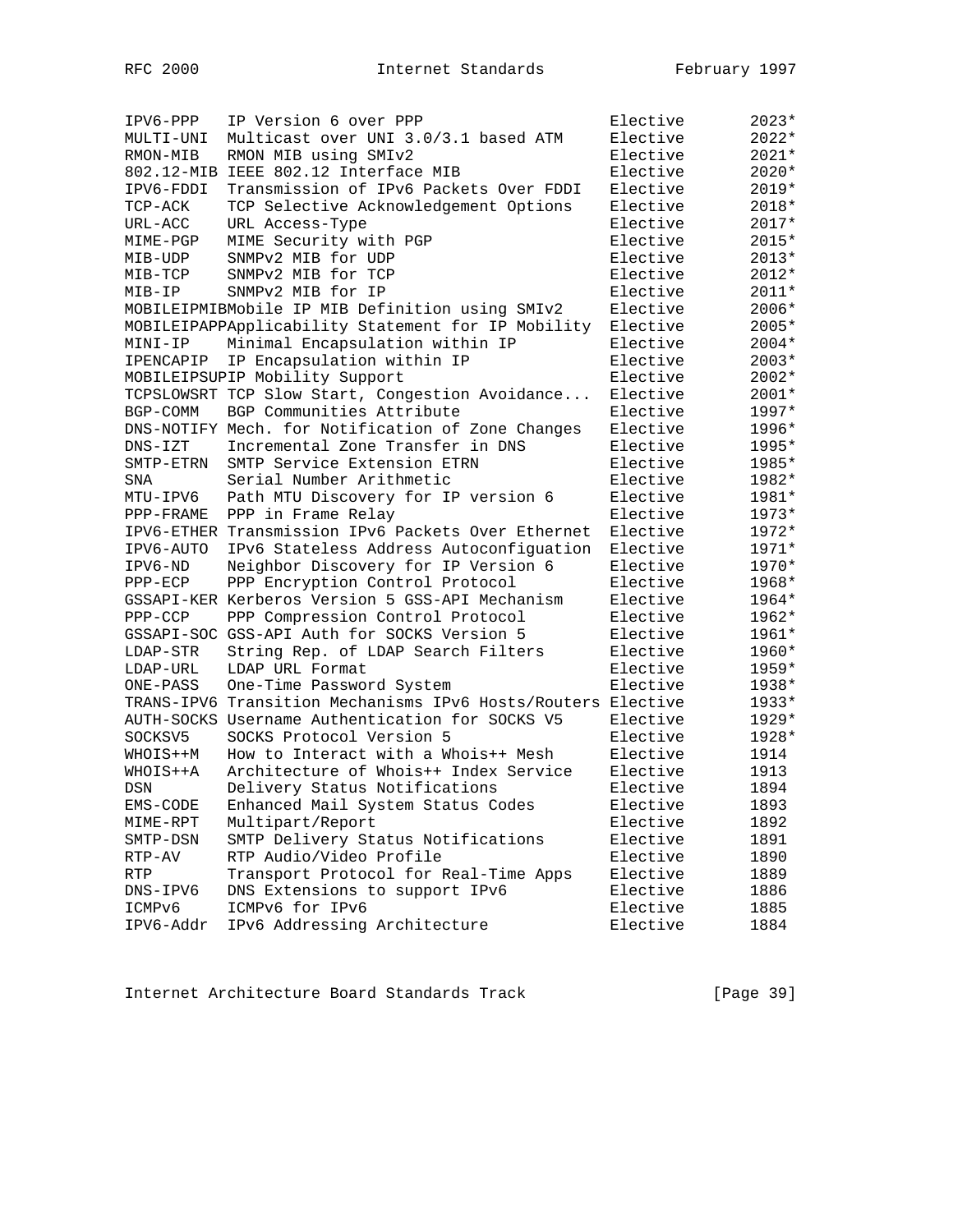| IPV6          | IPv6 Specification                         | Elective | 1883 |
|---------------|--------------------------------------------|----------|------|
| HTML          | Hypertext Markup Language - 2.0            | Elective | 1866 |
| SMTP-Pipe     | SMTP Serv. Ext. for Command Pipelining     | Elective | 1854 |
| MIME-Sec      | MIME Object Security Services              | Elective | 1848 |
|               | MIME-Encyp MIME: Signed and Encrypted      | Elective | 1847 |
| WHOIS++       | Architecture of the WHOIS++ service        | Elective | 1835 |
| ---------     | Binding Protocols for ONC RPC Version 2    | Elective | 1833 |
| XDR           | External Data Representation Standard      | Elective | 1832 |
| RPC           | Remote Procedure Call Protocol V. 2        | Elective | 1831 |
| --------      | ESP DES-CBC Transform                      | Ele/Req  | 1829 |
| --------      | IP Authentication using Keyed MD5          | Ele/Req  | 1828 |
| ESP           | IP Encapsulating Security Payload          | Ele/Req  | 1827 |
| IPV6-AH       | IP Authentication Header                   | Ele/Req  | 1826 |
| $- - - - - -$ | Security Architecture for IP               | Ele/Req  | 1825 |
| RREQ          | Requirements for IP Version 4 Routers      | Elective | 1812 |
| URL           | Relative Uniform Resource Locators         | Elective | 1808 |
| CLDAP         | Connection-less LDAP                       | Elective | 1798 |
| OSPF-DC       | Ext. OSPF to Support Demand Circuits       | Elective | 1793 |
| TMUX          | Transport Multiplexing Protocol            | Elective | 1692 |
| TFTP-Opt      | TFTP Options                               | Elective | 1784 |
| TFTP-Blk      | TFTP Blocksize Option                      | Elective | 1783 |
| TFTP-Ext      | TFTP Option Extension                      | Elective | 1782 |
| OSI-Dir       | OSI User Friendly Naming                   | Elective | 1781 |
| MIME-EDI      | MIME Encapsulation of EDI Objects          | Elective | 1767 |
| Lang-Tag      | Tags for Identification of Languages       | Elective | 1766 |
| XNSCP         | PPP XNS IDP Control Protocol               | Elective | 1764 |
| <b>BVCP</b>   | PPP Banyan Vines Control Protocol          | Elective | 1763 |
| Print-MIB     | Printer MIB                                | Elective | 1759 |
| ATM-SIG       | ATM Signaling Support for IP over ATM      | Elective | 1755 |
| IPNG          | Recommendation for IP Next Generation      | Elective | 1752 |
| 802.5-SSR     | 802.5 SSR MIB using SMIv2                  | Elective | 1749 |
| SDLCSMIv2     | SNADLC SDLC MIB using SMIv2                | Elective | 1747 |
| BGP4/IDRP     | BGP4/IDRP for IP/OSPF Interaction          | Elective | 1745 |
| AT-MIB        | Appletalk MIB                              | Elective | 1742 |
| MacMIME       | MIME Encapsulation of Macintosh files      | Elective | 1740 |
| URL           | Uniform Resource Locators                  | Elective | 1738 |
| POP3-AUTH     | POP3 AUTHentication command                | Elective | 1734 |
|               | IMAP4-AUTH IMAP4 Authentication Mechanisms | Elective | 1731 |
| IMAP4         | Internet Message Access Protocol V4        | Elective | 1730 |
| RDBMS-MIB     | RDMS MIB - using SMIv2                     | Elective | 1697 |
| MODEM-MIB     | Modem MIB - using SMIv2                    | Elective | 1696 |
| ATM-MIB       | ATM Management Version 8.0 using SMIv2     | Elective | 1695 |
| SNANAU-MIB    | SNA NAUs MIB using SMIv2                   | Elective | 1665 |
| PPP-TRANS     | PPP Reliable Transmission                  | Elective | 1663 |
| $BGP-4-IMP$   | BGP-4 Roadmap and Implementation           | Elective | 1656 |
| $- - - - - -$ | Postmaster Convention X.400 Operations     | Elective | 1648 |
| TN3270-En     | TN3270 Enhancements                        | Elective | 1647 |
| PPP-BCP       | PPP Bridging Control Protocol              | Elective | 1638 |

Internet Architecture Board Standards Track [Page 40]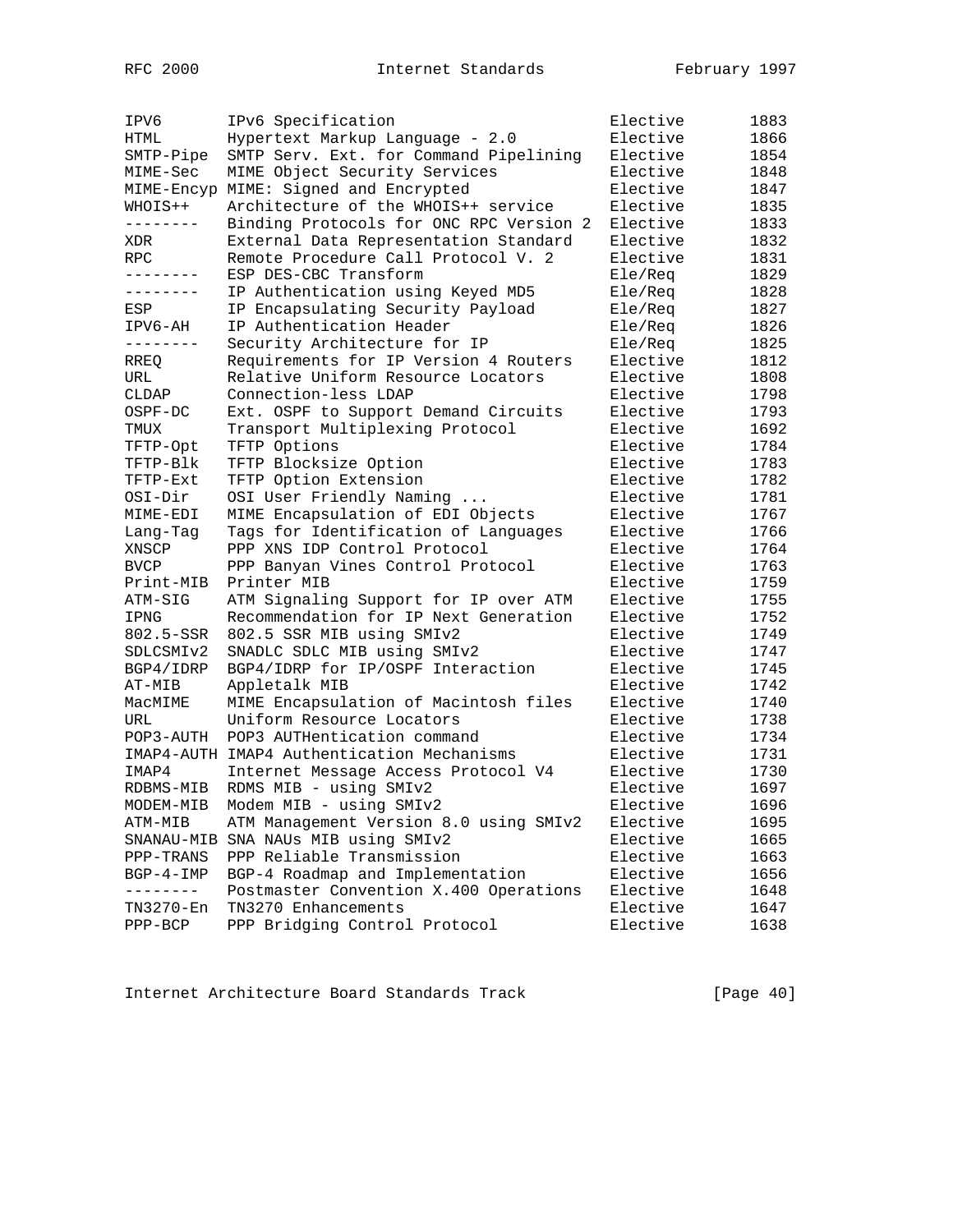| UPS-MIB        | UPS Management Information Base                              | Elective | 1628 |
|----------------|--------------------------------------------------------------|----------|------|
| AAL5-MTU       | Default IP MTU for use over ATM AAL5                         | Elective | 1626 |
| PPP-SONET      | PPP over SONET/SDH                                           | Elective | 1619 |
| PPP-ISDN       | PPP over ISDN                                                | Elective | 1618 |
| DNS-R-MIB      | DNS Resolver MIB Extensions                                  | Elective | 1612 |
| DNS-S-MIB      | DNS Server MIB Extensions                                    | Elective | 1611 |
| FR-MIB         | Frame Relay Service MIB                                      | Elective | 1604 |
| $PPP-X25$      | PPP in X.25                                                  | Elective | 1598 |
| OSPF-NSSA      | The OSPF NSSA Option                                         | Elective | 1587 |
|                | OSPF-Multi Multicast Extensions to OSPF                      | Elective | 1584 |
| SONET-MIB      | MIB SONET/SDH Interface Type                                 | Elective | 1595 |
| RIP-DC         | Extensions to RIP to Support Demand Cir. Elective            |          | 1582 |
| ---------      | Evolution of the Interfaces Group of MIB-II Elective         |          | 1573 |
|                |                                                              |          |      |
| PPP-LCP        | PPP LCP Extensions                                           | Elective | 1570 |
| X500-MIB       | X.500 Directory Monitoring MIB                               | Elective | 1567 |
| MAIL-MIB       | Mail Monitoring MIB                                          | Elective | 1566 |
| NSM-MIB        | Network Services Monitoring MIB                              | Elective | 1565 |
| CIPX           | Compressing IPX Headers Over WAM Media                       | Elective | 1553 |
| IPXCP          | PPP Internetworking Packet Exchange Control Elective         |          | 1552 |
|                | DHCP-BOOTP Interoperation Between DHCP and BOOTP             | Elective | 1534 |
|                | DHCP-BOOTP DHCP Options and BOOTP Vendor Extensions Elective |          | 1533 |
| <b>BOOTP</b>   | Clarifications and Extensions BOOTP                          | Elective | 1542 |
| DHCP           | Dynamic Host Configuration Protocol                          | Elective | 1541 |
| SRB-MIB        | Source Routing Bridge MIB                                    | Elective | 1525 |
| CIDR-STRA      | CIDR Address Assignment                                      | Elective | 1519 |
| CIDR-ARCH      | CIDR Architecture                                            | Elective | 1518 |
|                |                                                              | Elective | 1517 |
| CIDR-APP       | CIDR Applicability Statement                                 |          |      |
| --------       | 802.3 MAU MIB                                                | Elective | 1515 |
| HOST-MIB       | Host Resources MIB                                           | Elective | 1514 |
| --------       | Token Ring Extensions to RMON MIB                            | Elective | 1513 |
| FDDI-MIB       | FDDI Management Information Base                             | Elective | 1512 |
| KERBEROS       | Kerberos Network Authentication Ser (V5)                     | Elective | 1510 |
| GSSAPI         | Generic Security Service API: C-bindings Elective            |          | 1509 |
| GSSAPI         | Generic Security Service Application                         | Elective | 1508 |
| DASS           | Distributed Authentication Security                          | Elective | 1507 |
| --------       | X.400 Use of Extended Character Sets                         | Elective | 1502 |
| <b>HARPOON</b> | Rules for Downgrading Messages                               | Elective | 1496 |
| Mapping        | MHS/RFC-822 Message Body Mapping                             | Elective | 1495 |
| Equiv          | X.400/MIME Body Equivalences                                 | Elective | 1494 |
| <b>IDPR</b>    | Inter-Domain Policy Routing Protocol                         | Elective | 1479 |
| IDPR-ARCH      | Architecture for IDPR                                        | Elective | 1478 |
|                |                                                              |          |      |
|                | PPP/Bridge MIB Bridge PPP MIB                                | Elective | 1474 |
| PPP/IP MIB     | IP Network Control Protocol of PPP MIB                       | Elective | 1473 |
|                | PPP/SEC MIB Security Protocols of PPP MIB                    | Elective | 1472 |
|                | PPP/LCP MIB Link Control Protocol of PPP MIB                 | Elective | 1471 |
| $X25 - MIB$    | Multiprotocol Interconnect on X.25 MIB                       | Elective | 1461 |
| SNMPv2         | Coexistence between SNMPv1 and SNMPv2                        | Elective | 1452 |
| SNMPv2         | Management Information Base for SNMPv2                       | Elective | 1450 |

Internet Architecture Board Standards Track [Page 41]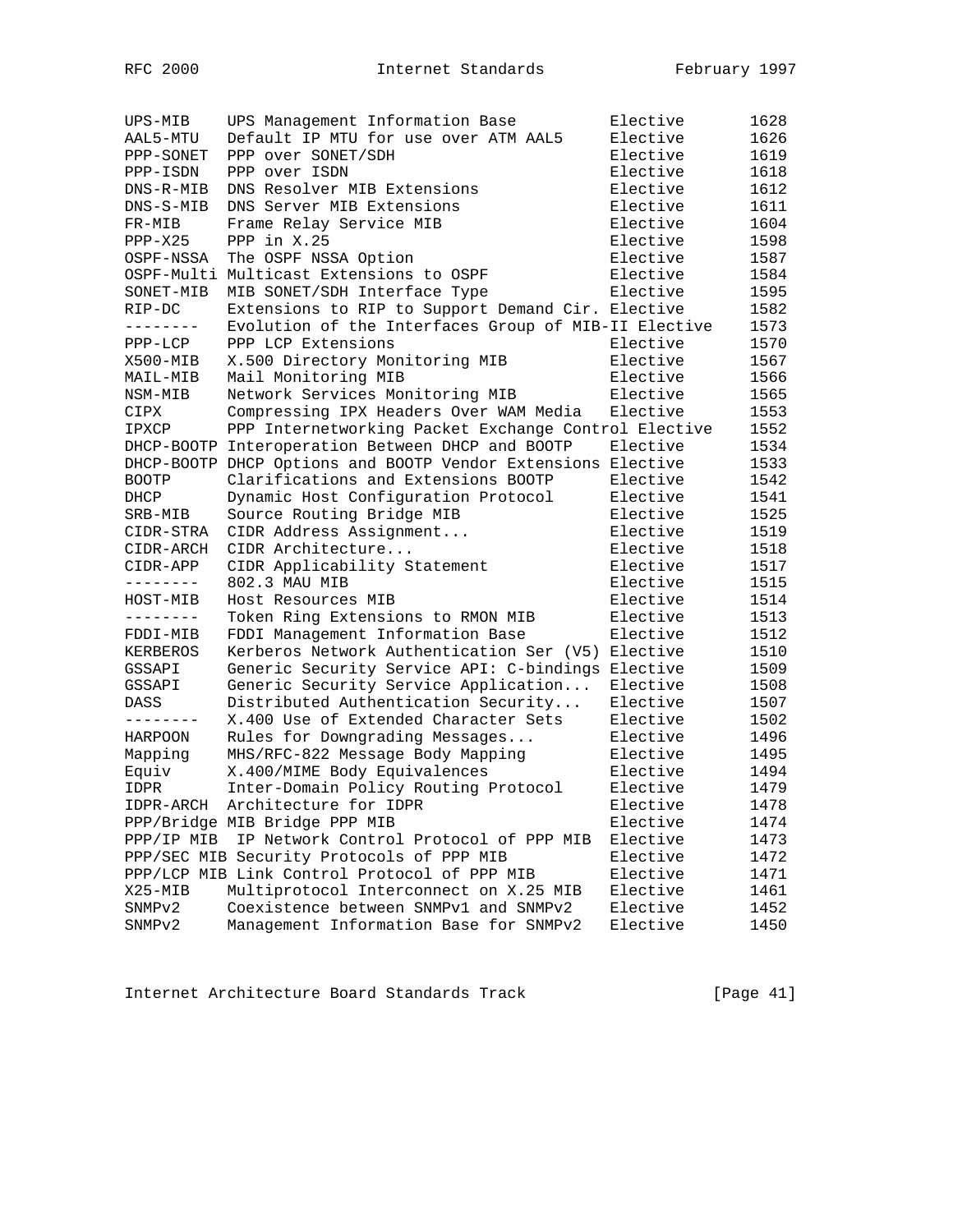| SNMP <sub>v2</sub> | Transport Mappings for SNMPv2                      | Elective             | 1449 |
|--------------------|----------------------------------------------------|----------------------|------|
| SNMP <sub>v2</sub> | Protocol Operations for SNMPv2                     | Elective             | 1448 |
| SNMP <sub>v2</sub> | Conformance Statements for SNMPv2                  | Elective             | 1444 |
| SNMP <sub>v2</sub> | Textual Conventions for SNMPv2                     | Elective             | 1443 |
| SNMPv2             | SMI for SNMPv2                                     | Elective             | 1442 |
| SNMP <sub>v2</sub> | Introduction to SNMPv2                             | Elective             | 1441 |
| PEM-KEY            | PEM - Key Certification                            | Elective             | 1424 |
| PEM-ALG            | PEM - Algorithms, Modes, and Identifiers Elective  |                      | 1423 |
| PEM-CKM            | PEM - Certificate-Based Key Management             | Elective             | 1422 |
| PEM-ENC            | PEM - Message Encryption and Auth                  | Elective             | 1421 |
| SNMP-IPX           | SNMP over IPX                                      | Elective             | 1420 |
| $SNMP-AT$          | SNMP over AppleTalk                                | Elective             | 1419 |
| SNMP-OSI           | SNMP over OSI                                      | Elective             | 1418 |
| FTP-FTAM           | FTP-FTAM Gateway Specification                     | Elective             | 1415 |
| IDENT-MIB          | Identification MIB                                 | Elective             | 1414 |
| <b>IDENT</b>       | Identification Protocol                            | Elective             | 1413 |
|                    | DS3/E3-MIB DS3/E3 Interface Type                   | Elective             | 1407 |
|                    | DS1/E1-MIB DS1/E1 Interface Type                   | Elective             | 1406 |
| BGP-OSPF           | BGP OSPF Interaction                               | Elective             | 1403 |
| --------           | Route Advertisement In BGP2 And BGP3               | Elective             | 1397 |
| $SNMP-X.25$        | SNMP MIB Extension for X.25 Packet Layer Elective  |                      | 1382 |
| SNMP-LAPB          | SNMP MIB Extension for X.25 LAPB                   | Elective             | 1381 |
| PPP-ATCP           | PPP AppleTalk Control Protocol                     | Elective             | 1378 |
|                    | PPP-OSINLCP PPP OSI Network Layer Control Protocol | Elective             | 1377 |
|                    | SNMP-PARTY-MIB Administration of SNMP              | Elective             | 1353 |
| $SNMP-SEC$         | SNMP Security Protocols                            | Elective             | 1352 |
|                    | SNMP-ADMIN SNMP Administrative Model               | Elective             | 1351 |
| TOS                | Type of Service in the Internet                    | Elective             | 1349 |
| PPP-IPCP           | PPP Control Protocol                               | Elective             | 1332 |
| -------            | X.400 1988 to 1984 downgrading                     | Elective             | 1328 |
|                    |                                                    |                      | 1327 |
|                    | Mapping between X.400(1988)                        | Elective<br>Elective |      |
| TCP-EXT            | TCP Extensions for High Performance                |                      | 1323 |
| FRAME-MIB          | Management Information Base for Frame              | Elective             | 1315 |
| NETFAX             | File Format for the Exchange of Images             | Elective             | 1314 |
| IARP               | Inverse Address Resolution Protocol                | Elective             | 1293 |
| FDDI-MIB           | FDDI-MIB                                           | Elective             | 1285 |
| --------           | Encoding Network Addresses                         | Elective             | 1277 |
| -------            | Replication and Distributed Operations             | Elective             | 1276 |
| -------            | COSINE and Internet X.500 Schema                   | Elective             | 1274 |
| BGP-MIB            | Border Gateway Protocol MIB (Version 3)            | Elective             | 1269 |
| ICMP-ROUT          | ICMP Router Discovery Messages                     | Elective             | 1256 |
| OSI-UDP            | OSI TS on UDP                                      | Elective             | 1240 |
| STD-MIBs           | Reassignment of Exp MIBs to Std MIBs               | Elective             | 1239 |
| IPX-IP             | Tunneling IPX Traffic through IP Nets              | Elective             | 1234 |
| GINT-MIB           | Extensions to the Generic-Interface MIB            | Elective             | 1229 |
| $IS-IS$            | OSI IS-IS for TCP/IP Dual Environments             | Elective             | 1195 |
| IP-CMPRS           | Compressing TCP/IP Headers                         | Elective             | 1144 |
| NNTP               | Network News Transfer Protocol                     | Elective             | 977  |

Internet Architecture Board Standards Track [Page 42]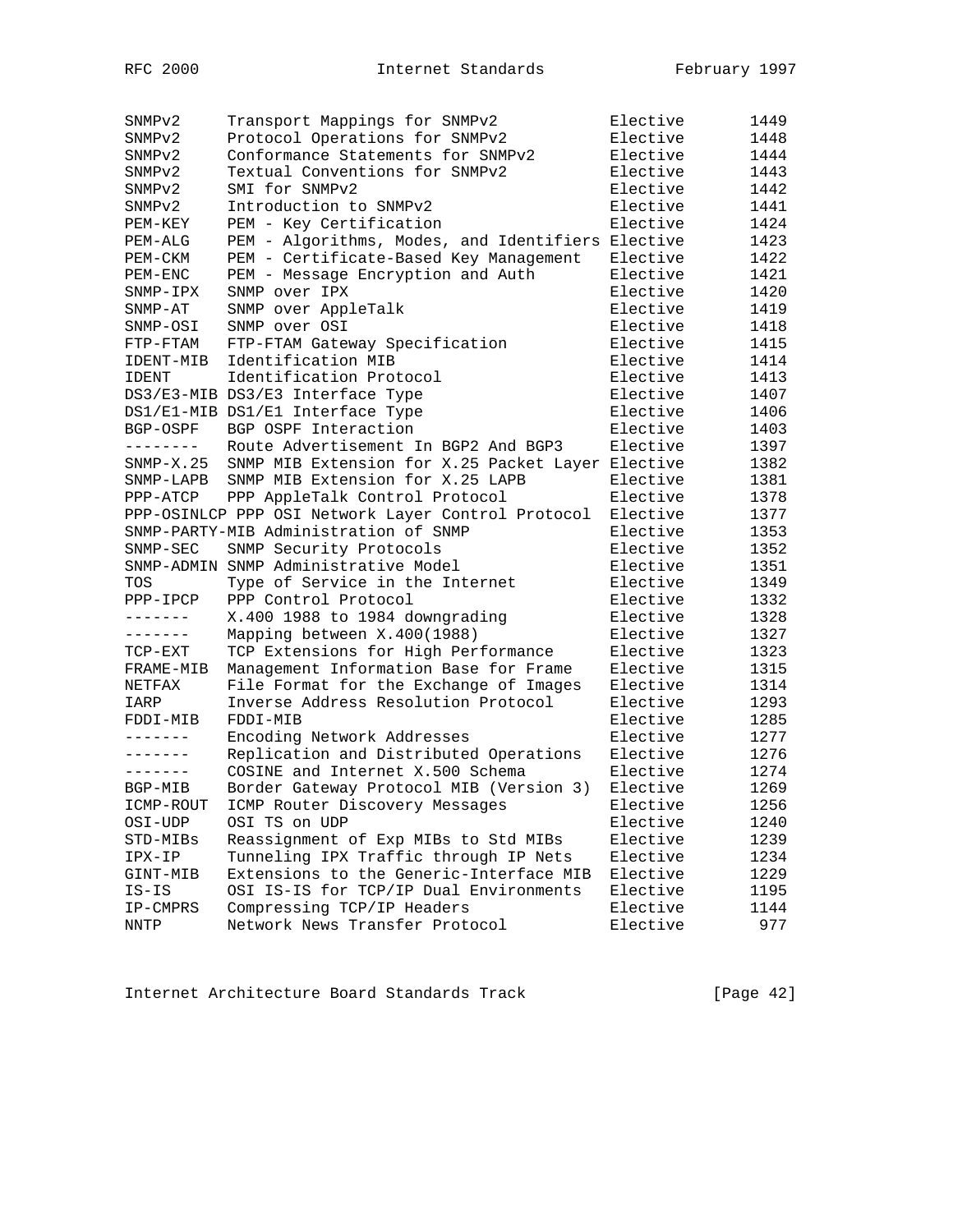[Note: an asterisk at the end of a line indicates a change from the previous edition of this document.]

[Note: Ele/Req indicates elective for use with IPv4 and required for use with IPv6.]

Applicability Statements:

OSPF - RFC 1370 is an applicability statement for OSPF.

Internet Architecture Board Standards Track [Page 43]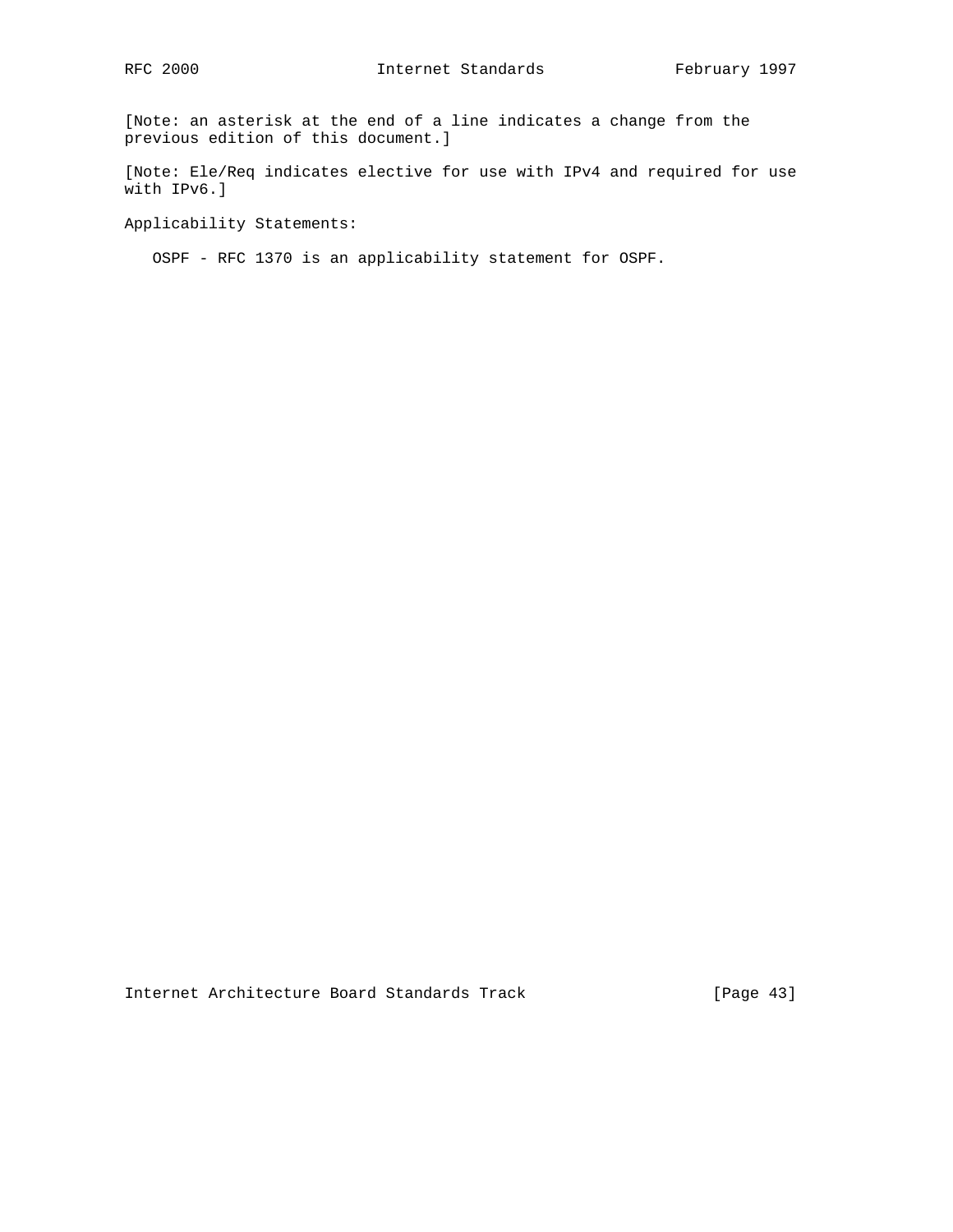# 6.6. Telnet Options

For convenience, all the Telnet Options are collected here with both their state and status.

| Protocol            | Number<br>Name                        |                |           | State Status          | RFC STD   |    |
|---------------------|---------------------------------------|----------------|-----------|-----------------------|-----------|----|
| ========            |                                       |                |           | ===== ====== ==== === |           |    |
| TOPT-BIN            | Binary Transmission                   | 0              | Std       | Rec                   | 856       | 27 |
| TOPT-ECHO           | Echo                                  | 1              | Std       | Rec                   | 857       | 28 |
| TOPT-RECN           | Reconnection                          | $\overline{2}$ | Prop      | Ele                   | $\cdots$  |    |
| TOPT-SUPP           | Suppress Go Ahead                     | 3              | Std       | Rec                   | 858       | 29 |
| TOPT-APRX           | Approx Message Size Negotiation       | 4              | Prop      | Ele                   | $\cdots$  |    |
| TOPT-STAT           | Status                                | 5              | Std       | Rec                   | 859       | 30 |
| TOPT-TIM            | Timing Mark                           | 6              | Std       | Rec                   | 860       | 31 |
| TOPT-REM            | Remote Controlled Trans and Echo      | 7              | Prop      | Ele                   | 726       |    |
| TOPT-OLW            | Output Line Width                     | 8              | Prop      | Ele                   | $\ddotsc$ |    |
| TOPT-OPS            | Output Page Size                      | 9              | Prop      | Ele                   | $\cdots$  |    |
| TOPT-OCRD           | Output Carriage-Return Disposition 10 |                | Prop      | Ele                   | 652       |    |
| TOPT-OHT            | Output Horizontal Tabstops            | 11             | Prop      | Ele                   | 653       |    |
| TOPT-OHTD           | Output Horizontal Tab Disposition     | 12             | Prop      | Ele                   | 654       |    |
| TOPT-OFD            | Output Formfeed Disposition           | 13             | Prop      | Ele                   | 655       |    |
| TOPT-OVT            | Output Vertical Tabstops              | 14             | Prop      | Ele                   | 656       |    |
| TOPT-OVTD           | Output Vertical Tab Disposition       | 15             | Prop      | Ele                   | 657       |    |
| $\texttt{TOPT-OLD}$ | Output Linefeed Disposition           | 16             | Prop      | Ele                   | 658       |    |
| TOPT-EXT            | Extended ASCII                        | 17             | Prop      | Ele                   | 698       |    |
| TOPT-LOGO           | Logout                                | 18             | Prop      | Ele                   | 727       |    |
| TOPT-BYTE           | Byte Macro                            | 19             | Prop      | Ele                   | 735       |    |
| TOPT-DATA           | Data Entry Terminal                   | 20             | Prop      | Ele                   | 1043      |    |
| TOPT-SUP            | SUPDUP                                | 21             | Prop      | Ele                   | 736       |    |
| TOPT-SUPO           | SUPDUP Output                         | 22             | Prop      | Ele                   | 749       |    |
| TOPT-SNDL           | Send Location                         | 23             | Prop      | Ele                   | 779       |    |
| TOPT-TERM           | Terminal Type                         | 24             | Prop      | Ele                   | 1091      |    |
| TOPT-EOR            | End of Record                         | 25             | Prop      | Ele                   | 885       |    |
| TOPT-TACACS         | TACACS User Identification            | 26             | Prop      | Ele                   | 927       |    |
| TOPT-OM             | Output Marking                        | 27             | Prop      | Ele                   | 933       |    |
| TOPT-TLN            | Terminal Location Number              | 28             | Prop      | Ele                   | 946       |    |
| TOPT-3270           | Telnet 3270 Regime                    | 29             | Prop      | Ele                   | 1041      |    |
| TOPT-X.3            | X.3 PAD                               | 30             | Prop      | Ele                   | 1053      |    |
| TOPT-NAWS           | Negotiate About Window Size           | 31             | Prop      | Ele                   | 1073      |    |
| TOPT-TS             | Terminal Speed                        | 32             | Prop      | Ele                   | 1079      |    |
| TOPT-RFC            | Remote Flow Control                   | 33             | Prop      | Ele                   | 1372      |    |
| TOPT-LINE           | Linemode                              | 34             | Draft Ele |                       | 1184      |    |
| TOPT-XDL            | X Display Location                    | 35             | Prop      | Ele                   | 1096      |    |
|                     | TOPT-ENVIR Telnet Environment Option  | 36             | Hist      | Not                   | 1408      |    |
| TOPT-AUTH           | Telnet Authentication Option          | 37             | Exp       | Ele                   | 1416      |    |
|                     | TOPT-ENVIR Telnet Environment Option  | 39             | Prop      | Ele                   | 1572      |    |
|                     | TOPT-TN3270E TN3270 Enhancements      | 40             | Prop      | Ele                   | 1647*     |    |
| TOPT-AUTH           | Telnet XAUTH                          | 41             | Exp       |                       | $\star$   |    |

Internet Architecture Board Standards Track [Page 44]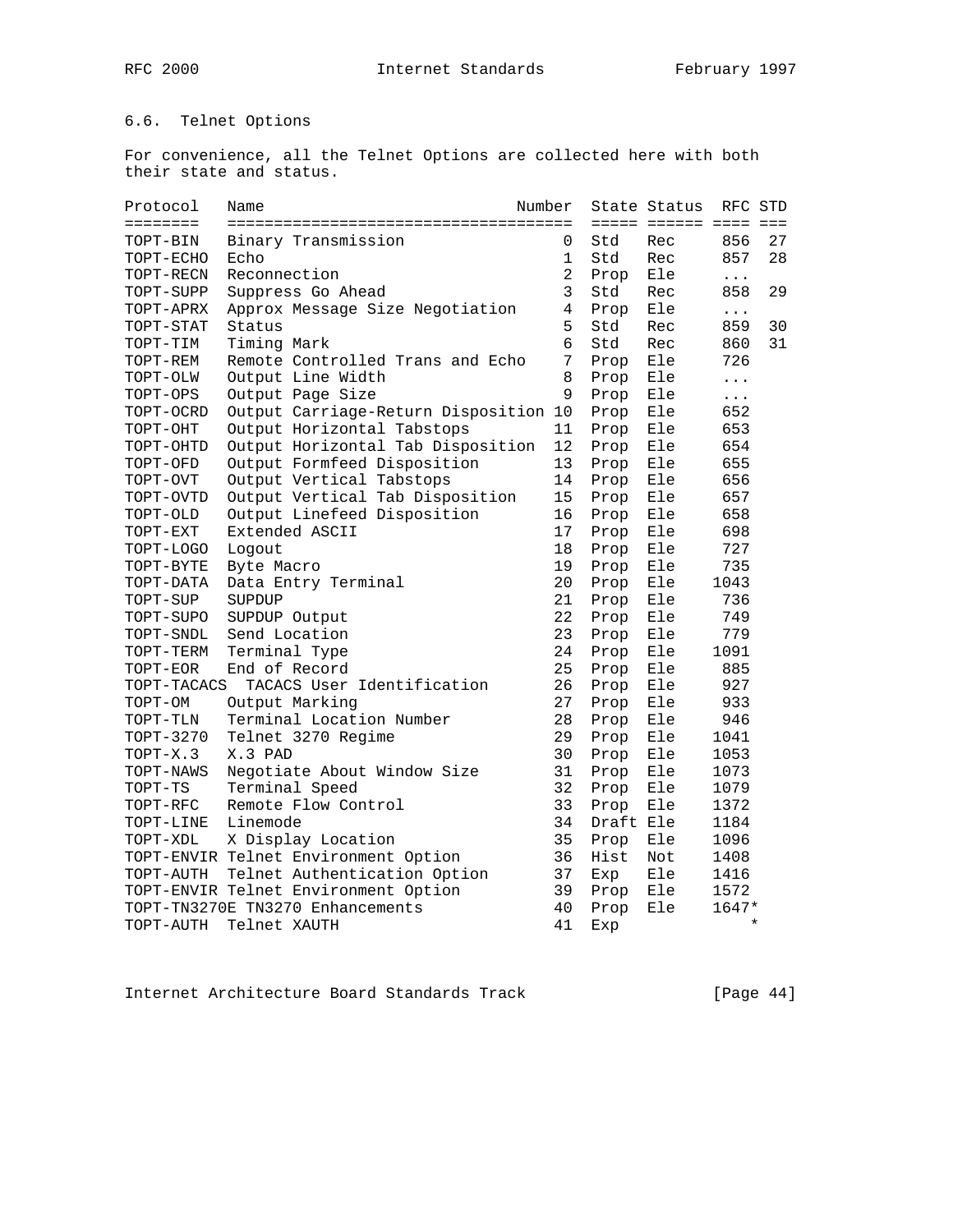| TOPT-CHARSET Telnet CHARSET      |  | 42 Exp |             | 2066*  |  |
|----------------------------------|--|--------|-------------|--------|--|
| TOPT-EXTOP Extended-Options-List |  |        | 255 Std Rec | 861 32 |  |

[Note: an asterisk at the end of a line indicates a change from the previous edition of this document.]

### 6.7. Experimental Protocols

All Experimental protocols have the Limited Use status.

| Protocol        | Name                                             | RFC             |
|-----------------|--------------------------------------------------|-----------------|
| $=$             |                                                  | $=$ $=$ $=$ $=$ |
|                 | TFTP-MULTI TFTP Multicast Option                 | $2090*$         |
| $IP-ECho$       | IP Echo Host Service                             | $2075*$         |
| METER-MIB       | Traffic Flow Measurement Meter MIB               | 2064*           |
| TFM-ARCH        | Traffic Flow Measurement Architecture            | $2063*$         |
| DNS-SRV         | Location of Services in the DNS                  | $2052*$         |
| <b>URAS</b>     | Uniform Resource Agents                          | $2016*$         |
| GPS-AR          | GPS-Based Addressing and Routing                 | $2009*$         |
| ETFTP           | Enhanced Trivial File Transfer Protocol          | 1986*           |
| $BGP - RR$      | BGP Route Reflection                             | 1966*           |
| BGP-ASC         | Autonomous System Confederations for BGP         | 1965*           |
| SMKD            | Scalable Multicast Key Distribution              | $1949*$         |
| HTML-TBL        | HTML Tables                                      | $1942*$         |
| MIME-VP         | Voice Profile for Internet Mail                  | 1911            |
| SNMPV2SM        | User-based Security Model for SNMPv2             | 1910            |
| SNMPV2AI        | SNMPv2 Administrative Infrastructure             | 1909            |
| SNMPV2CB        | Introduction to Community-based SNMPv2           | 1901            |
| $- - - - - - -$ | IPv6 Testing Address Allocation                  | 1897            |
| DNS-LOC         | Location Information in the DNS                  | 1876            |
| SGML-MT         | SGML Media Types                                 | 1874            |
| CONT-MT         | Access Type Content-ID                           | 1873            |
| RELAT-MT        | Multipart/Related                                | 1872            |
| UNARP           | ARP Extension - UNARP                            | 1868            |
| -------         | Form-based File Upload in HTML                   | 1867            |
| -------         | BGP/IDRP Route Server Alternative                | 1863            |
| -------         | IP Authentication using Keyed SHA                | 1852            |
| ESP3DES         | ESP Triple DES Transform                         | 1851            |
|                 | SMTP 521 Reply Code                              | 1846            |
| -------         | SMTP Serv. Ext. for Checkpoint/Restart           | 1845            |
| -------         | X.500 Mapping X.400 and RFC 822 Addresses        | 1838            |
|                 | Tables and Subtrees in the X.500 Directory       | 1837            |
| -------         | O/R Address hierarchy in X.500                   | 1836            |
| $- - - - - - -$ | SMTP Serv. Ext. Large and Binary MIME Msgs.      | 1830            |
| ST2             | Stream Protocol Version 2                        | 1819            |
|                 | Content-Disposition Header                       | 1806            |
|                 | Schema Publishing in X.500 Directory             | 1804            |
| -------         | X.400-MHS use X.500 to support X.400-MHS Routing | 1801            |

Internet Architecture Board Standards Track [Page 45]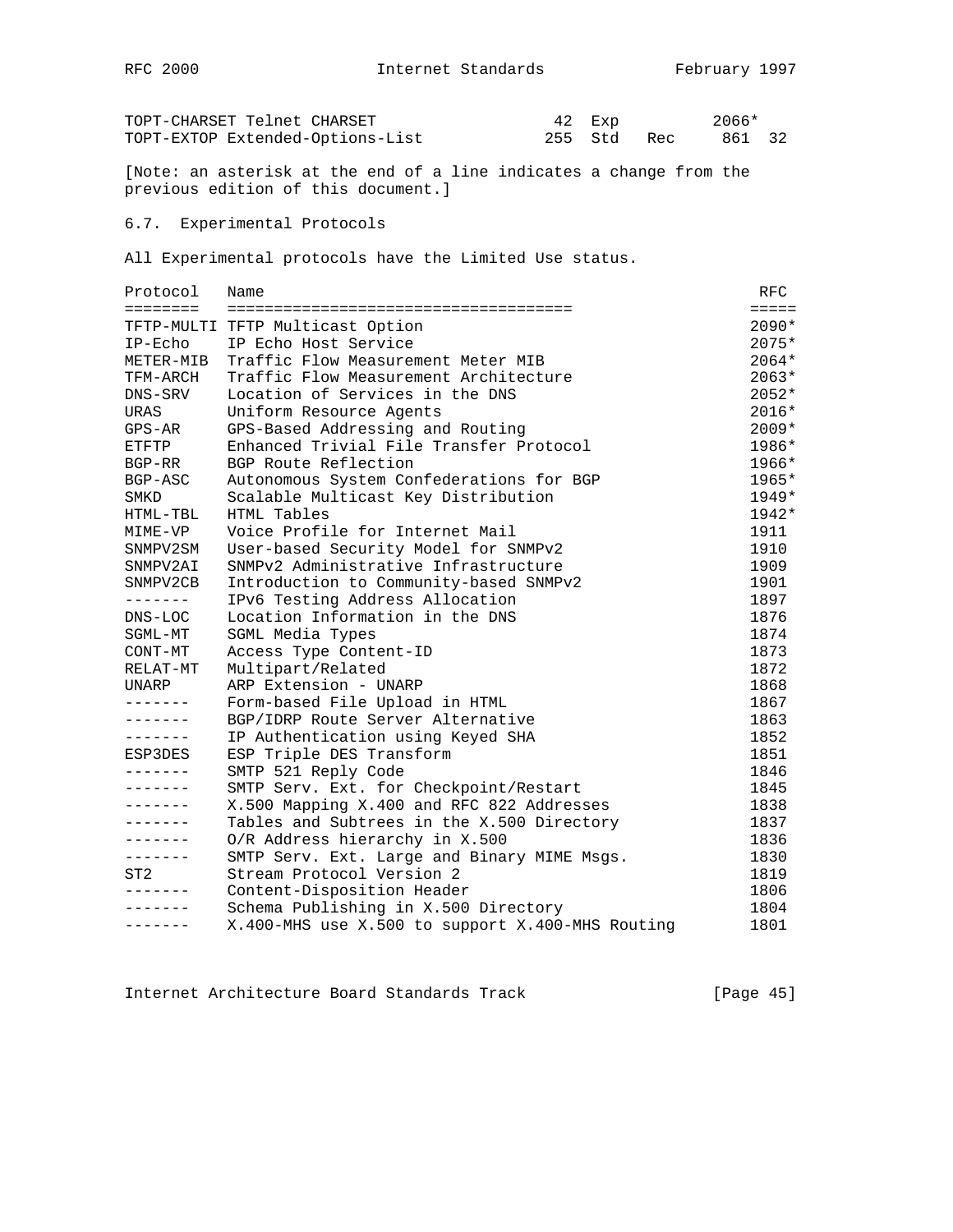| -------                         | Class A Subnet Experiment                             | 1797 |
|---------------------------------|-------------------------------------------------------|------|
|                                 | TCP/IPXMIB TCP/IPX Connection Mib Specification       | 1792 |
| --------                        | TCP And UDP Over IPX Networks With Fixed Path MTU     | 1791 |
| ICMP-DM                         | ICMP Domain Name Messages                             | 1788 |
| CLNP-MULT                       | Host Group Extensions for CLNP Multicasting           | 1768 |
| OSPF-OVFL                       | OSPF Database Overflow                                | 1765 |
| RWP                             | Remote Write ProtocolL - Version 1.0                  | 1756 |
| NARP                            | NBMA Address Resolution Protocol                      | 1735 |
| DNS-DEBUG                       | Tools for DNS debugging                               | 1713 |
|                                 | DNS-ENCODE DNS Encoding of Geographical Location      | 1712 |
| TCP-POS                         | An Extension to TCP: Partial Order Service            | 1693 |
|                                 | DNS to Distribute RFC1327 Mail Address Mapping Tables | 1664 |
| T/TCP                           | TCP Extensions for Transactions                       | 1644 |
| UTF-7                           | A Mail-Safe Transformation Format of Unicode          | 1642 |
| MIME-UNI                        | Using Unicode with MIME                               | 1641 |
| FOOBAR                          | FTP Operation Over Big Address Records                | 1639 |
|                                 | X500-CHART Charting Networks in the X.500 Directory   | 1609 |
| X500-DIR                        | Representing IP Information in the X.500 Directory    | 1608 |
| SNMP-DPI                        | SNMP Distributed Protocol Interface                   | 1592 |
| $CLNP-TUBA$                     | Use of ISO CLNP in TUBA Environments                  | 1561 |
| REM-PRINT                       | TPC. INT Subdomain Remote Printing - Technical        | 1528 |
| EHF-MAIL                        | Encoding Header Field for Internet Messages           | 1505 |
| REM-PRT                         | An Experiment in Remote Printing                      | 1486 |
| RAP                             | Internet Route Access Protocol                        | 1476 |
| TP/IX                           | TP/IX: The Next Internet                              | 1475 |
| X400                            | Routing Coordination for X.400 Services               | 1465 |
| DNS                             | Storing Arbitrary Attributes in DNS                   | 1464 |
| IRCP                            | Internet Relay Chat Protocol                          | 1459 |
| TOS-LS                          | Link Security TOS                                     | 1455 |
| SIFT/UFT                        | Sender-Initiated/Unsolicited File Transfer            | 1440 |
| DIR-ARP                         | Directed ARP                                          | 1433 |
| TEL-SPX                         | Telnet Authentication: SPX                            | 1412 |
| TEL-KER                         | Telnet Authentication: Kerberos V4                    | 1411 |
| MAP-MAIL                        | X.400 Mapping and Mail-11                             | 1405 |
| TRACE-IP                        | Traceroute Using an IP Option                         | 1393 |
| $DNS-IP$                        | Experiment in DNS Based IP Routing                    | 1383 |
| RMCP                            | Remote Mail Checking Protocol                         | 1339 |
| TCP-HIPER                       | TCP Extensions for High Performance                   | 1323 |
| MSP2                            | Message Send Protocol 2                               | 1312 |
| DSLCP                           | Dynamically Switched Link Control                     | 1307 |
| $- - - - - - - - - \end{array}$ | X.500 and Domains                                     | 1279 |
| IN-ENCAP                        | Internet Encapsulation Protocol                       | 1241 |
| CLNS-MIB                        | CLNS-MIB                                              | 1238 |
| CFDP                            | Coherent File Distribution Protocol                   | 1235 |
| SNMP-DPI                        | SNMP Distributed Program Interface                    | 1228 |
| $IP-AX.25$                      | IP Encapsulation of AX.25 Frames                      | 1226 |
| ALERTS                          | Managing Asynchronously Generated Alerts              | 1224 |
| MPP                             | Message Posting Protocol                              | 1204 |

Internet Architecture Board Standards Track [Page 46]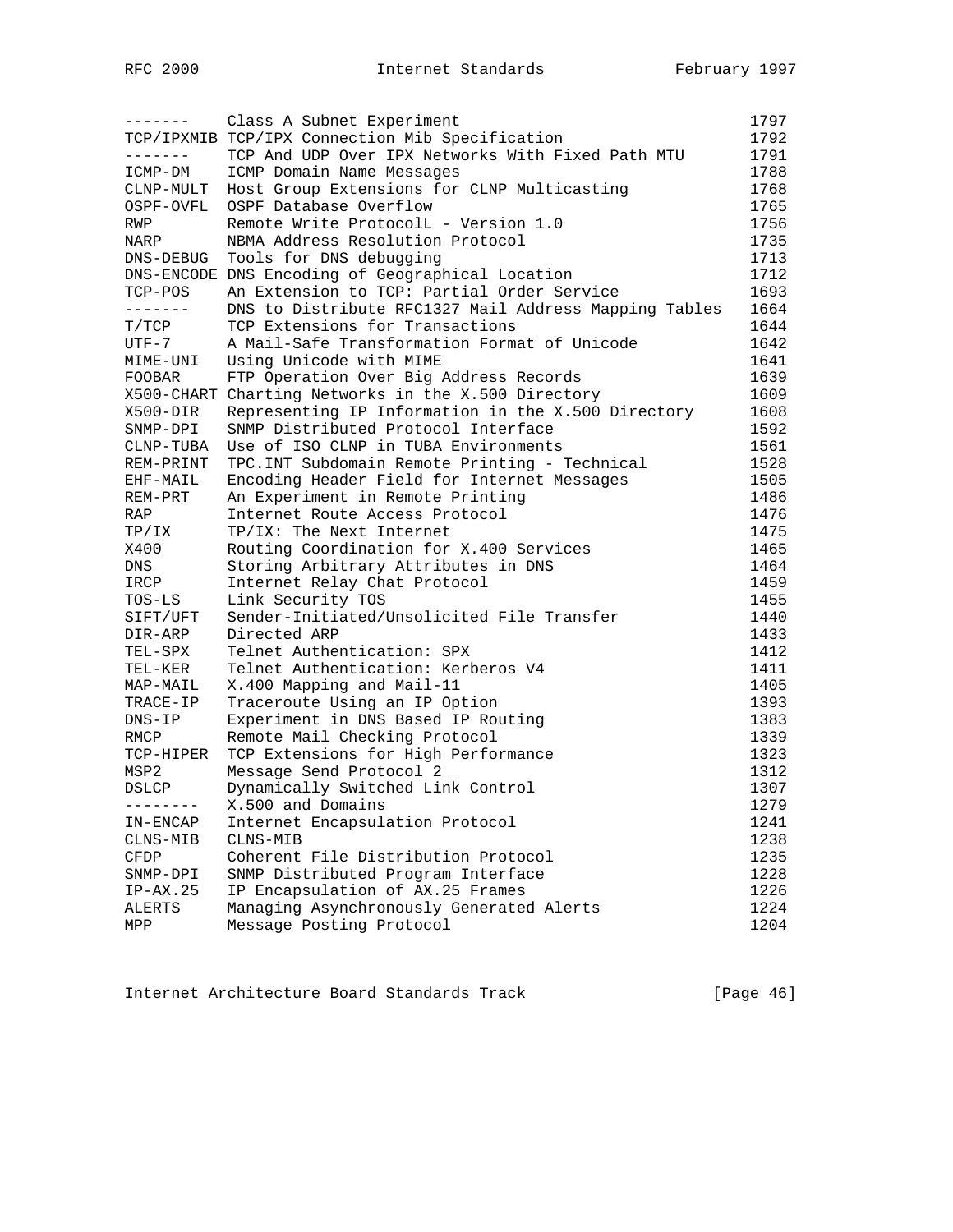| FC 2000 |  |
|---------|--|
|         |  |

| SNMP-BULK  | Bulk Table Retrieval with the SNMP     | 1187     |
|------------|----------------------------------------|----------|
| DNS-RR     | New DNS RR Definitions                 | 1183     |
| IMAP2      | Interactive Mail Access Protocol       | 1176     |
| NTP-OSI    | NTP over OSI Remote Operations         | 1165     |
| DMF-MAIL   | Digest Message Format for Mail         | 1153     |
| <b>RDP</b> | Reliable Data Protocol                 | 908,1151 |
| TCP-ACO    | TCP Alternate Checksum Option          | 1146     |
| IP-DVMRP   | IP Distance Vector Multicast Routing   | 1075     |
| VMTP       | Versatile Message Transaction Protocol | 1045     |
|            | COOKIE-JAR Authentication Scheme       | 1004     |
| NETBLT     | Bulk Data Transfer Protocol            | 998      |
| IRTP       | Internet Reliable Transaction Protocol | 938      |
| LDP        | Loader Debugger Protocol               | 909      |
| RLP.       | Resource Location Protocol             | 887      |
| NVP-II     | Network Voice Protocol                 | ISI-memo |
| <b>PVP</b> | Packet Video Protocol                  | ISI-memo |
|            |                                        |          |

[Note: an asterisk at the end of a line indicates a change from the previous edition of this document.]

Internet Architecture Board Standards Track [Page 47]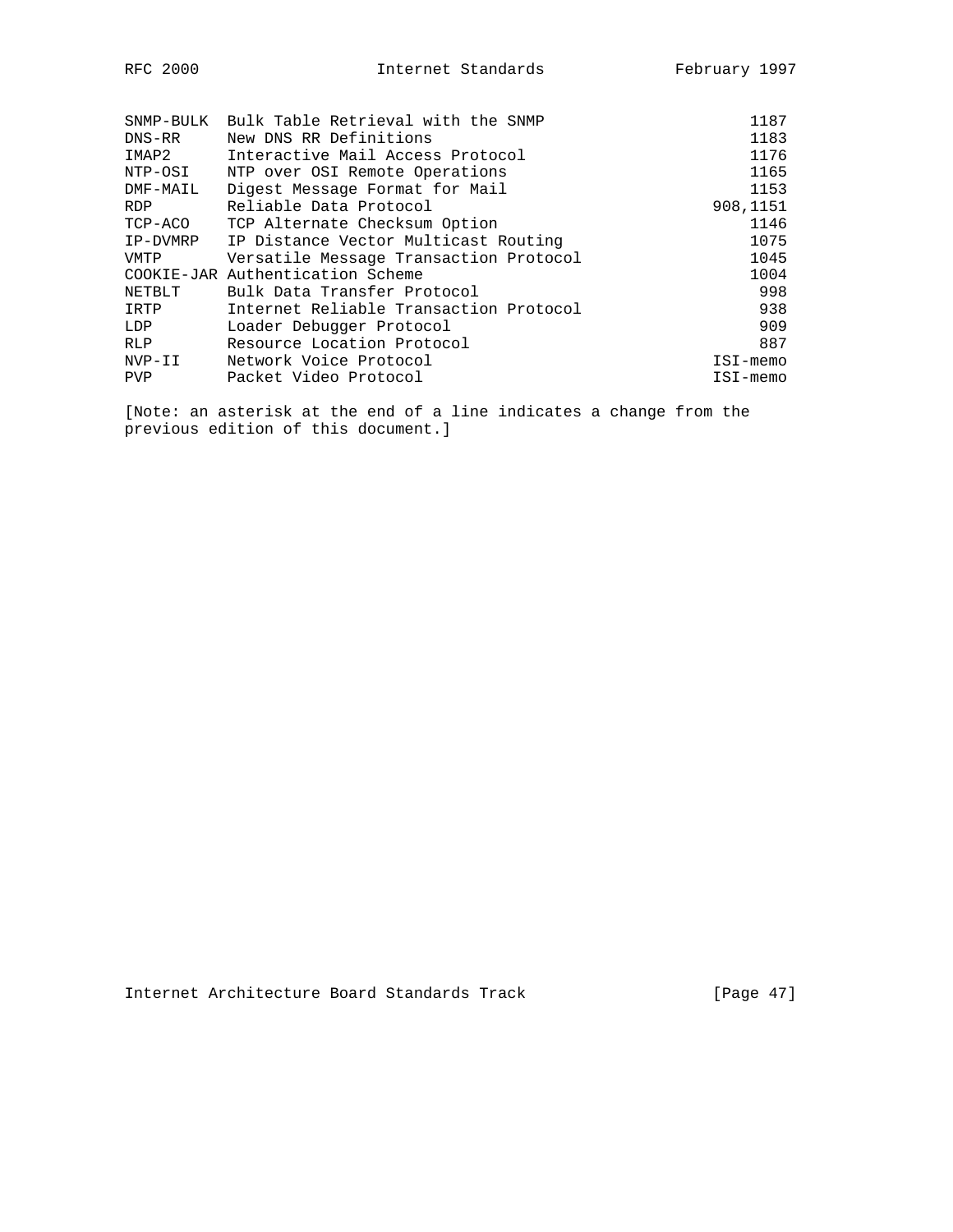# 6.8. Informational Protocols

Information protocols have no status.

| Protocol       | Name                                                                     | RFC.       |
|----------------|--------------------------------------------------------------------------|------------|
| <b>EEEEEEE</b> | ======================================                                   | $== == ==$ |
| ATMP           | Ascend Tunnel Management Protocol                                        | $2107*$    |
| <b>DLSRAP</b>  | Data Link Switching Remote Access Protocol                               | 2106*      |
| PNG            | Portable Network Graphics Version 1.0                                    | 2083*      |
| RC5            | RC5, RC5-CBC, RC5-CBC-Pad, and RC5-CTS Algorithms                        | $2040*$    |
| SNTPv4         | Simple Network Time Protocol v4 for IPv4, IPv6 and OSI                   | 2030*      |
| PGP-MEF        | PGP Message Exchange Formats                                             | 1991*      |
| GSMP           | Ipsilon's General Switch Management Protocol                             | 1987*      |
| PPP-DEFL       | PPP Deflate Protocol                                                     | $1979*$    |
| PPP-PRED       | PPP Predictor Compression Protocol                                       | 1978*      |
| PPP-BSD        | PPP BSD Compression Protocol                                             | 1977*      |
| PPP-DCE        | PPP for Data Compression in DCE                                          | 1976*      |
| PPP-MAG        | PPP Magnalink Variable Resource Compression                              | 1975*      |
| PPP-STAC       | PPP Stac LZS Compression Protocol                                        | $1974*$    |
| GZIP           | GZIP File Format Specification Version 4.3                               | $1952*$    |
| DEFLATE        | DEFLATE Compressed Data Format Specification V. 1.3                      | 1951*      |
| ZLIB           | ZLIB Compressed Data Format Specification V. 3.3                         | $1950*$    |
| $HTTP-1.0$     | Hypertext Transfer Protocol -- HTTP/1.0                                  | 1945*      |
| $MP+$          | Ascend's Multilink Protocol Plus (MP+)                                   | $1934*$    |
| CYBERCASH      | CyberCash Credit Card Protocol Version 0.8                               | 1898       |
| --------       | text/enriched MIME Content-type                                          | 1896       |
| --------       | Application/CALS-1840 Content-type                                       | 1895       |
| --------       | PPP IPCP Extensions for Name Server Addresses                            | 1877       |
| SNPP           | Simple Network Paging Protocol - Version 2                               | 1861       |
| --------       | ISO Transport Class 2 Non-use Explicit Flow Control                      | 1859       |
|                | over TCP RFC1006 extension                                               |            |
| --------       | IP in IP Tunneling                                                       | 1853       |
| --------       | PPP Network Control Protocol for LAN Extension                           | 1841       |
| TESS           | The Exponential Security System                                          | 1824       |
| NFSV3          | NFS Version 3 Protocol Specification                                     | 1813       |
| --------       | A Format for Bibliographic Records                                       | 1807       |
| SDMD           | IPv4 Option for Sender Directed MD Delivery                              | 1770       |
| SNTP           | Simple Network Time Protocol                                             | 1769       |
| SNOOP          | Snoop Version 2 Packet Capture File Format                               | 1761       |
| BINHEX         | MIME Content Type for BinHex Encoded Files                               | 1741       |
| RWHOIS         | Referral Whois Protocol                                                  | 1714       |
| DNS-NSAP       | DNS NSAP Resource Records                                                | 1706       |
|                | RADIO-PAGE TPC. INT Subdomain: Radio Paging -- Technical Procedures 1703 |            |
| $GRE-IPv4$     | Generic Routing Encapsulation over IPv4                                  | 1702       |
| <b>GRE</b>     | Generic Routing Encapsulatio                                             | 1701       |
| IPXWAN         | Novell IPX Over Various WAN Media                                        | 1634       |
| ADSNA-IP       | Advanced SNA/IP: A Simple SNA Transport Protocol                         | 1538       |
| AUBR           | Appletalk Update-Based Routing Protocol                                  | 1504       |

Internet Architecture Board Standards Track [Page 48]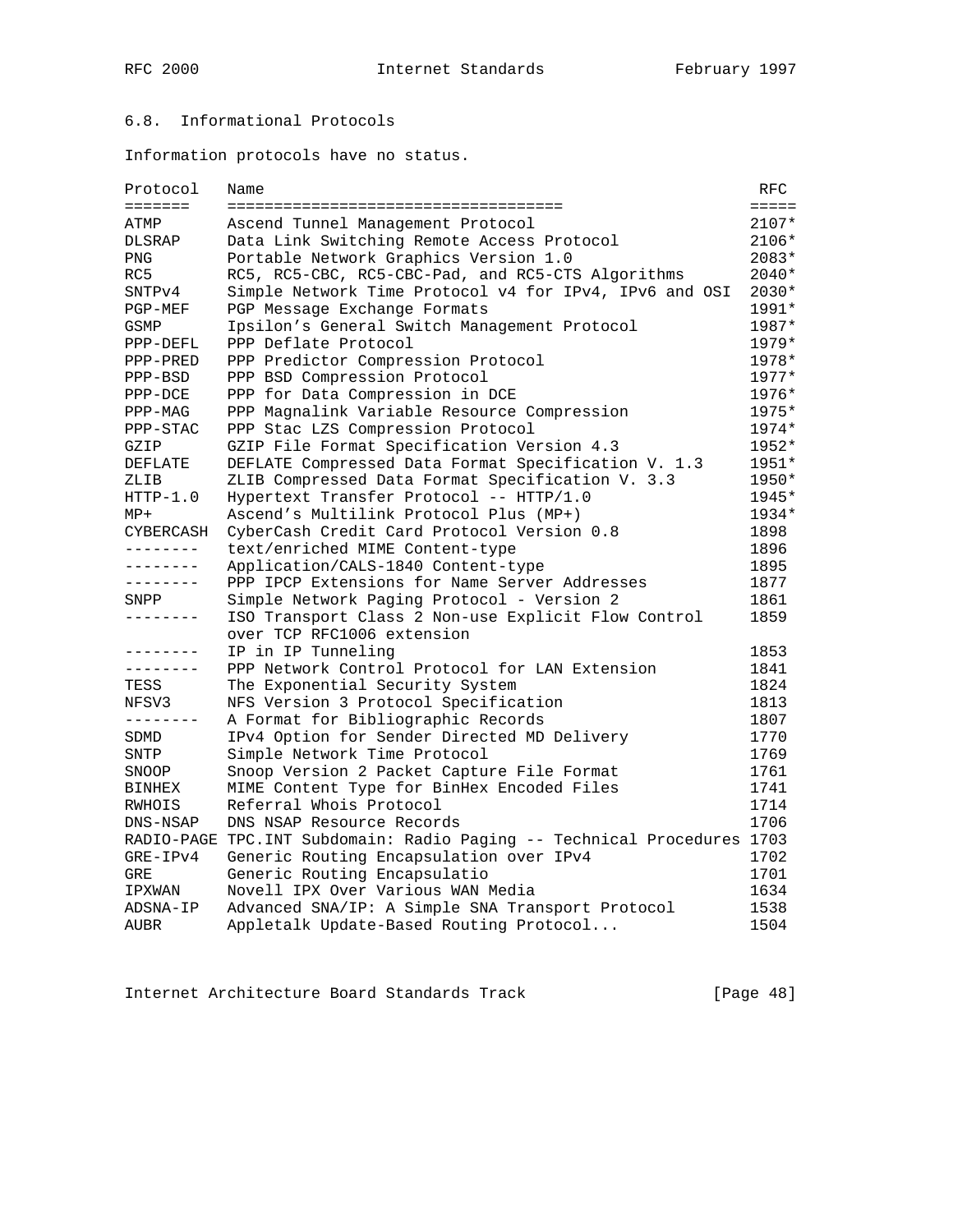| RFC | 2000 |
|-----|------|
|     |      |

| TACACS<br>SUN-NFS | Terminal Access Control Protocol<br>Network File System Protocol | 1492<br>1094 |
|-------------------|------------------------------------------------------------------|--------------|
| SUN-RPC           | Remote Procedure Call Protocol Version 2                         | 1057         |
| <b>GOPHER</b>     | The Internet Gopher Protocol                                     | 1436         |
|                   | Data Link Switching: Switch-to-Switch Protocol                   | 1434         |
| LISTSERV          | Listsery Distribute Protocol                                     | 1429         |
|                   | Replication Requirements                                         | 1275         |
| PCMAIL            | Pomail Transport Protocol                                        | 1056         |
| MTP               | Multicast Transport Protocol                                     | 1301         |
| BSD Login         | BSD Login                                                        | 1282         |
| DIXIE             | DIXIE Protocol Specification                                     | 1249         |
| IP-X.121          | IP to X.121 Address Mapping for DDN                              | 1236         |
| OSI-HYPER         | OSI and LLC1 on HYPERchannel                                     | 1223         |
| HAP2              | Host Access Protocol                                             | 1221         |
|                   | SUBNETASGN On the Assignment of Subnet Numbers                   | 1219         |
|                   | SNMP-TRAPS Defining Traps for use with SNMP                      | 1215         |
| DAS               | Directory Assistance Service                                     | 1202         |
| MD4               | MD4 Message Digest Algorithm                                     | 1186         |
| LPDP              | Line Printer Daemon Protocol                                     | 1179         |

[Note: an asterisk at the end of a line indicates a change from the previous edition of this document.]

# 6.9. Historic Protocols

All Historic protocols have Not Recommended status.

| Protocol             | Name                                       |               | RFC    | STD |   |
|----------------------|--------------------------------------------|---------------|--------|-----|---|
| ========             | ====================                       |               | =====  |     |   |
| IPSO                 | DoD Security Options for IP                | Elective      | 1108   |     | * |
| SNMPv2               | Manager-to-Manager MIB                     | Elective 1451 |        |     |   |
| SNMPv2               | Party MIB for SNMPv2                       | Elective 1447 |        |     |   |
| SNMPv2               | Security Protocols for SNMPv2              | Elective 1446 |        |     |   |
| SNMPv2               | Administrative Model for SNMPv2            | Elective 1445 |        |     |   |
| <b>RIP</b>           | Routing Information Protocol               | Ele           | 1058   | 34  |   |
|                      | Mapping full 822 to Restricted 822         |               | 1137   |     |   |
| BGP3                 | Border Gateway Protocol 3 (BGP-3)          | 1267,1268     |        |     |   |
| . <u>.</u> .         | Gateway Requirements                       | Req           | 1009 4 |     |   |
| EGP                  | Exterior Gateway Protocol                  | Rec           | 904    | 18  |   |
| SNMP-MUX             | SNMP MUX Protocol and MIB                  |               | 1227   |     |   |
|                      | OIM-MIB-II OSI Internet Management: MIB-II |               | 1214   |     |   |
| IMAP3                | Interactive Mail Access Protocol Version 3 |               | 1203   |     |   |
| SUN-RPC              | Remote Procedure Call Protocol Version 1   |               | 1050   |     |   |
| $802.4 - \text{MIP}$ | IEEE 802.4 Token Bus MIB                   |               | 1230   |     |   |
| CMOT                 | Common Management Information Services     |               | 1189   |     |   |
|                      | Mail Privacy: Procedures                   |               | 1113   |     |   |
|                      | Mail Privacy: Key Management               |               | 1114   |     |   |
|                      | Mail Privacy: Algorithms                   |               | 1115   |     |   |

Internet Architecture Board Standards Track [Page 49]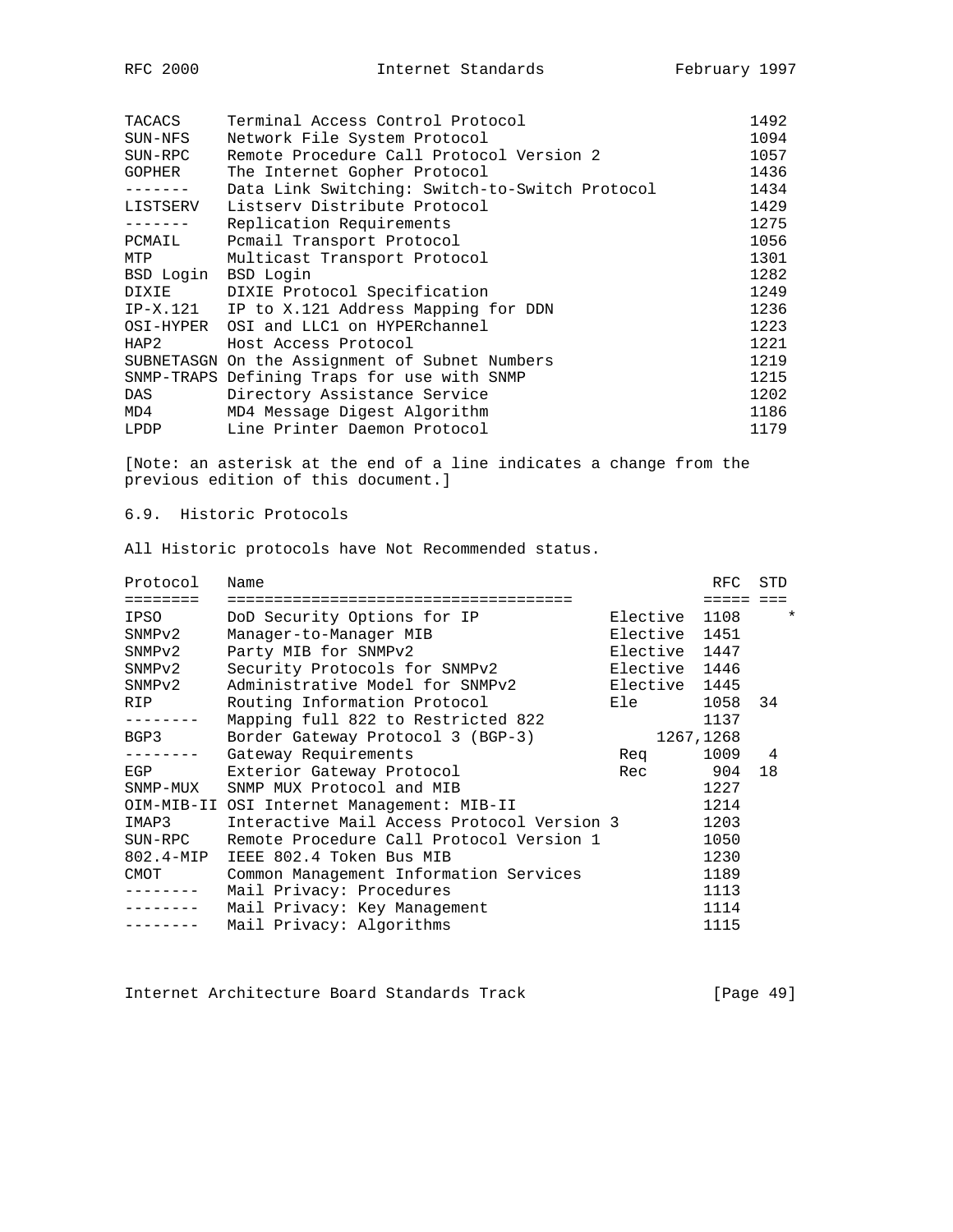| NFILE            | A File Access Protocol                  | 1037      |
|------------------|-----------------------------------------|-----------|
| HOSTNAME         | HOSTNAME Protocol                       | 953       |
| SFTP             | Simple File Transfer Protocol           | 913       |
| SUPDUP           | SUPDUP Protocol                         | 734       |
| <b>BGP</b>       | Border Gateway Protocol                 | 1163,1164 |
| MIB-I            | MIB-I                                   | 1156      |
| SGMP             | Simple Gateway Monitoring Protocol      | 1028      |
| HEMS             | High Level Entity Management Protocol   | 1021      |
| STATSRV          | Statistics Server                       | 996       |
| POP <sub>2</sub> | Post Office Protocol, Version 2         | 937       |
| RATP             | Reliable Asynchronous Transfer Protocol | 916       |
| <b>HFEP</b>      | Host - Front End Protocol               | 929       |
| THINWIRE         | Thinwire Protocol                       | 914       |
| HMP              | Host Monitoring Protocol                | 869       |
| GGP              | Gateway Gateway Protocol                | 823       |
| RTELNET          | Remote Telnet Service                   | 818       |
| <b>CLOCK</b>     | DCNET Time Server Protocol              | 778       |
| MPM              | Internet Message Protocol               | 759       |
| NETRJS           | Remote Job Service                      | 740       |
| NETED            | Network Standard Text Editor            | 569       |
| RJE              | Remote Job Entry                        | 407       |
| XNET             | Cross Net Debugger                      | IEN-158   |
|                  | NAMESERVER Host Name Server Protocol    | IEN-116   |
| MUX              | Multiplexing Protocol                   | IEN-90    |
| GRAPHICS         | Graphics Protocol                       | NIC-24308 |

[Note: an asterisk at the end of a line indicates a change from the previous edition of this document.]

Internet Architecture Board Standards Track [Page 50]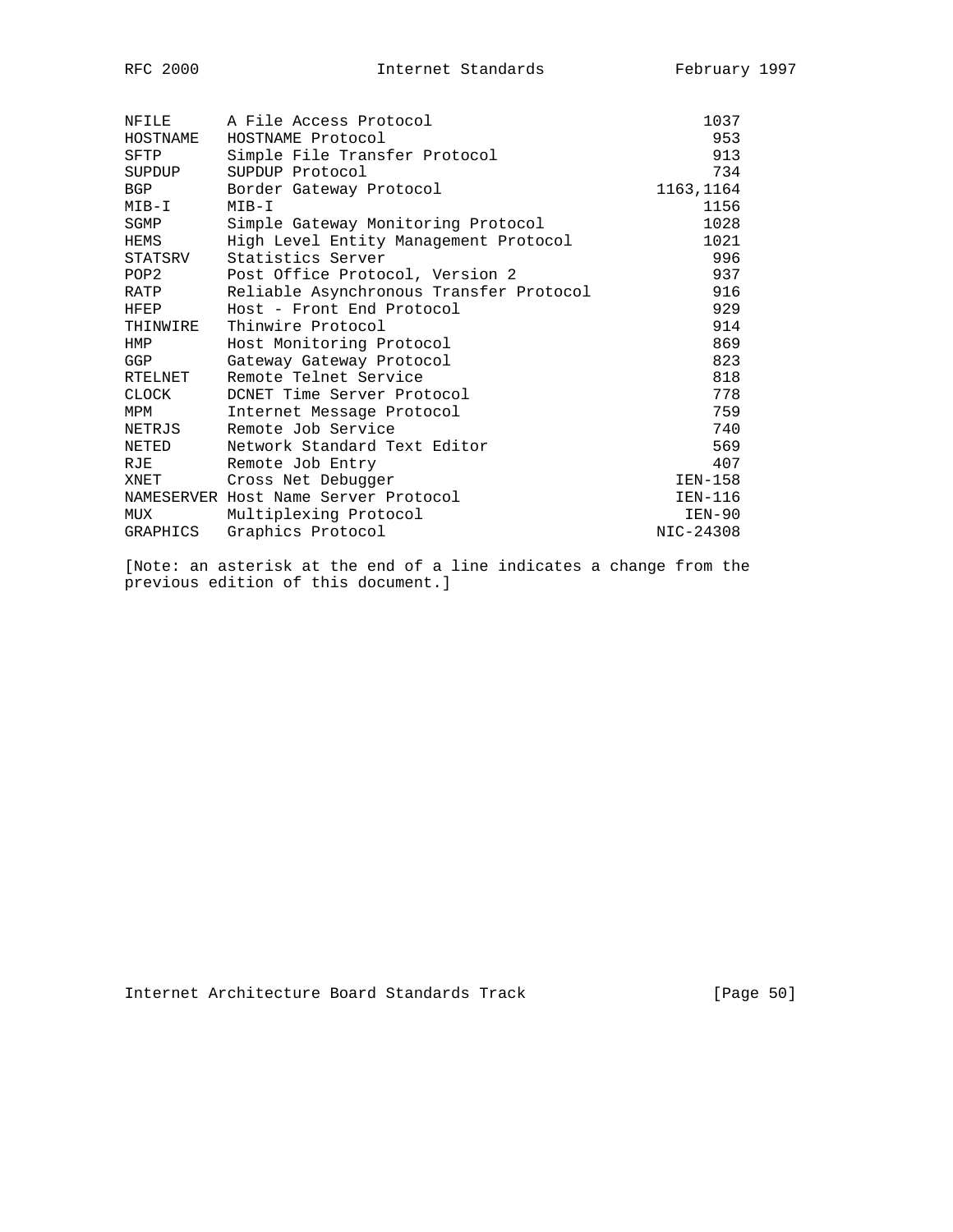### 6.10. Obsolete Protocols

Some of the protocols listed in this memo are described in RFCs that are obsoleted by newer RFCs. "Obsolete" or "obsoleted" is not an official state or status of protocols. This subsection is for information only.

While it may seem to be obviously wrong to have an obsoleted RFC in the list of standards, there may be cases when an older standard is in the process of being replaced. This process may take a year or two.

Many obsoleted protocols are of little interest and are dropped from this memo altogether. Some obsoleted protocols have received enough recognition that it seems appropriate to list them under their current status and with the following reference to their current replacement.

| RFC             |                               | RFC.            | Status    | Title                                       | $\star$ |
|-----------------|-------------------------------|-----------------|-----------|---------------------------------------------|---------|
| $=$ $=$ $=$ $=$ |                               | $=$ $=$ $=$ $=$ | ========= | ======================================      |         |
|                 | 1305 obsoletes 1119 Stan/Rec  |                 |           | Network Time Protocol version 2             |         |
|                 | 1533 obsoletes 1497 Draf/Rec  |                 |           | BOOTP Vendor Information Extensions         |         |
|                 | 2045 obsoletes 1522 Draf/Ele  |                 |           | MIME Part Two                               | $\star$ |
|                 | 2045 obsoletes 1521 Draf/Ele  |                 |           | MIME Part One                               | $\star$ |
|                 | 1939 obsoletes 1725 Draf/Ele  |                 |           | Post Office Protocol - Version 3            | $\star$ |
|                 | 1390 obsoletes 1188 Draf/Elec |                 |           | Transmission of IP and ARP over FDDI        |         |
|                 | 2096 obsoletes 1354 Prop/Ele  |                 |           | IP Forwarding Table MIB                     | $\star$ |
|                 | 2078 obsoletes 1508 Prop/Ele  |                 |           | GSSAP Interface                             | $\star$ |
|                 | 2067 obsoletes 1374 Prop/Ele  |                 |           | IP and ARP on HIPPI                         | $\star$ |
|                 | 2060 obsoletes 1730 Prop/Ele  |                 |           | IMAP4rev1                                   | $\star$ |
|                 | 1994 obsoletes 1334 Prop/Ele  |                 |           | PPP Authentication Protocols                | $\star$ |
|                 | 1990 obsoletes 1717 Prop/Ele  |                 |           | PPP Multilink Protocol (MP)                 | $\star$ |
|                 | 1989 obsoletes 1333 Prop/Ele  |                 |           | PPP Link Ouality Monitoring                 | $\star$ |
|                 | 1908 obsoletes 1452 Prop/Elec |                 |           | Coexistence between SNMPv1 & SNMPv2         |         |
|                 | 1907 obsoletes 1450 Prop/Elec |                 |           | MIB for SNMPv2                              |         |
|                 | 1906 obsoletes 1449 Prop/Elec |                 |           | Transport Mappings for SNMPv2               |         |
|                 | 1905 obsoletes 1448 Prop/Elec |                 |           | Protocol Operations for SNMPv2              |         |
|                 | 1904 obsoletes 1444 Prop/Elec |                 |           | Conformance Statements for SNMPv2           |         |
|                 | 1903 obsoletes 1443 Prop/Elec |                 |           | Textual Conventions for SNMPv2              |         |
|                 | 1902 obsoletes 1442 Prop/Elec |                 |           | SMI for SNMPv2                              |         |
|                 | 1773 obsoletes 1656 Prop/Elec |                 |           | BGP-4 Protocol Document                     |         |
|                 | 1666 obsoletes 1665 Prop/Ele  |                 |           | SNANAU MIB                                  |         |
|                 | 1573 obsoletes 1229 Prop/Elec |                 |           | Ext, to the Generic-Interface MIB           |         |
|                 | 1542 obsoletes 1532 Prop/Elec |                 |           | Extensions for Bootstrap Protocol           |         |
|                 | 2030 obsoletes 1769 Info/     |                 |           | Simple Network Time Protocol                | $\star$ |
|                 | 1795 obsoletes 1434 Info/     |                 |           | Data Link Switching                         | $\star$ |
|                 | 1320 obsoletes 1186 Info/     |                 |           | The MD4 Message Digest Algorithm            |         |
|                 | 1592 obsoletes 1228 Expe/Limi |                 |           | SNMP Distributed Protocol Interface         |         |
|                 | 1528 obsoletes 1486 Expe/Lim  |                 |           | An Experiment in Remote Printing<br>$\star$ |         |

Internet Architecture Board Standards Track [Page 51]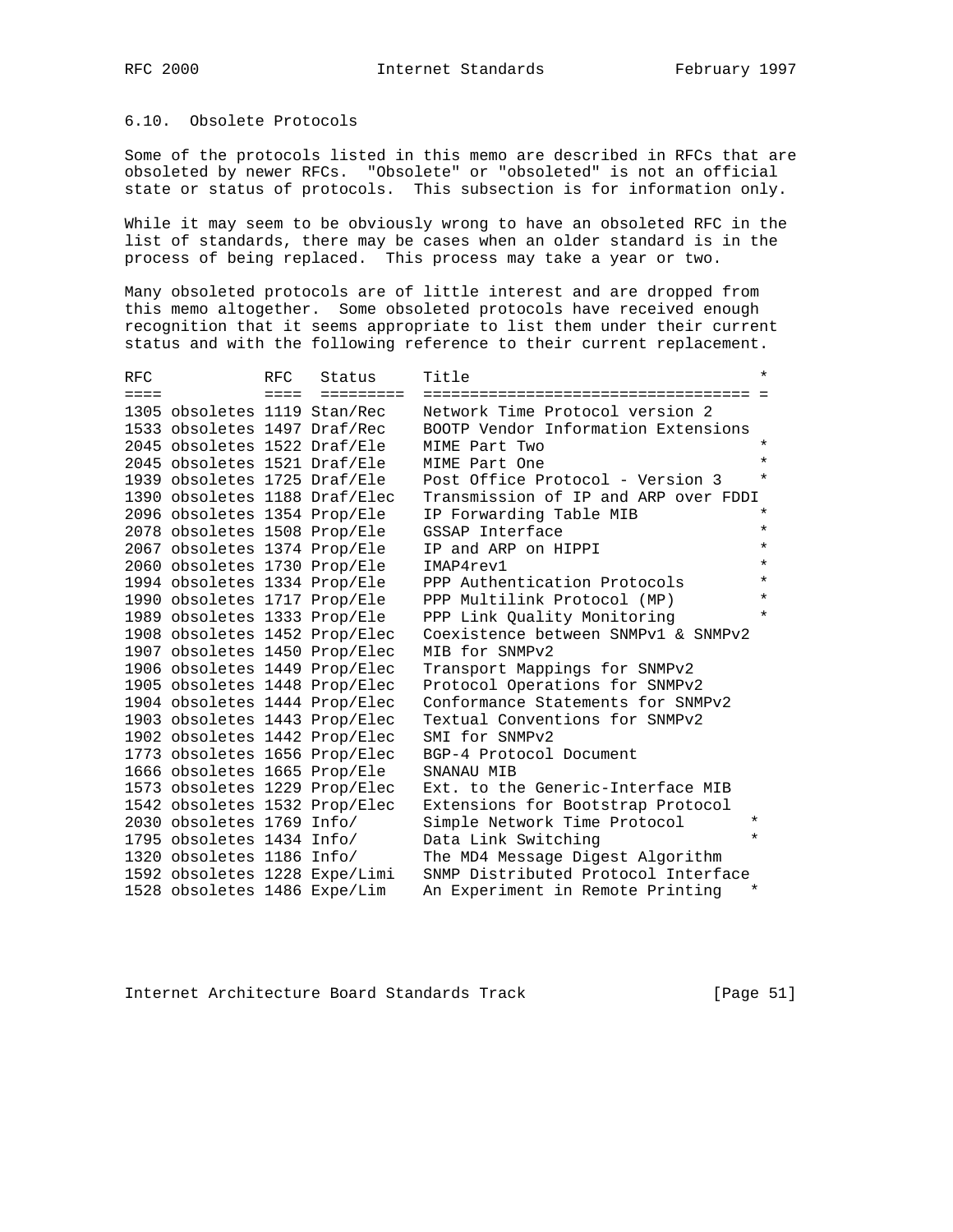Thanks to Lynn Wheeler for compiling the information in this subsection.

[Note: an asterisk at the end of a line indicates a change from the previous edition of this document.]

7. Contacts

7.1. IAB, IETF, and IRTF Contacts

7.1.1. Internet Architecture Board (IAB) Contact

 Please send your comments about this list of protocols and especially about the Draft Standard Protocols to the Internet Architecture Board care of Abel Winerib, IAB Executive Director.

Contacts:

 Abel Winerib Executive Director of the IAB Intel, JF2-64 2111 NE 25th Avenue Hillsboro, OR 97124

1-503-696-8972

AWeinrib@ibeam.jf.intel.com

 Brian E. Carpenter Chair of the IAB IBM United Kingdon Laboratories Hursley Park Winchester Hampshire SO21 2JN

+44 1962 816833

brian@hursley.ibm.com

Internet Architecture Board Standards Track [Page 52]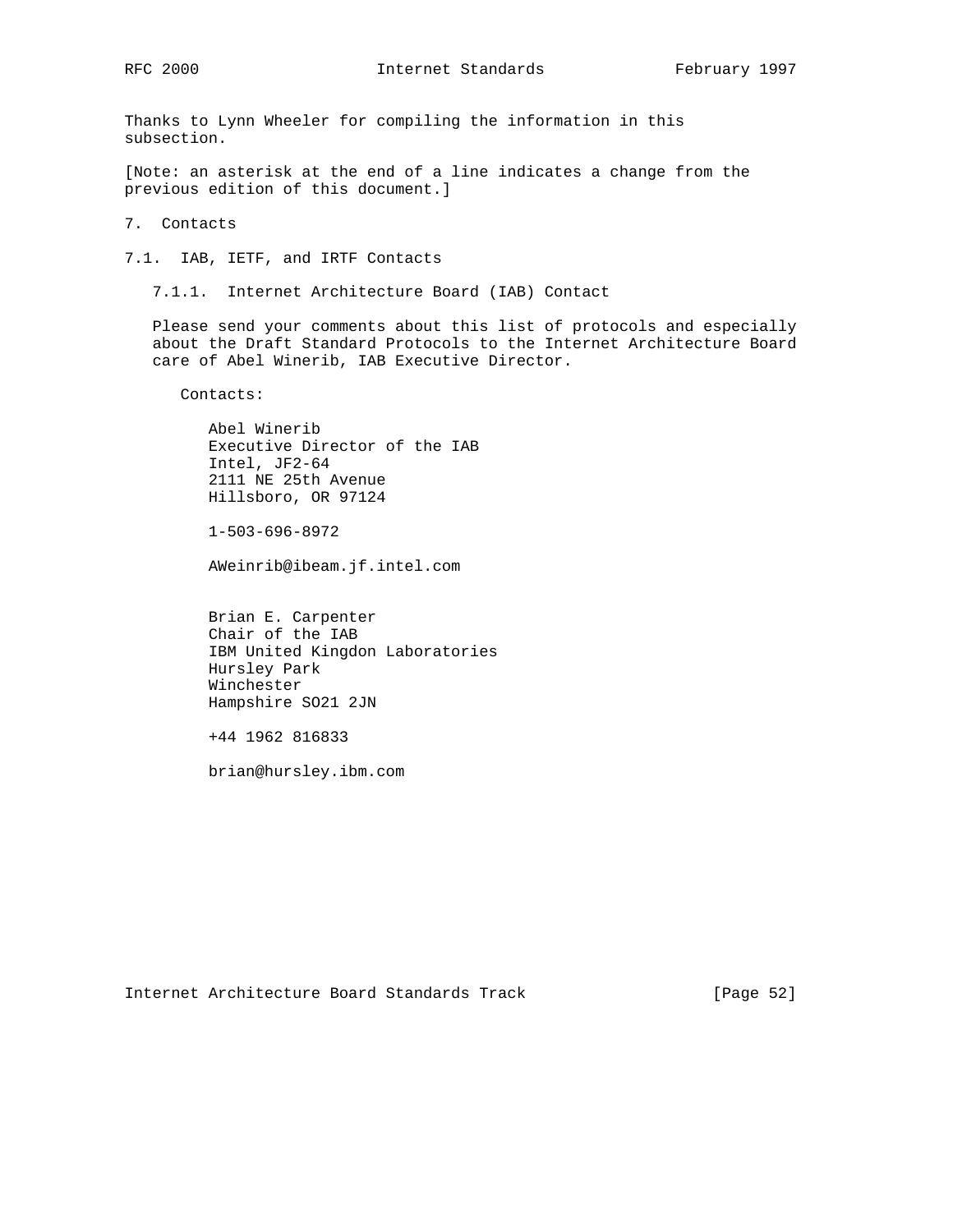7.1.2. Internet Engineering Task Force (IETF) Contact

Contacts:

 Fred Baker Chair of the IETF cisco Systems, Inc. 519 Lado Drive Santa Barbara, CA 93111

1-805-681-0115

fred@cisco.com

 Steve Coya IESG Secretary Corporation for National Research Initiatives 1895 Preston White Drive, Suite 100 Reston, VA 22091

1-703-620-8990

scoya@IETF.ORG

 Steve Coya Executive Director of the IETF Corporation for National Research Initiatives 1895 Preston White Drive, Suite 100 Reston, VA 22091

1-703-620-8990

scoya@IETF.ORG

Internet Architecture Board Standards Track [Page 53]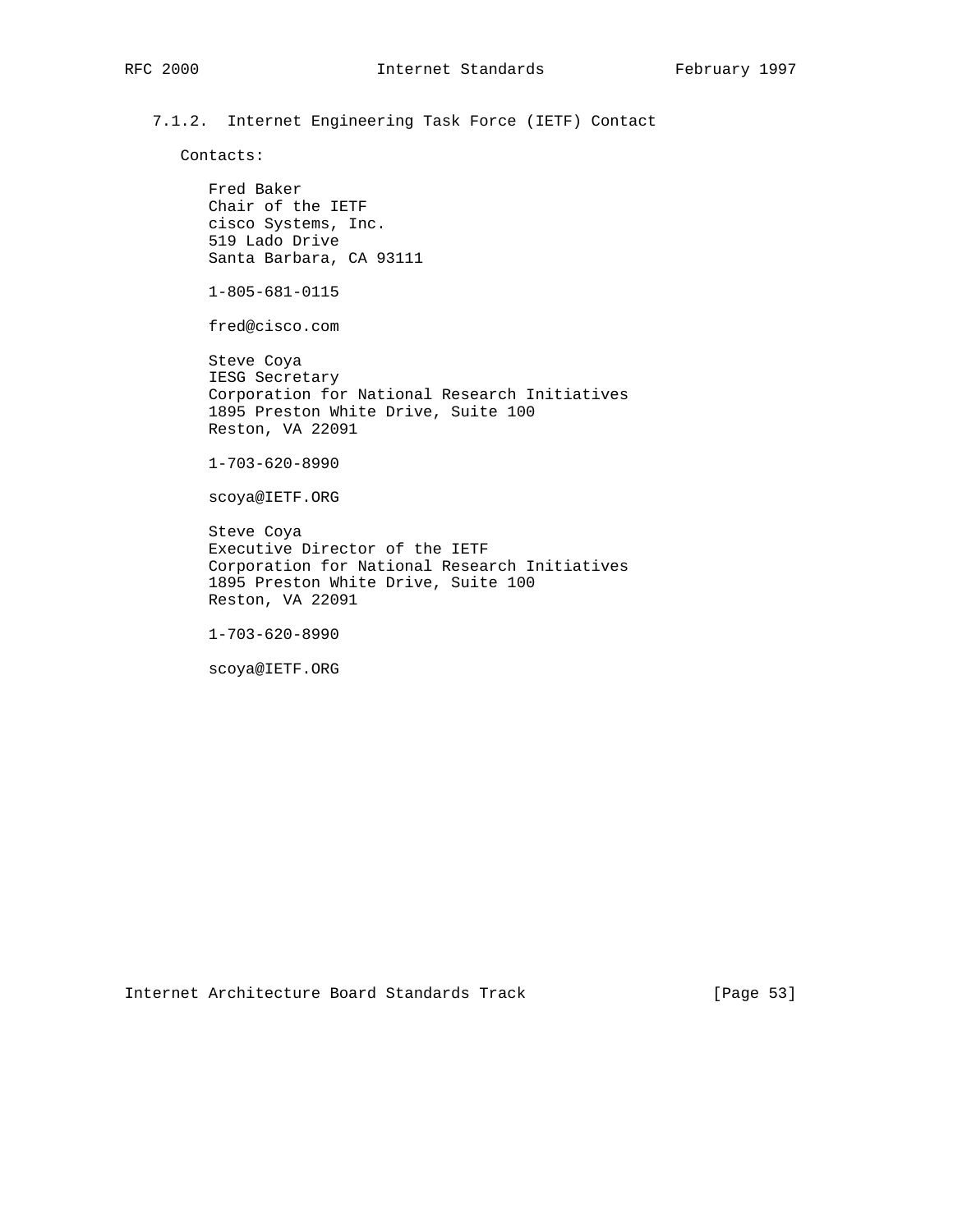7.1.3. Internet Research Task Force (IRTF) Contact

Contact:

 Abel Winerib Chair of the IRTF Intel, JF2-64 2111 NE 25th Avenue Hillsboro, OR 97124

1-503-696-8972

AWeinrib@ibeam.jf.intel.com

7.2. Internet Assigned Numbers Authority Contact

Contact:

 Joyce K. Reynolds Internet Assigned Numbers Authority USC/Information Sciences Institute 4676 Admiralty Way Marina del Rey, CA 90292-6695

1-310-822-1511

IANA@IANA.ORG

 The protocol standards are managed by the Internet Assigned Numbers Authority.

 Please refer to the document "Assigned Numbers" (RFC-1700) for further information about the status of protocol documents. There are two documents that summarize the requirements for host and gateways in the Internet, "Host Requirements" (RFC-1122 and RFC-1123) and "Requirements for IP Version 4 Routers" (RFC-1812).

 How to obtain the most recent edition of this "Internet Official Protocol Standards" memo:

 The file "in-notes/std/std1.txt" may be copied via FTP from the FTP.ISI.EDU computer using the FTP username "anonymous" and FTP password "guest".

Internet Architecture Board Standards Track [Page 54]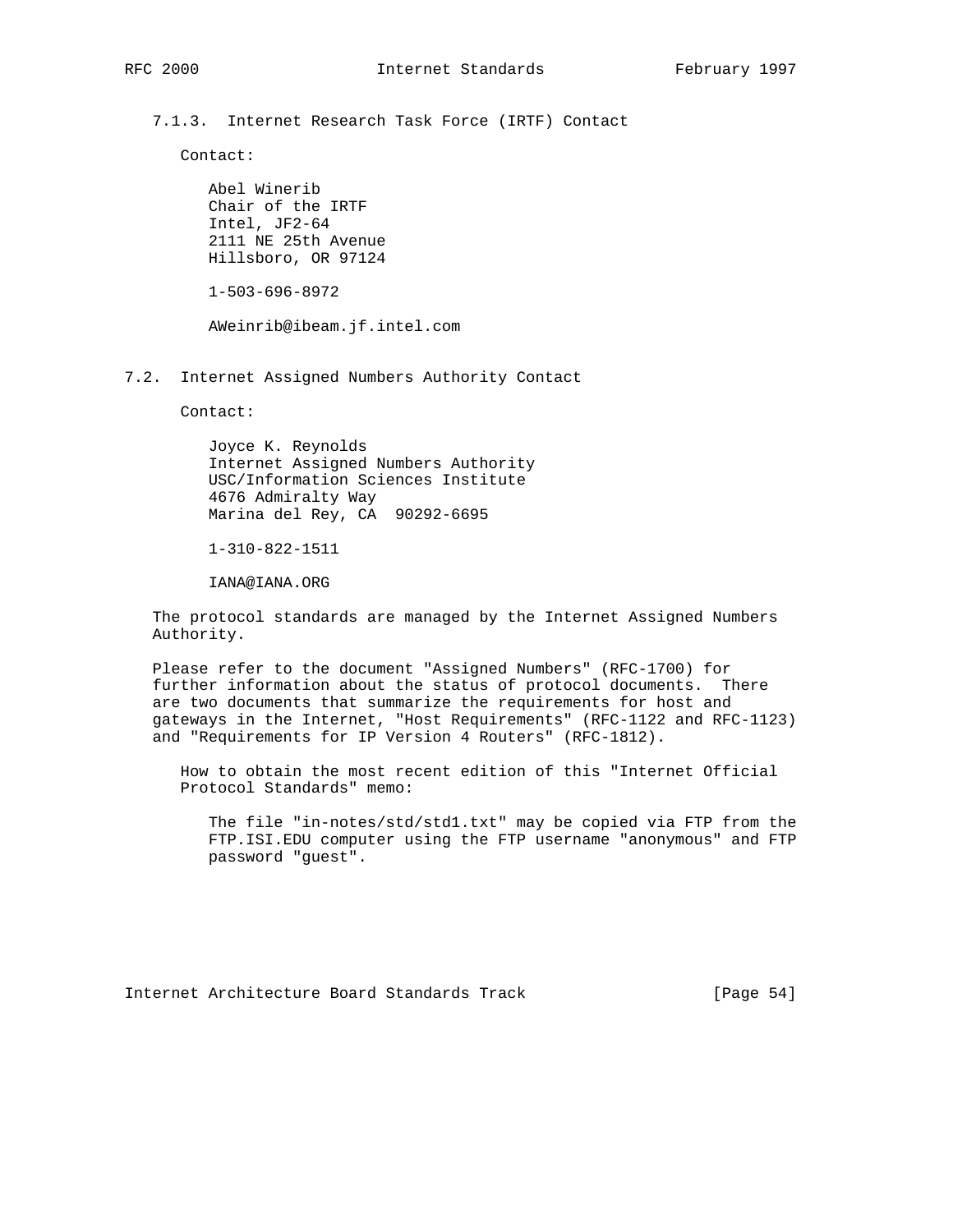7.3. Request for Comments Editor Contact

Contact:

 Jon Postel RFC Editor USC/Information Sciences Institute 4676 Admiralty Way Marina del Rey, CA 90292-6695

1-310-822-1511

RFC-Editor@ISI.EDU

 Documents may be submitted via electronic mail to the RFC Editor for consideration for publication as RFC. If you are not familiar with the format or style requirements please request the "Instructions for RFC Authors". In general, the style of any recent RFC may be used as a guide.

7.4. The Network Information Center and Requests for Comments Distribution Contact

> RFC's may be obtained from DS.INTERNIC.NET via FTP, WAIS, and electronic mail. Through FTP, RFC's are stored as rfc/rfcnnnn.txt or rfc/rfcnnnn.ps where 'nnnn' is the RFC number. Login as "anonymous" and provide your e-mail address as the password. Through WAIS, you may use either your local WAIS client or telnet to DS.INTERNIC.NET and login as "wais" (no password required) to access a WAIS client. Help information and a tutorial for using WAIS are available online. The WAIS database to search is "rfcs".

 Directory and Database Services also provides a mail server interface. Send a mail message to mailserv@ds.internic.net and include any of the following commands in the message body:

| document-by-name rfcnnnn  | where 'nnnn' is the RFC number<br>The text version is sent.    |
|---------------------------|----------------------------------------------------------------|
| file /ftp/rfc/rfcnnnn.yyy | where 'nnnn' is the RFC number.<br>and 'yyy' is 'txt' or 'ps'. |
| help                      | to get information on how to use<br>the mailserver.            |

 The InterNIC directory and database services collection of resource listings, internet documents such as RFCs, FYIs, STDs, and Internet Drafts, and publicly accessible databases are also

Internet Architecture Board Standards Track [Page 55]